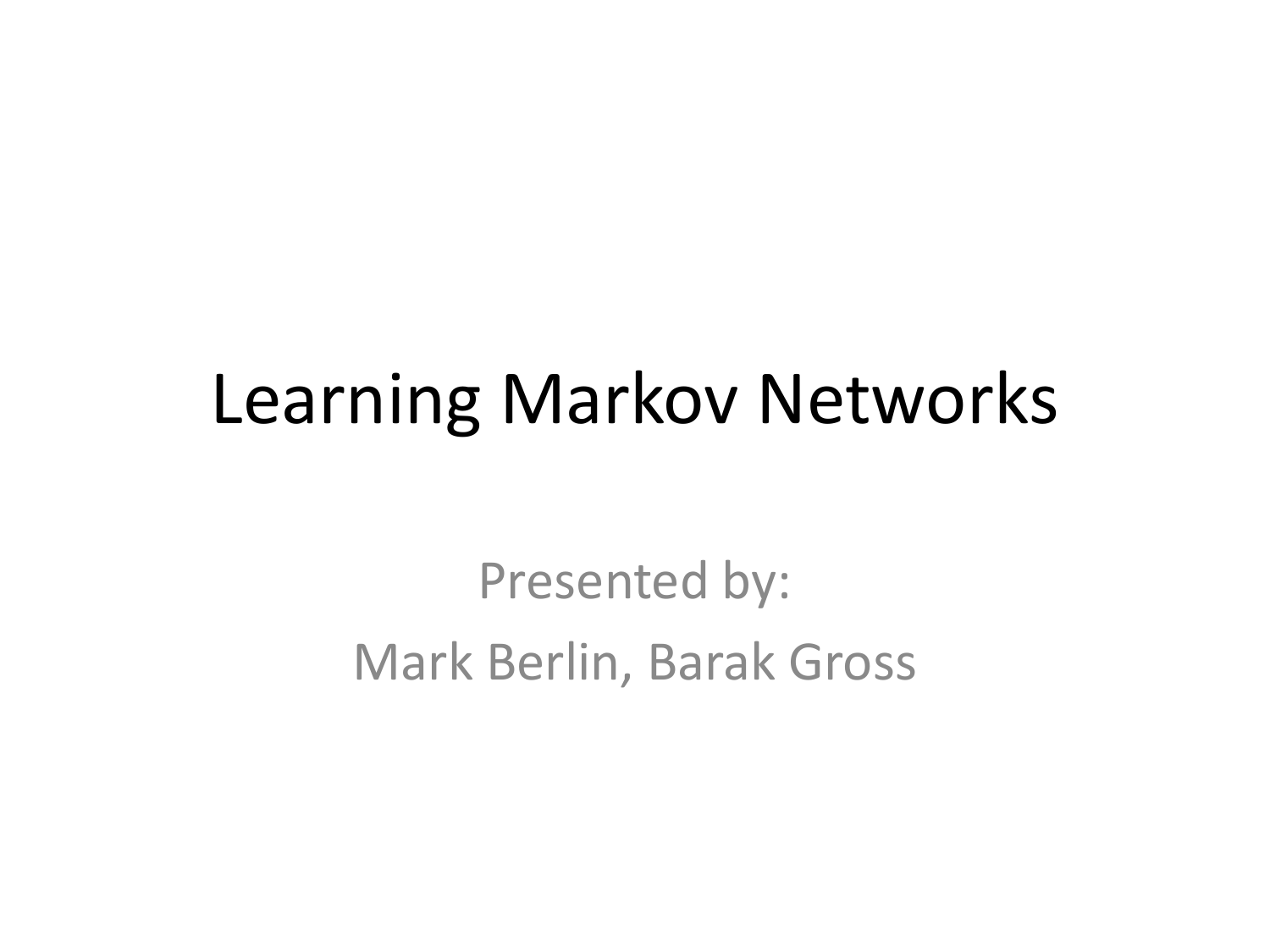#### Introduction

"We shall begin, perhaps..." *Eugene Onegin*, Chapter VI

"Off did he take, I followed at his heels." *Inferno*, Canto II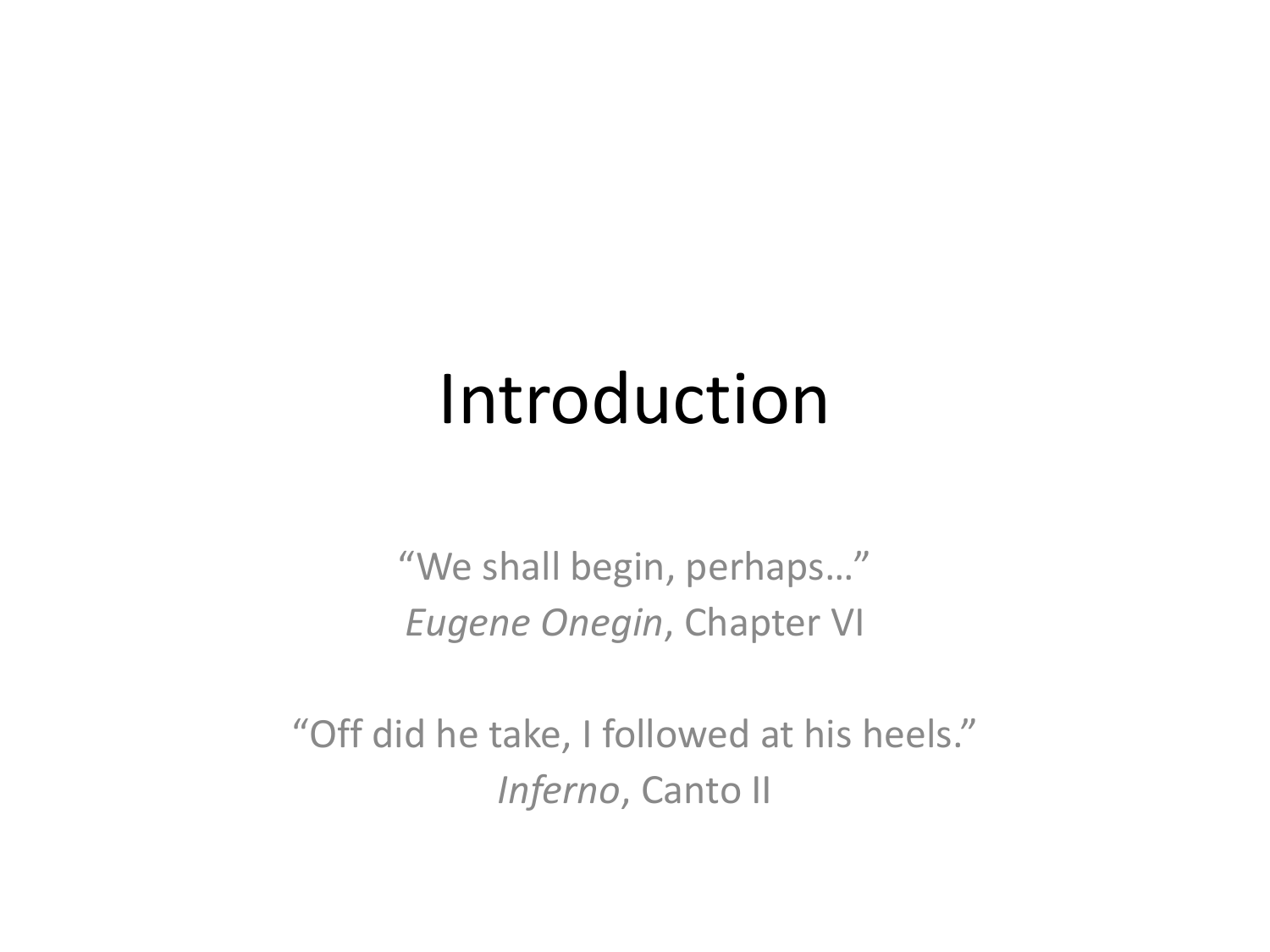# Reminder

- Until now we considered Bayesian Networks
	- Intuitive
	- $-$  Easily Decomposable  $\rightarrow$  Local

• Markov Networks are a wholly different story

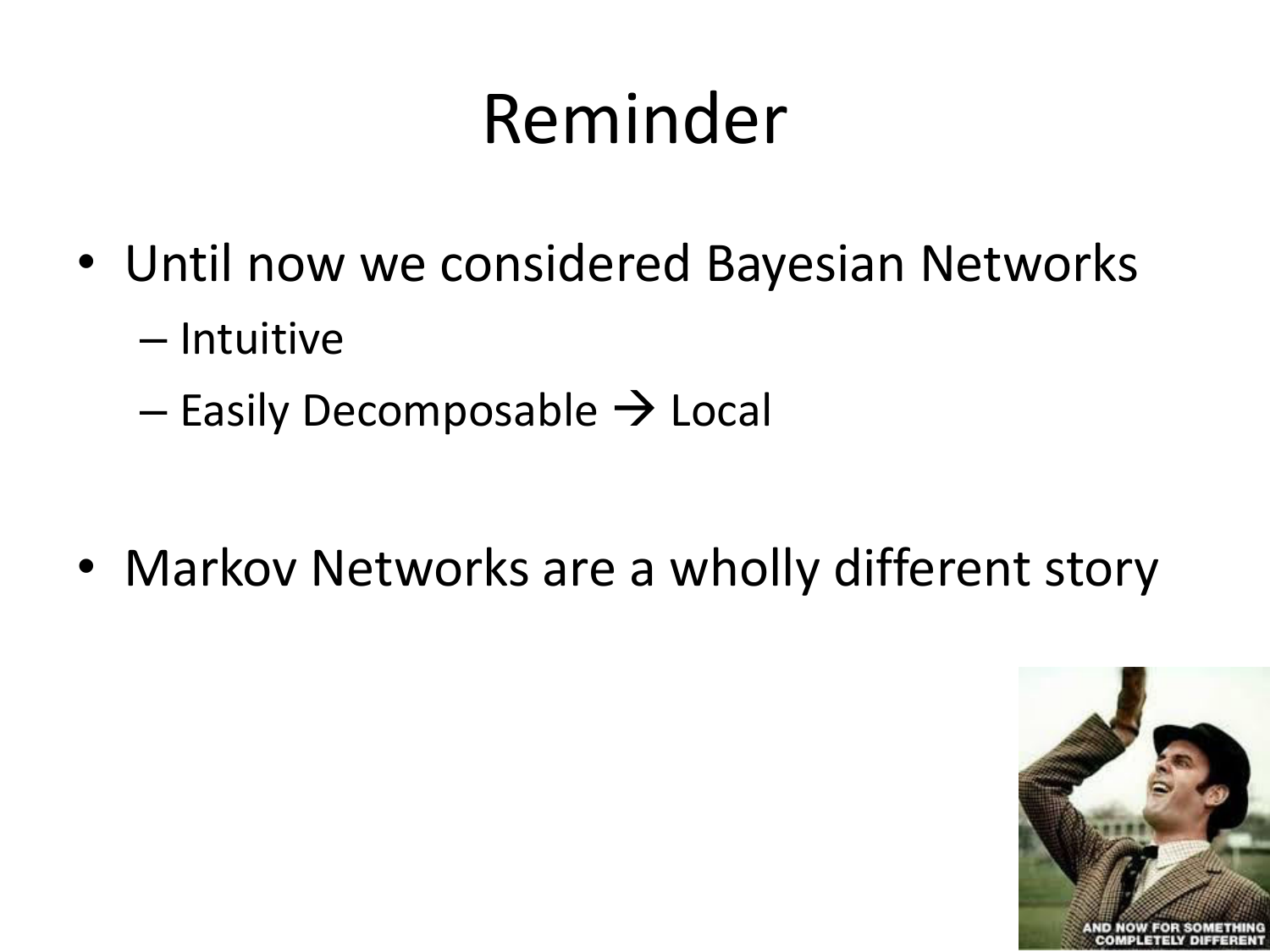# Example

- Consider the simple Markov Network  $A B C$ 
	- Factors:  $\phi_1(A, B)$ ,  $\phi_2(B, C)$
	- Partition function:  $Z = \sum_{a,b,c} \phi_1(a,b) \phi_2(b,c)$
	- Log-likelihood:

$$
l(\boldsymbol{\theta} : \mathcal{D}) = \sum_{m} [\ln \phi_1(a[m], b[m]) + \ln \phi_2(b[m], c[m]) - \ln Z(\boldsymbol{\theta})]
$$
  
= 
$$
\sum_{a,b} M[a, b] \ln \phi_1(a, b) + \sum_{b,c} M[b, c] \ln \phi_2(b, c) - M \cdot \ln Z(\boldsymbol{\theta})
$$

- Z *couples the factors together* and precludes decomposition
- Transition to Bayesian representation is clearly not a panacea, as the MN and BN models are not equivalent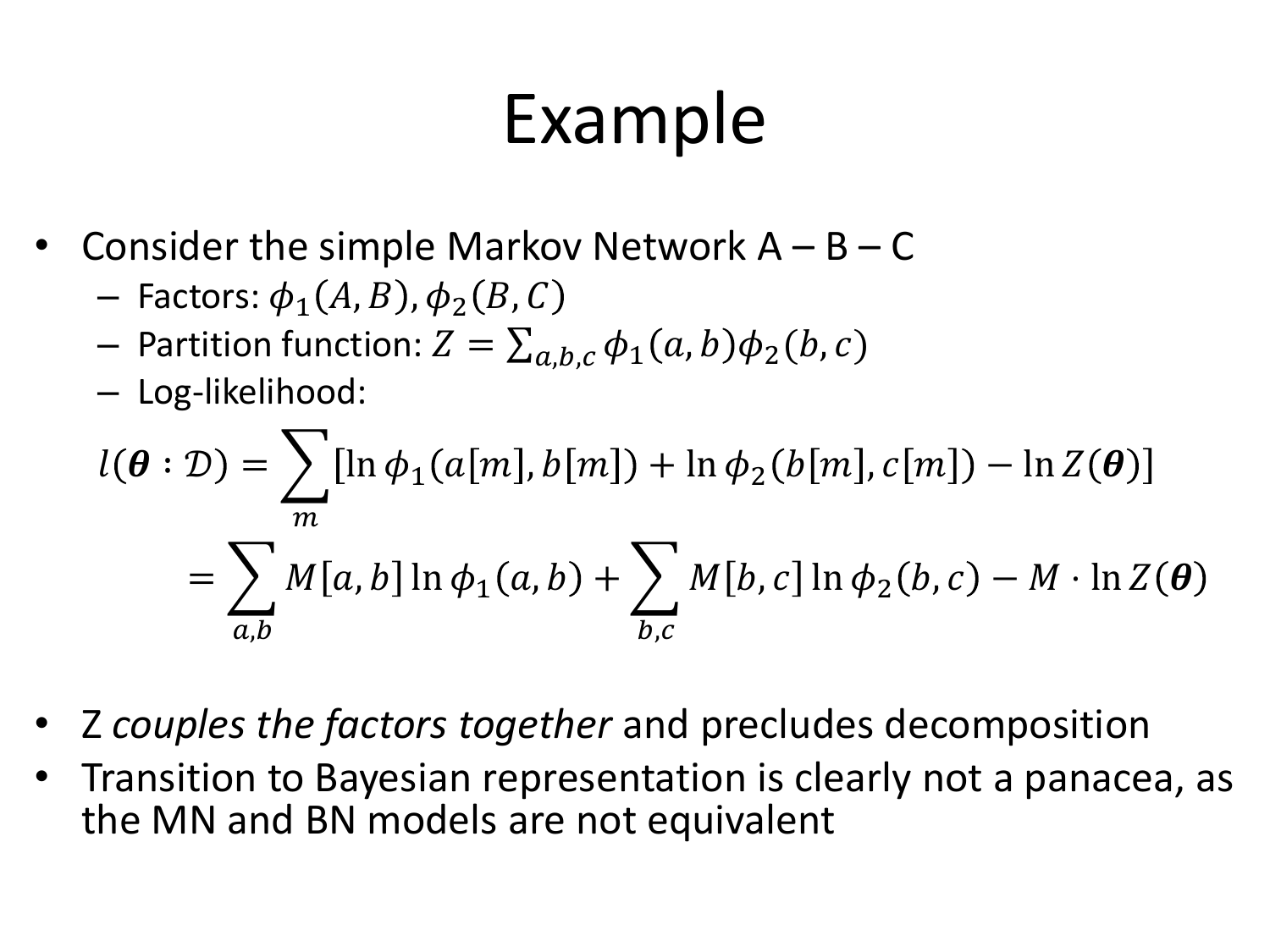## Programme

• Maximum Likelihood

– Spoiler: Bad news ahead

- Dealing with Missing Data
- Alternative Objectives
	- Pseudo-Likelihood
	- Contrasting Divergence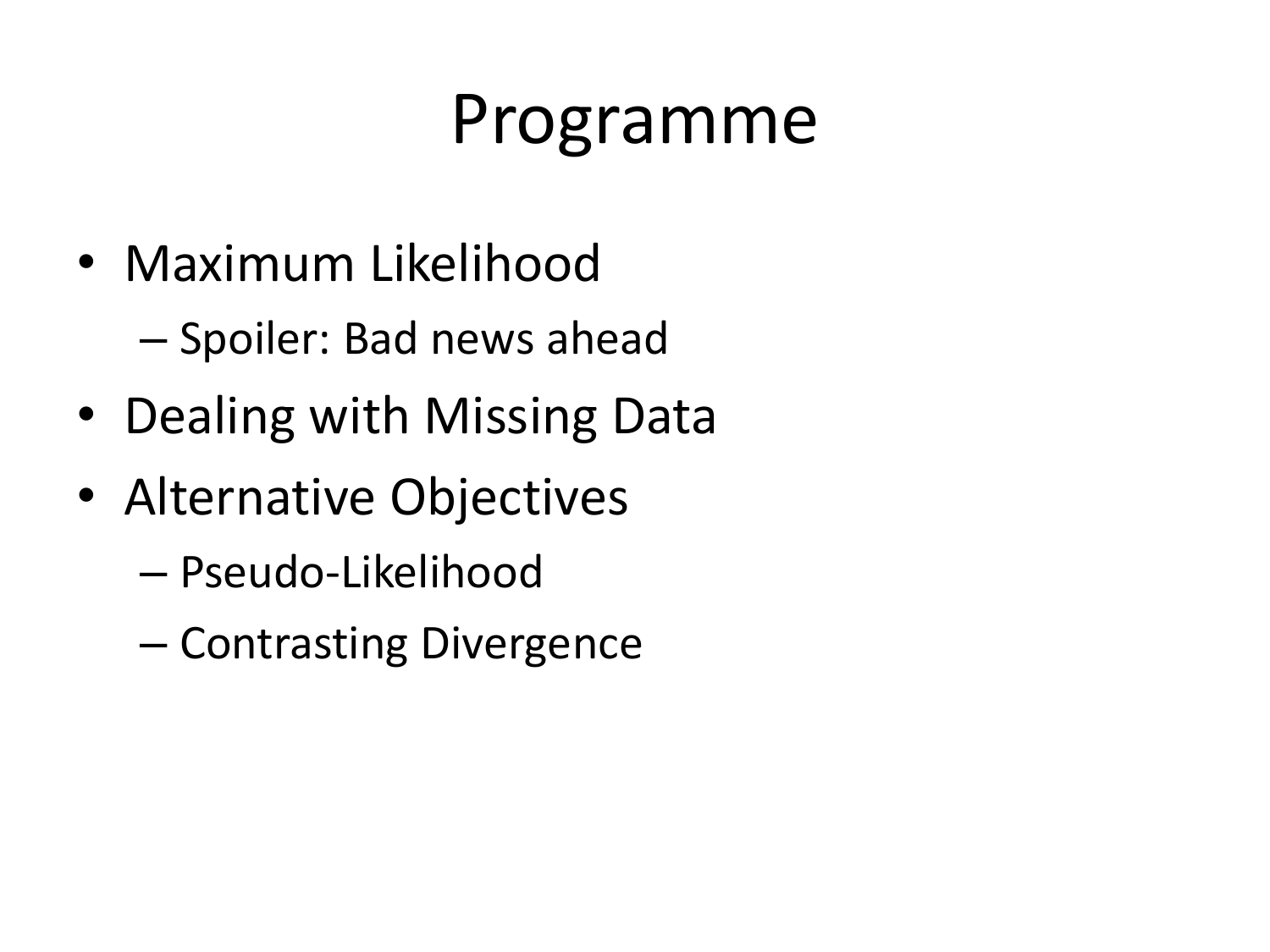#### Max likelihood

"Who controls the past controls the future." George Orwell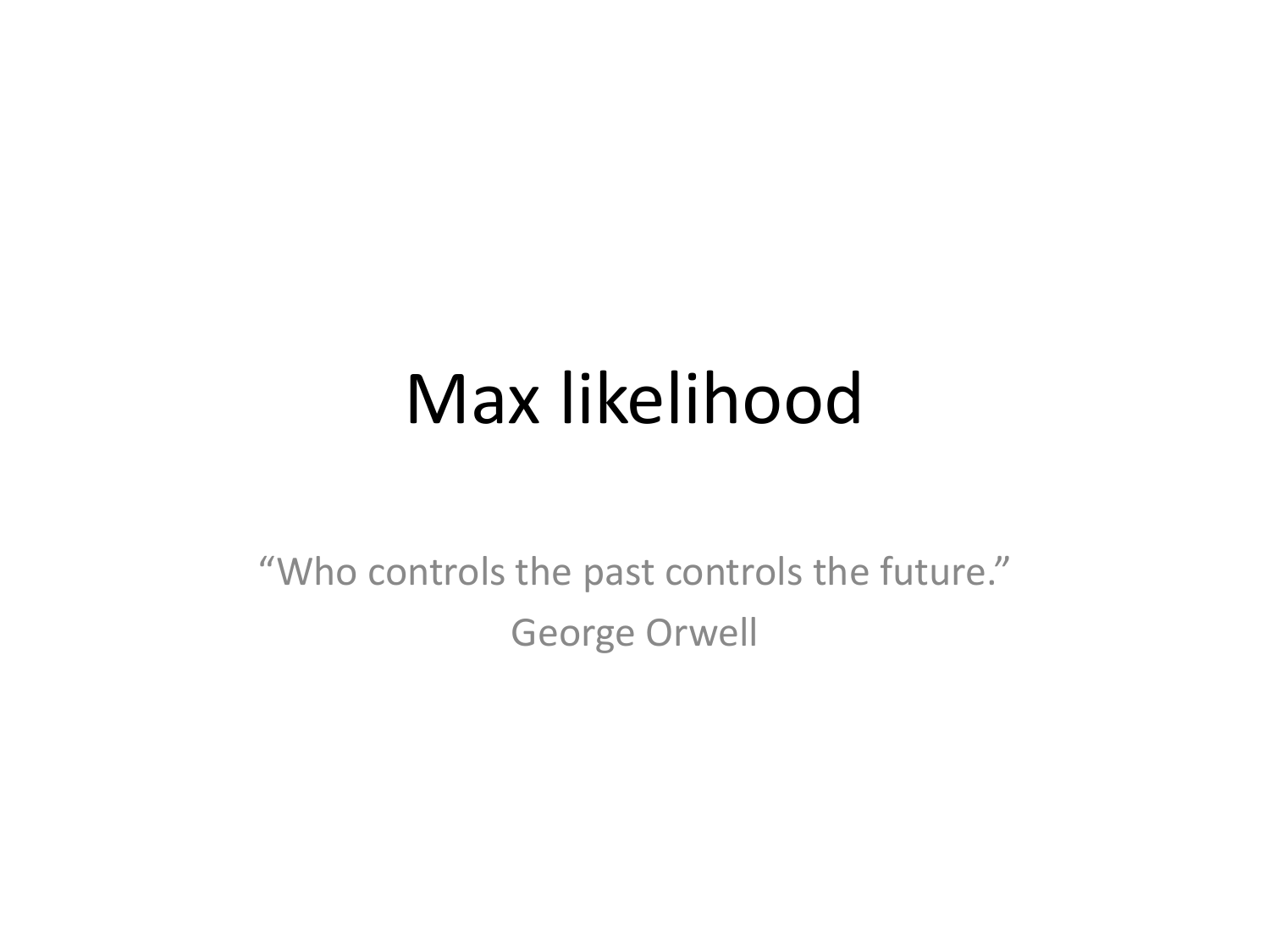## Log-linear models

**Definition 4.15** log-linear model A distribution P is a log-linear model over a Markov network H if it is associated with:

• a set of features  $\mathcal{F} = \{f_1(\mathbf{D}_1), \ldots, f_k(\mathbf{D}_k)\}\$ , where each  $\mathbf{D}_i$  is a complete subgraph in H,

.

• a set of weights  $w_1, \ldots, w_k$ ,

such that

$$
P(X_1,\ldots,X_n)=\frac{1}{Z}\exp\left[-\sum_{i=1}^k w_i f_i(\boldsymbol{D}_i)\right].
$$

- Let us now focus on the particular case where the features *f* are *indicators*, i.e. of the form  $f_{a^0,b^0}(a,b) =$  $I{a = a^0} \cdot I{b = b^0}$
- The weights  $w_i$  become the factor values we look for, of the form  $\theta_{a^0,b^0}$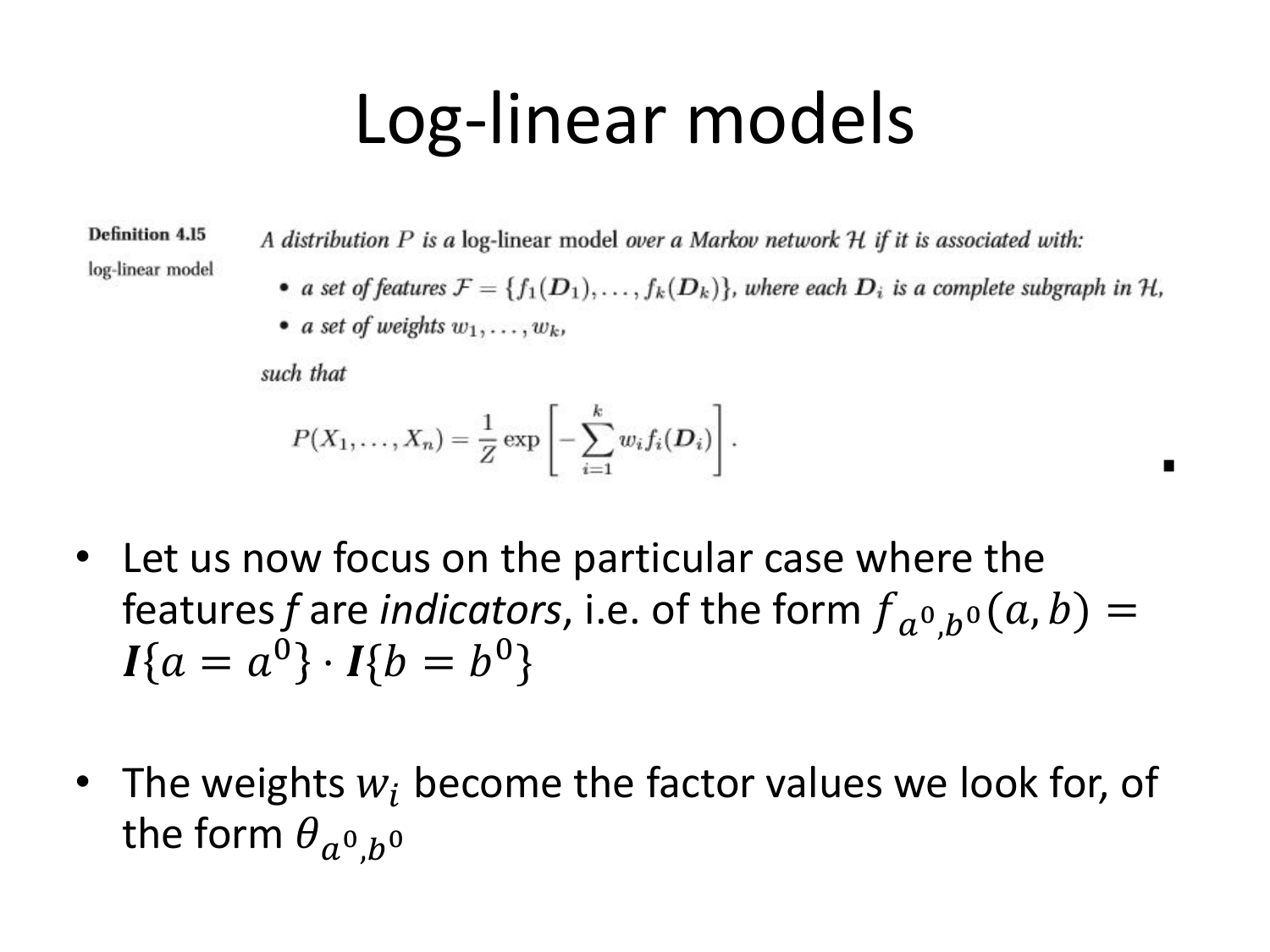# Log likelihood

• The log-likelihood thus becomes:

$$
l(\boldsymbol{\theta} : \mathcal{D}) = \sum_{i} \theta_{i} \cdot \sum_{m} f_{i}(\xi[m]) - M \cdot \ln Z(\boldsymbol{\theta})
$$

$$
= M \cdot \sum_{i} \theta_{i} \cdot \mathbb{E}_{\mathcal{D}} f_{i}(\boldsymbol{d}_{i}) - M \cdot \ln Z(\boldsymbol{\theta})
$$

- $-M$  is the number of samples
- $\boldsymbol{d}_{i}$  is a set of values for the set of variables  $\boldsymbol{D}_{i}$ which is a clique in the Markov Network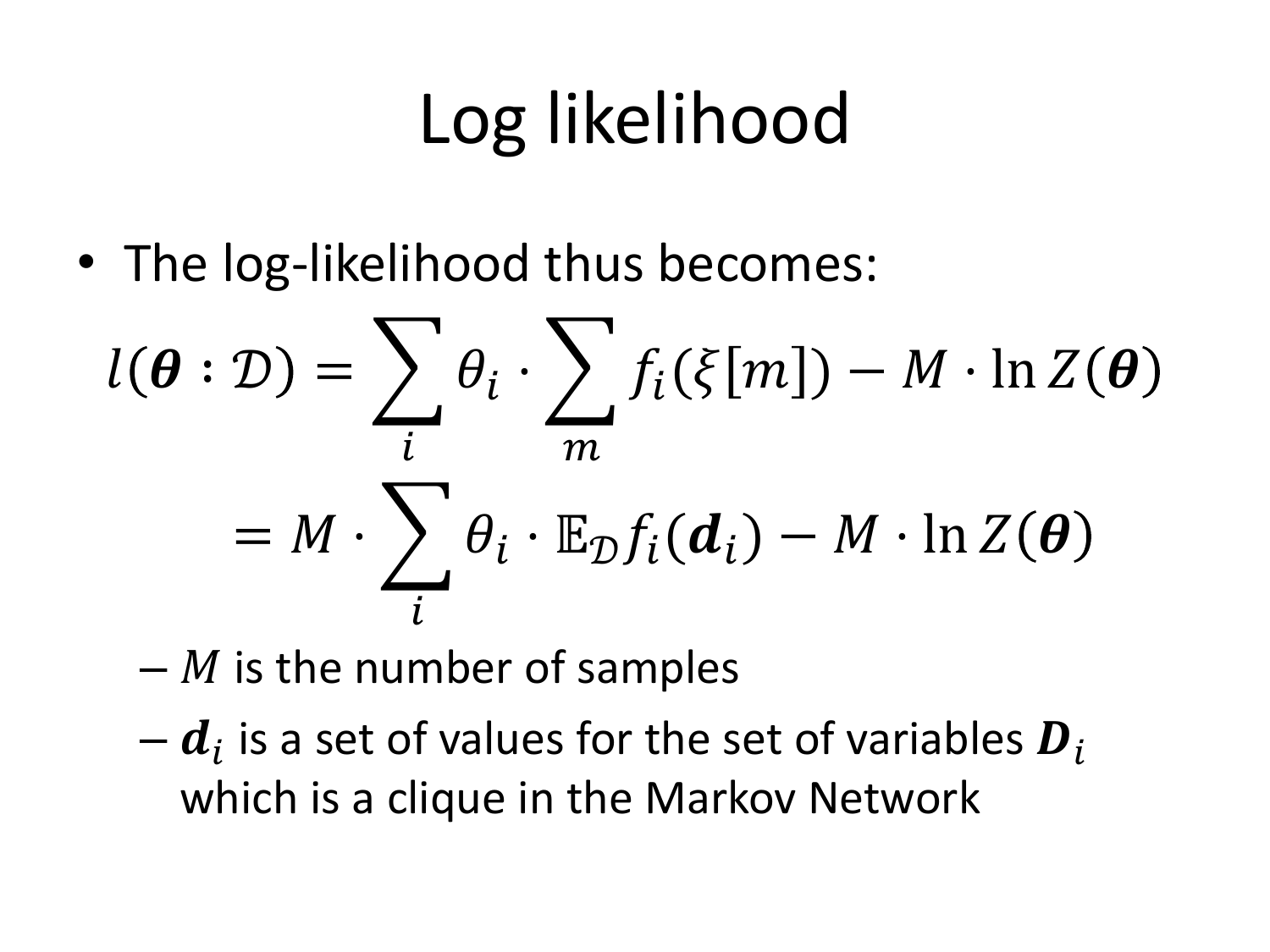# Log likelihood, cont.

$$
\frac{1}{M} \cdot l(\boldsymbol{\theta} : \mathcal{D}) = \sum_{i} \theta_i \cdot \mathbb{E}_{\mathcal{D}} f_i(\boldsymbol{d}_i) - \ln Z(\boldsymbol{\theta})
$$

- The first term is linear in  $\theta_i$
- What about  $\ln Z(\boldsymbol{\theta})$ ?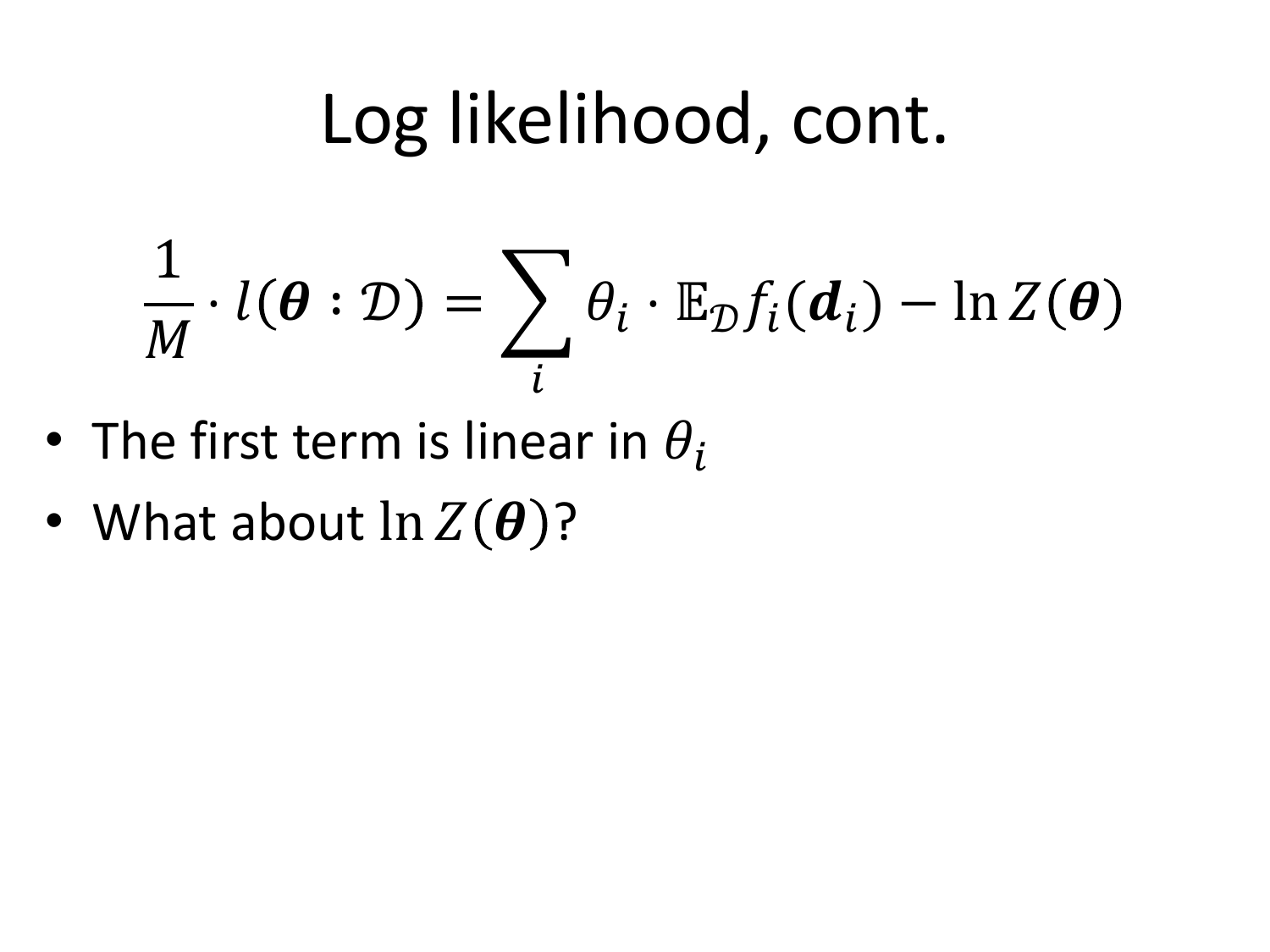# Deriving  $l(\boldsymbol{\theta} : \mathcal{D})$

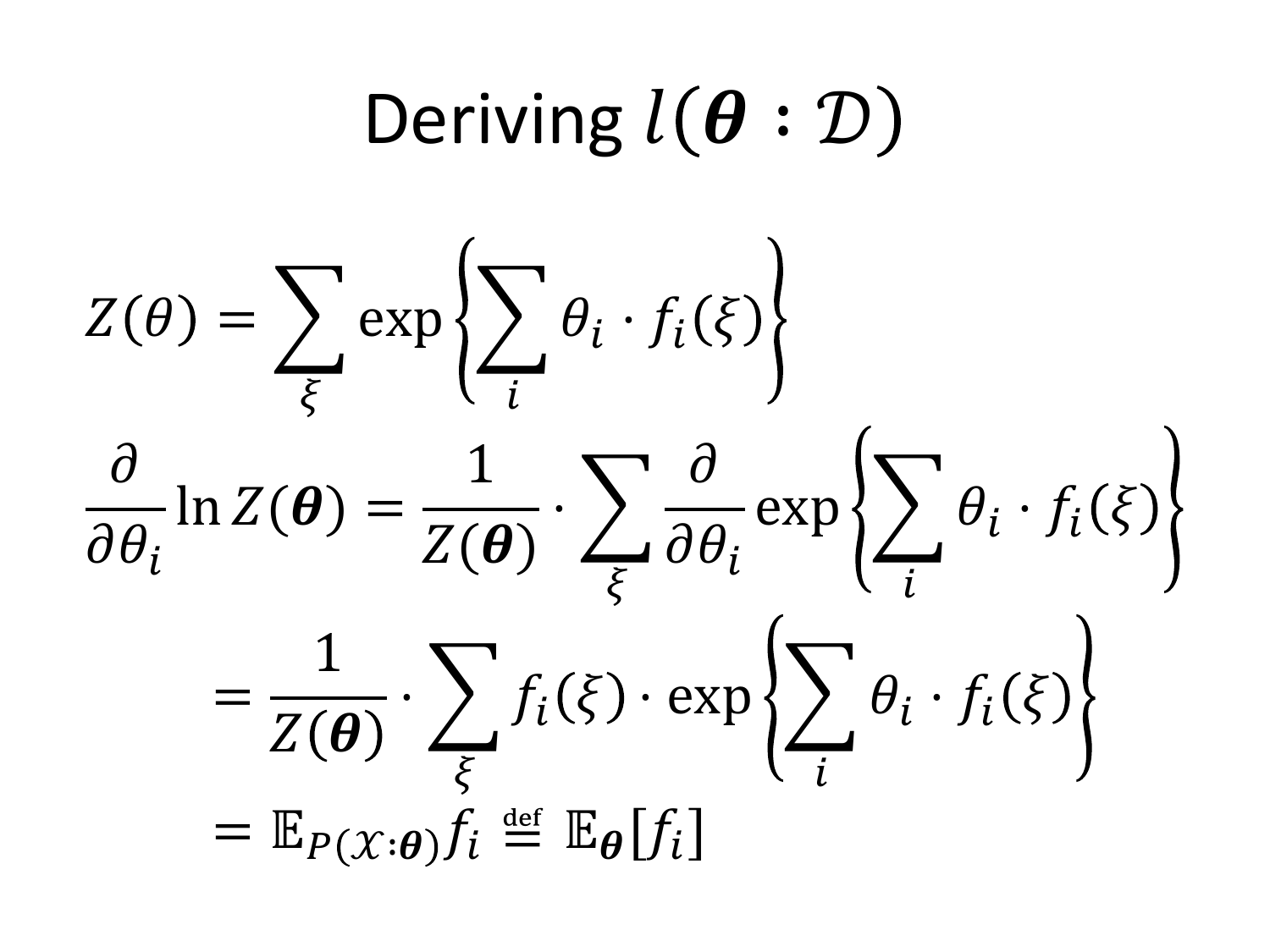Deriving 
$$
l(\theta : \mathcal{D})
$$
, cont.  
\n
$$
Z(\theta) = \sum_{\xi} \exp \left\{ \sum_{i} \theta_{i} \cdot f_{i}(\xi) \right\}
$$
\n
$$
\frac{\partial^{2}}{\partial \theta_{i} \theta_{j}} \ln Z(\theta)
$$
\n
$$
= \frac{\partial}{\partial \theta_{j}} \left[ \frac{1}{Z(\theta)} \cdot \sum_{\xi} f_{i}(\xi) \cdot \exp \left\{ \sum_{i} \theta_{i} \cdot f_{i}(\xi) \right\} \right]
$$
\n
$$
= \mathbb{E}_{\theta} [f_{i} \cdot f_{j}] - \mathbb{E}_{\theta} [f_{i}] \cdot \mathbb{E}_{\theta} [f_{j}] \stackrel{\text{def}}{=} \mathbb{C}ov_{\theta} [f_{i}, f_{j}]
$$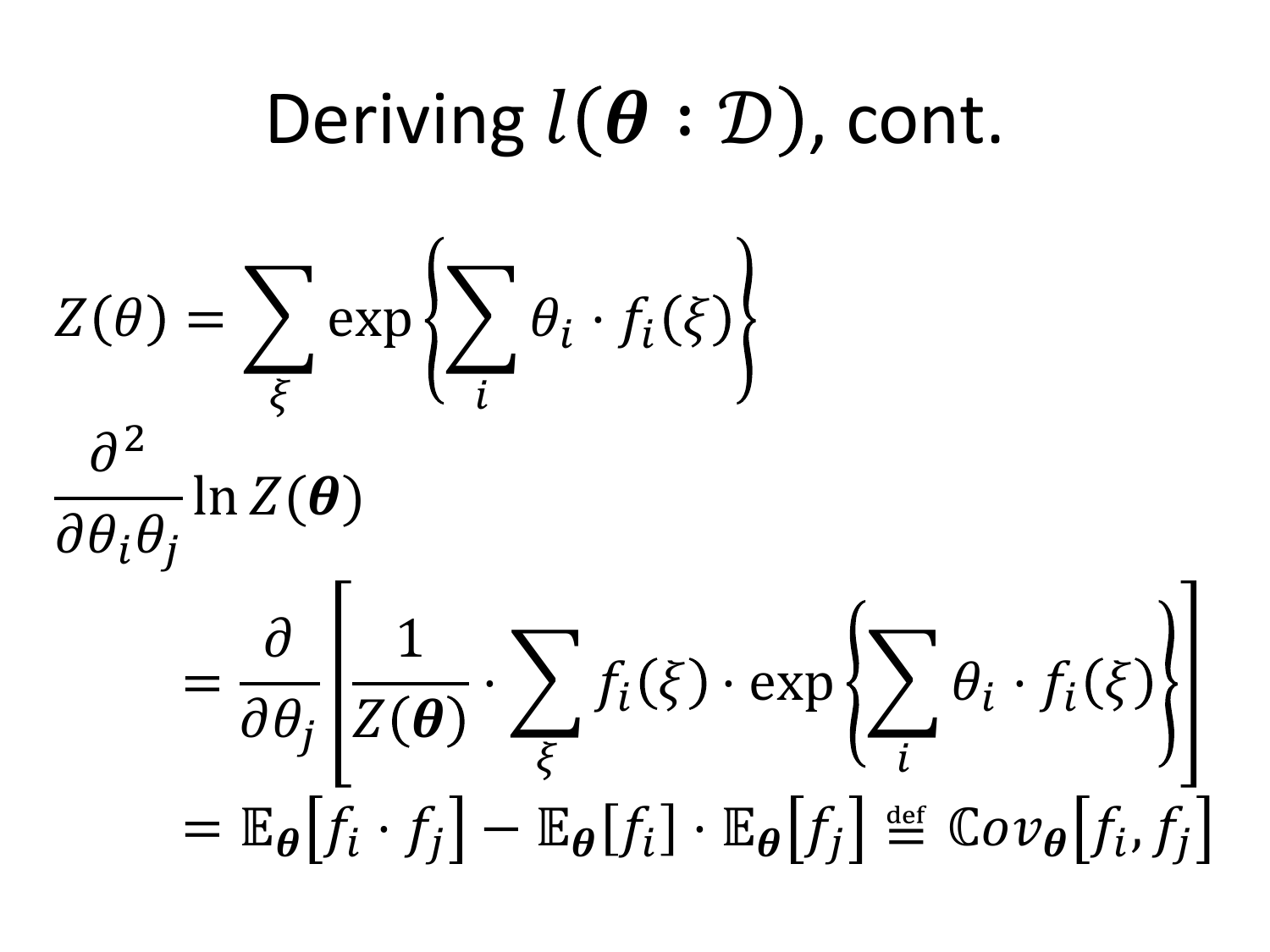# Log likelihood, cont.

- We have derived the Hessian of  $\ln Z(\theta)$  has elements of the form  $\frac{\partial^2}{\partial x^2}$  $\partial \theta_i \theta_j$  $\ln Z(\boldsymbol{\theta}) =$  $\mathbb{C}ov_{\boldsymbol{\theta}}[f_i,f_j]$ 
	- A covariance matrix is always positive semidefinite
	- Therefore,  $\ln Z(\boldsymbol{\theta})$  is convex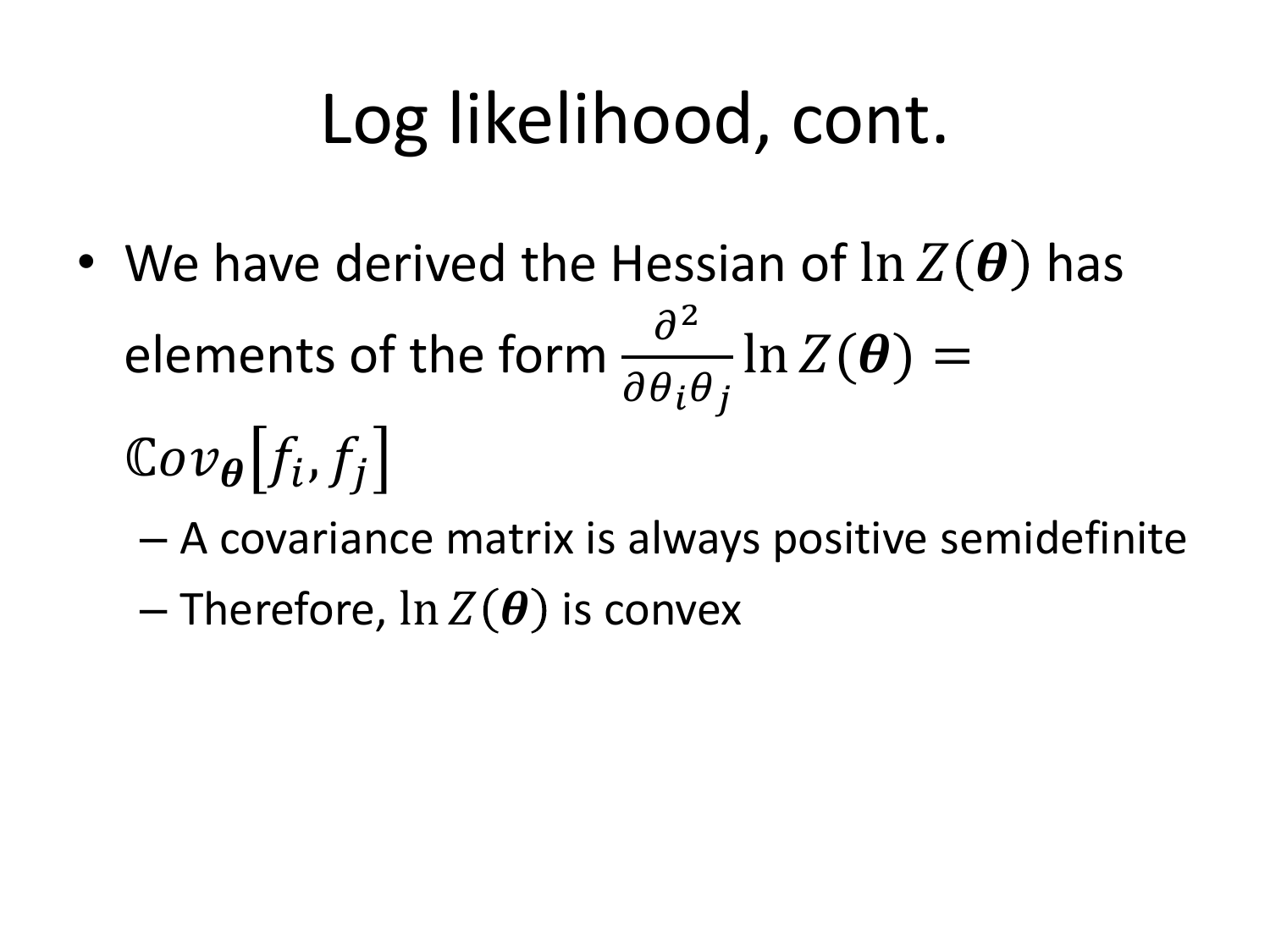# Log likelihood, cont.

$$
\frac{1}{M} \cdot l(\boldsymbol{\theta} : \mathcal{D}) = \sum_{i} \theta_i \cdot \mathbb{E}_{\mathcal{D}} f_i(\boldsymbol{d}_i) - \ln Z(\boldsymbol{\theta})
$$

- The log-likelihood function is a sum of a linear element and a concave element  $\rightarrow$  it is **concave**
- Therefore, it has no local optima, only a global maximum (albeit a non-unique one)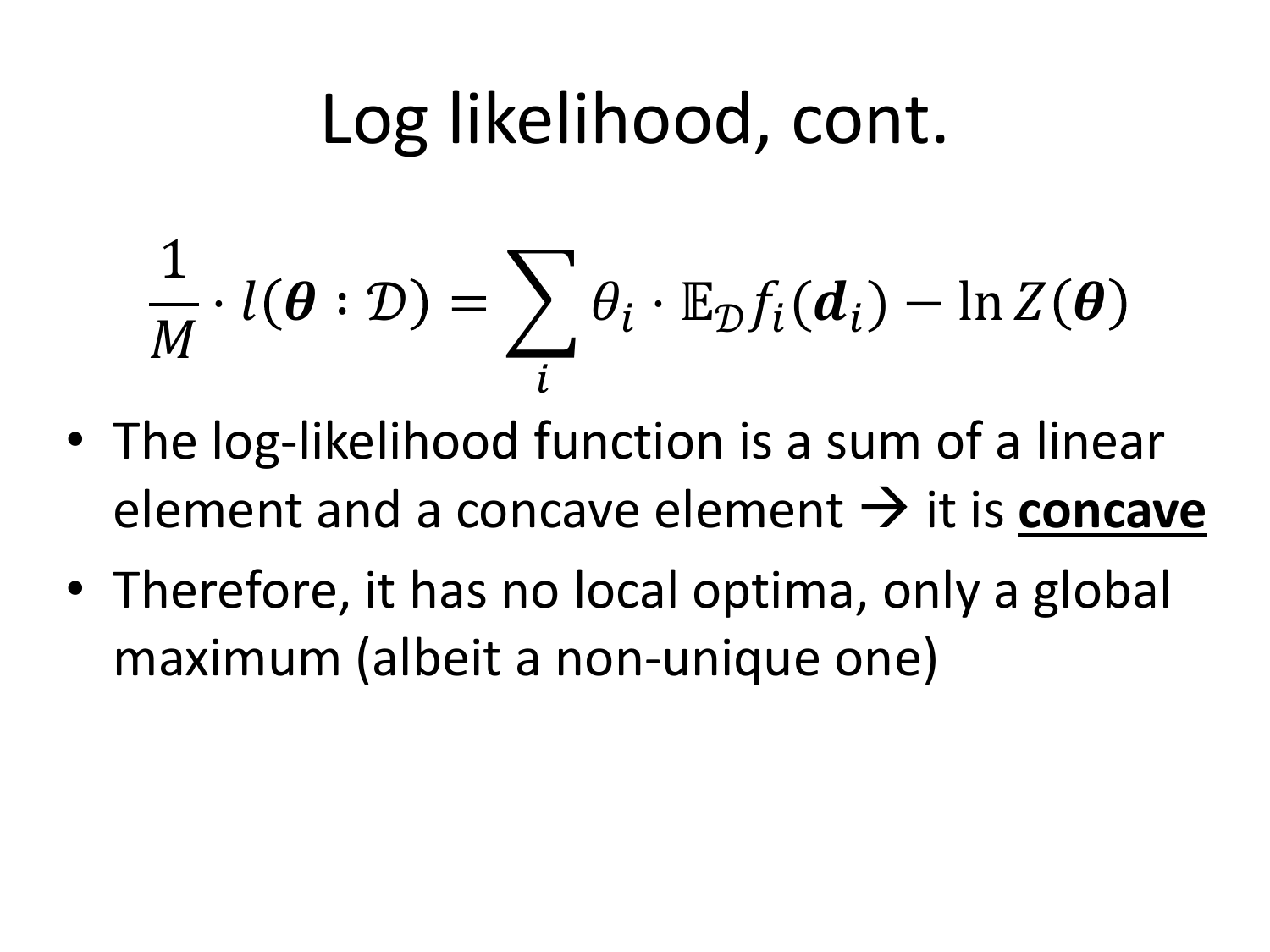# Max likelihood

$$
\frac{1}{M} \cdot l(\boldsymbol{\theta} : \mathcal{D}) = \sum_{i} \theta_i \cdot \mathbb{E}_{\mathcal{D}} f_i(\boldsymbol{d}_i) - \ln Z(\boldsymbol{\theta})
$$

• Apparently, what remains is to compute the gradient and find its zeroes

$$
\frac{\partial}{\partial \theta_i} \frac{1}{M} \cdot l(\boldsymbol{\theta} : \mathcal{D}) = \mathbb{E}_{\mathcal{D}} f_i(\boldsymbol{d}_i) - \mathbb{E}_{\boldsymbol{\theta}}[f_i]
$$

• Meaning the maximum is attained when  $\forall i \ \mathbb{E}_{\mathcal{D}} f_i(\boldsymbol{d}_i) = \mathbb{E}_{\boldsymbol{\theta}}[f_i]$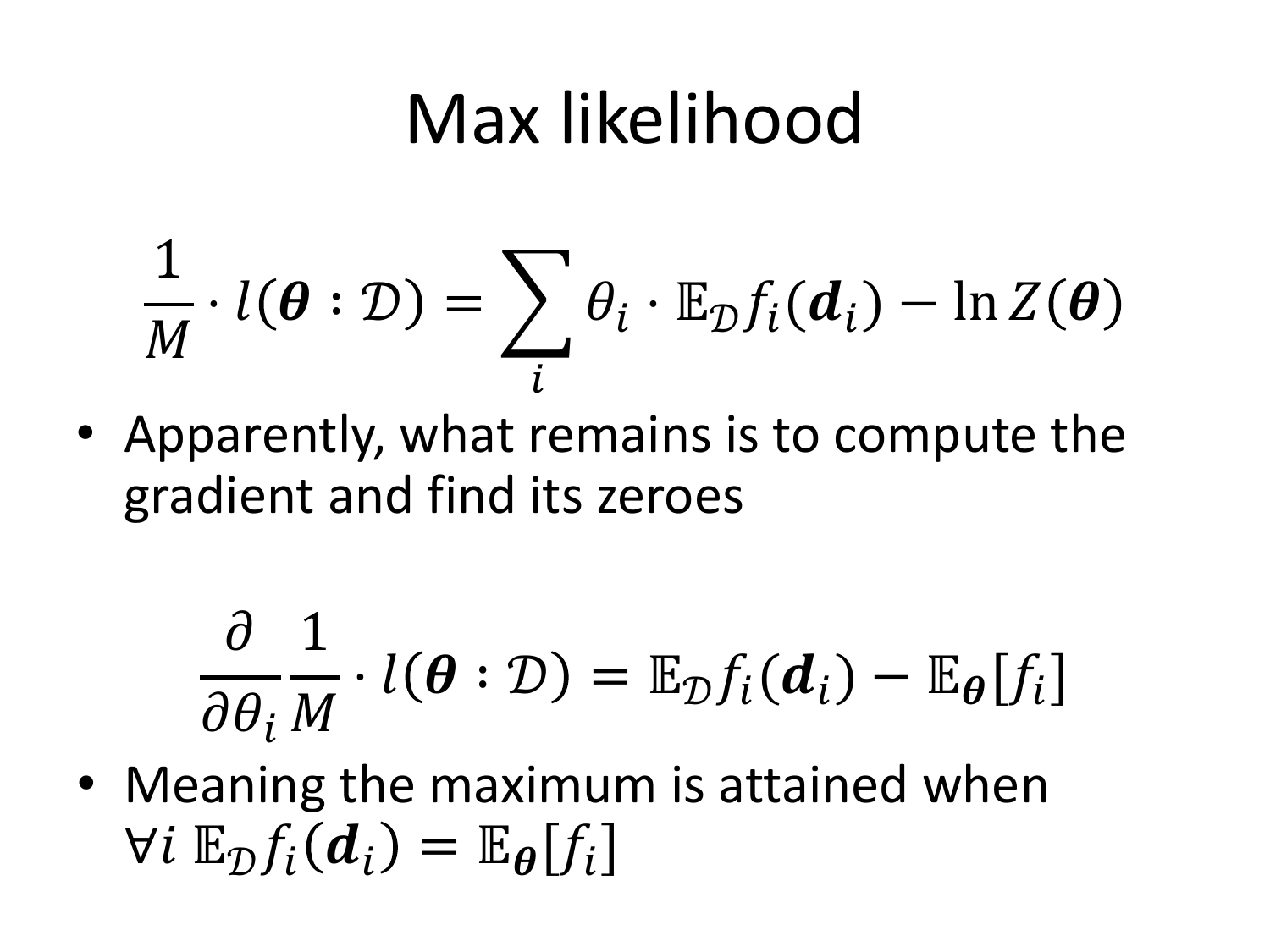# Max likelihood, cont.

**Theorem 20.1** 

Let  $F$  be a set of features. Then,  $\theta$  is a maximum-likelihood parameter assignment if and only if  $E_{\mathcal{D}}[f_i(\mathcal{X})] = E_{\hat{\theta}}[f_i]$  for all i.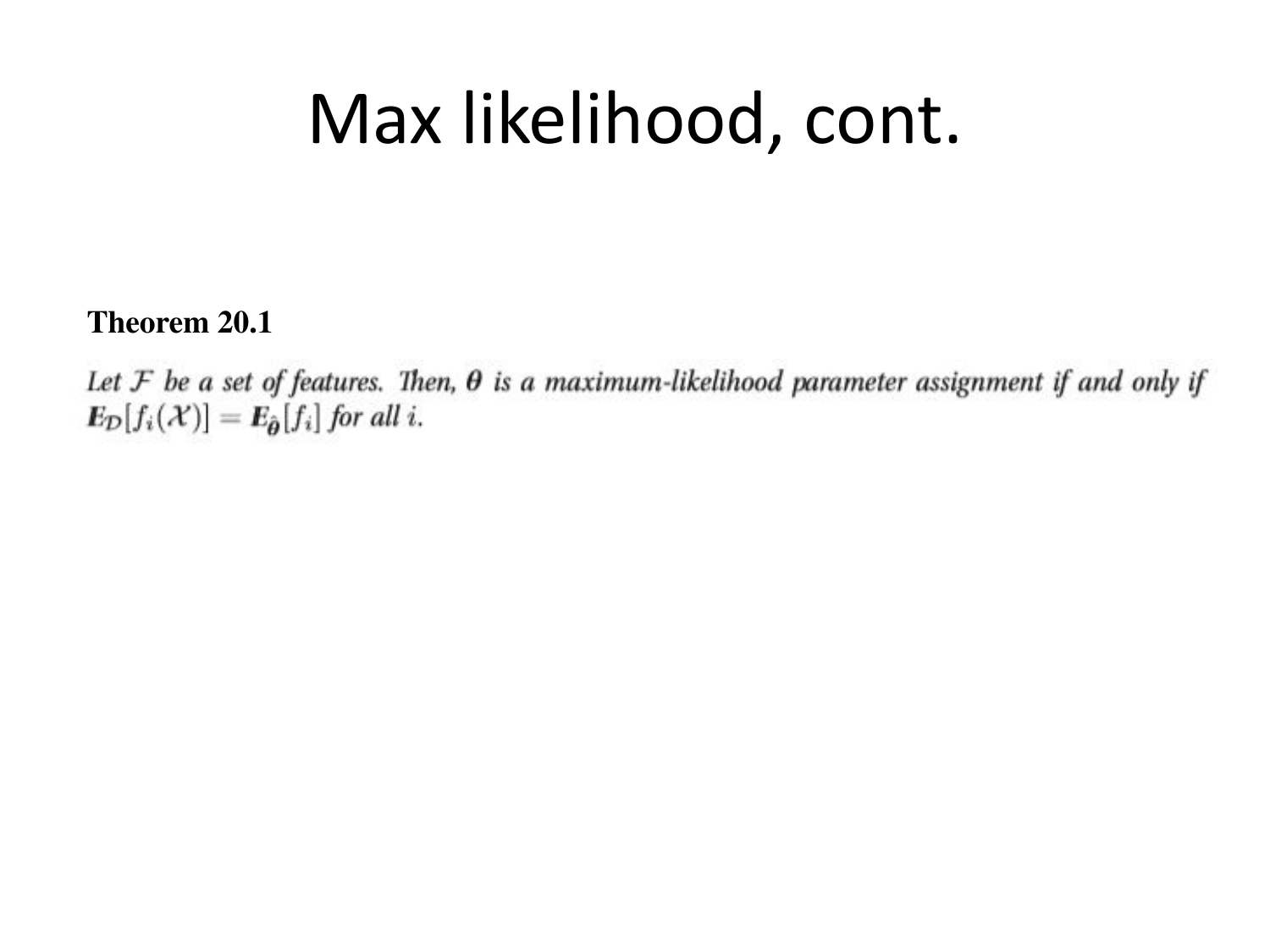# Max likelihood, cont.

- Good news:
	- The maximum is unique
	- It is attained when the empirical expectancy of all features matches their a priori expectancy

• Bad news: impossible to compute analytically – Gradient ascent to the rescue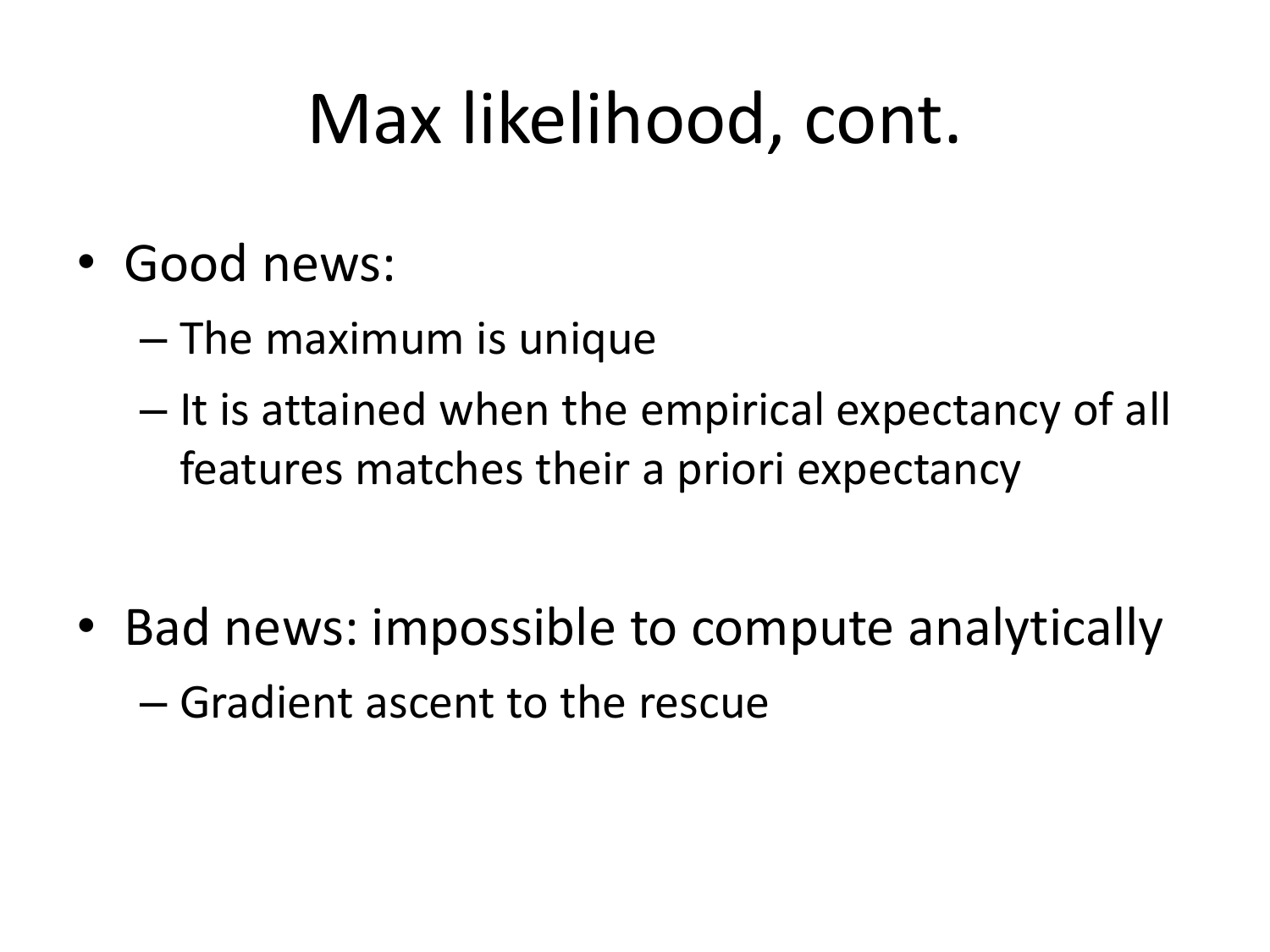# Max likelihood, cont.

- Gradient ascent to the rescue
	- Guaranteed to converge to the maximum

$$
\frac{\partial}{\partial \theta_i} \frac{1}{M} \cdot l(\boldsymbol{\theta} : \mathcal{D}) = \mathbb{E}_{\mathcal{D}}[f_i] - \mathbb{E}_{\boldsymbol{\theta}}[f_i]
$$

• How to compute?

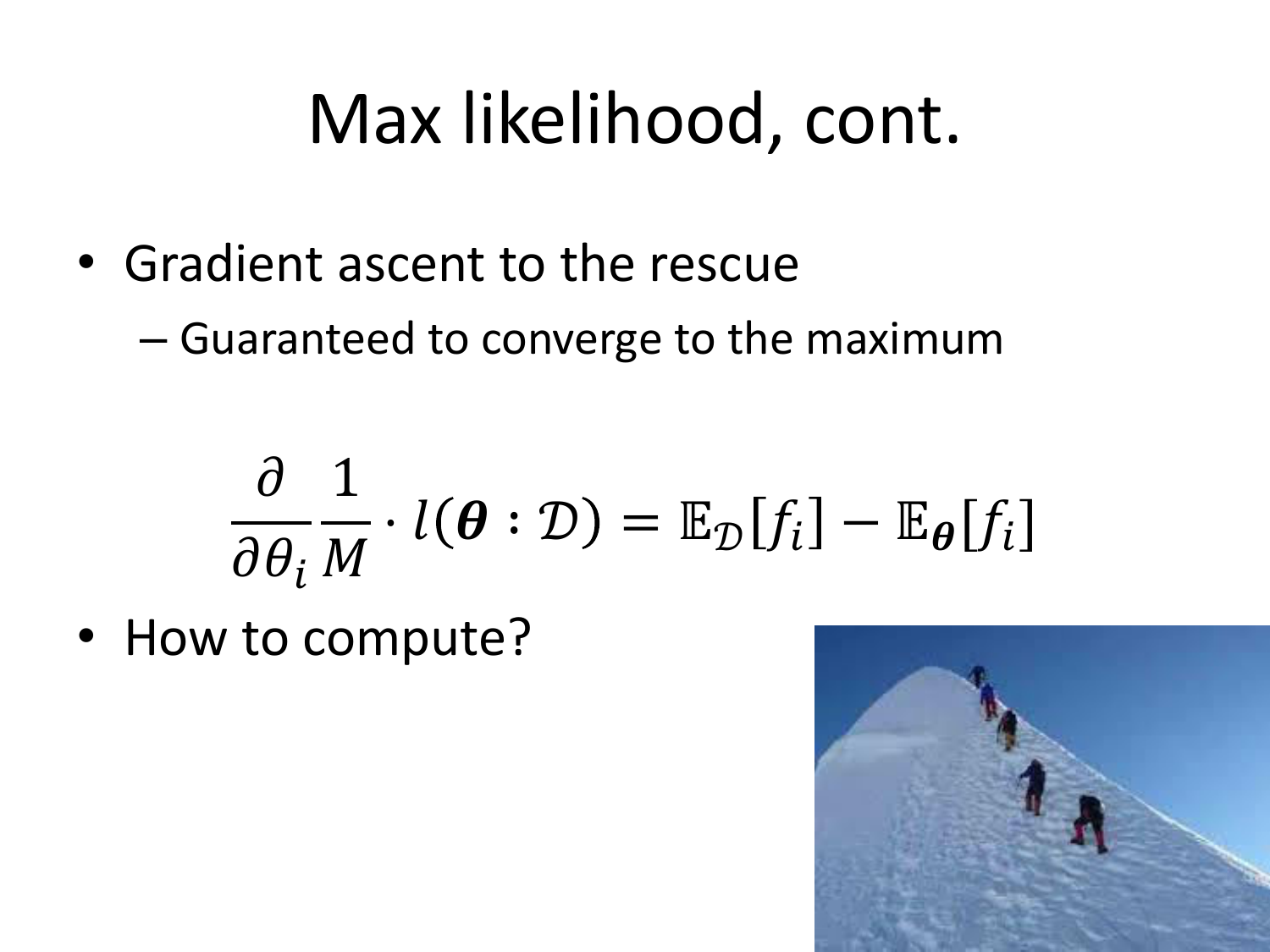## Max likelihood – Gradient ascent

$$
\frac{\partial}{\partial \theta_i} \frac{1}{M} \cdot l(\boldsymbol{\theta} : \mathcal{D}) = \mathbb{E}_{\mathcal{D}}[f_i] - \mathbb{E}_{\boldsymbol{\theta}}[f_i]
$$

• The first element, for indicator features, is the empirical frequency of the relevant event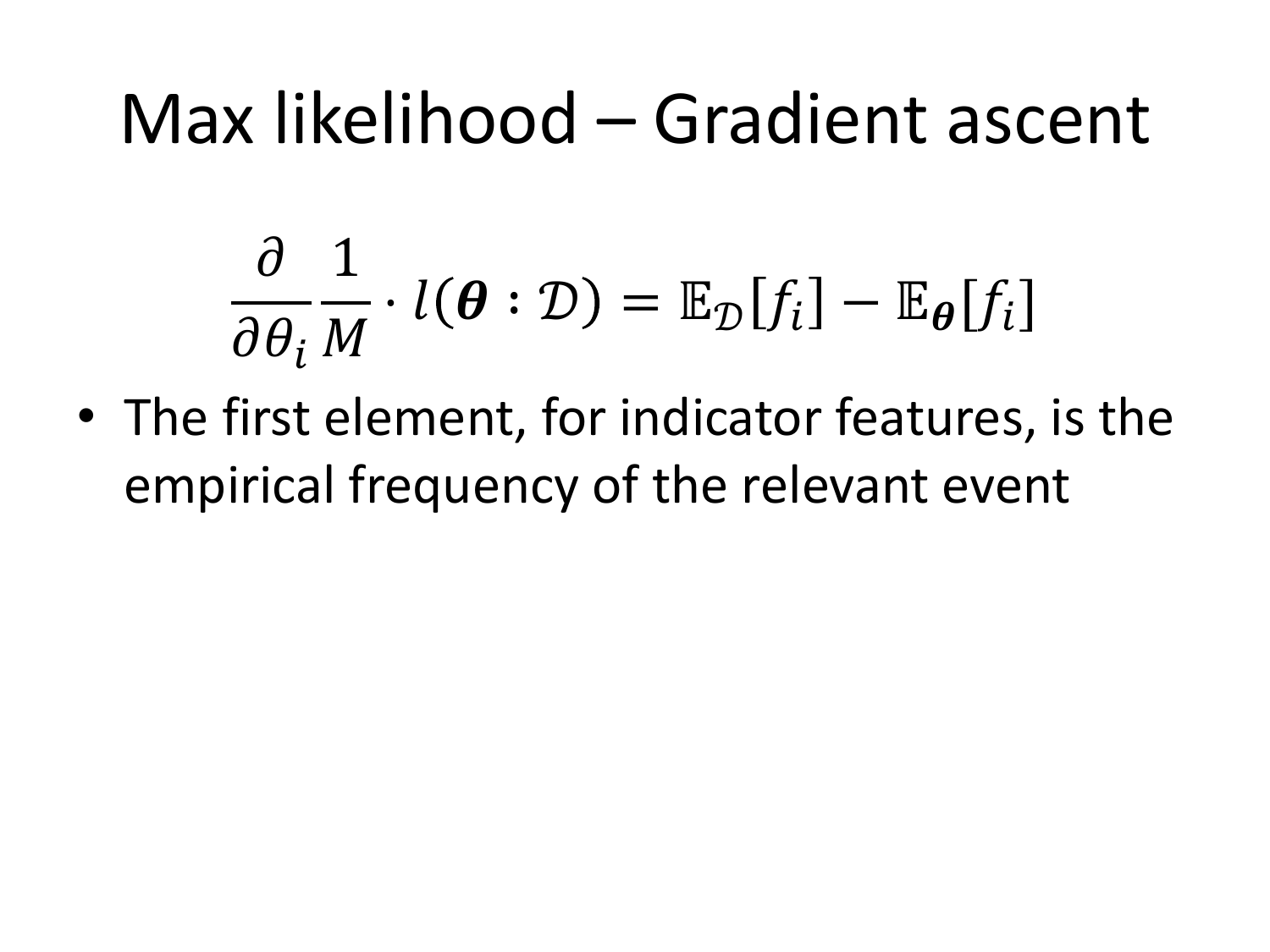## Max likelihood – Gradient ascent

$$
\frac{\partial}{\partial \theta_i} \frac{1}{M} \cdot l(\boldsymbol{\theta} : \mathcal{D}) = \mathbb{E}_{\mathcal{D}}[f_i] - \mathbb{E}_{\boldsymbol{\theta}}[f_i]
$$

- The second element, for indicator features, is of the form  $P_{\boldsymbol{\theta}}(a^0,b^0)$ 
	- Computed using inference on the graph
	- Single inference pass yields all probabilities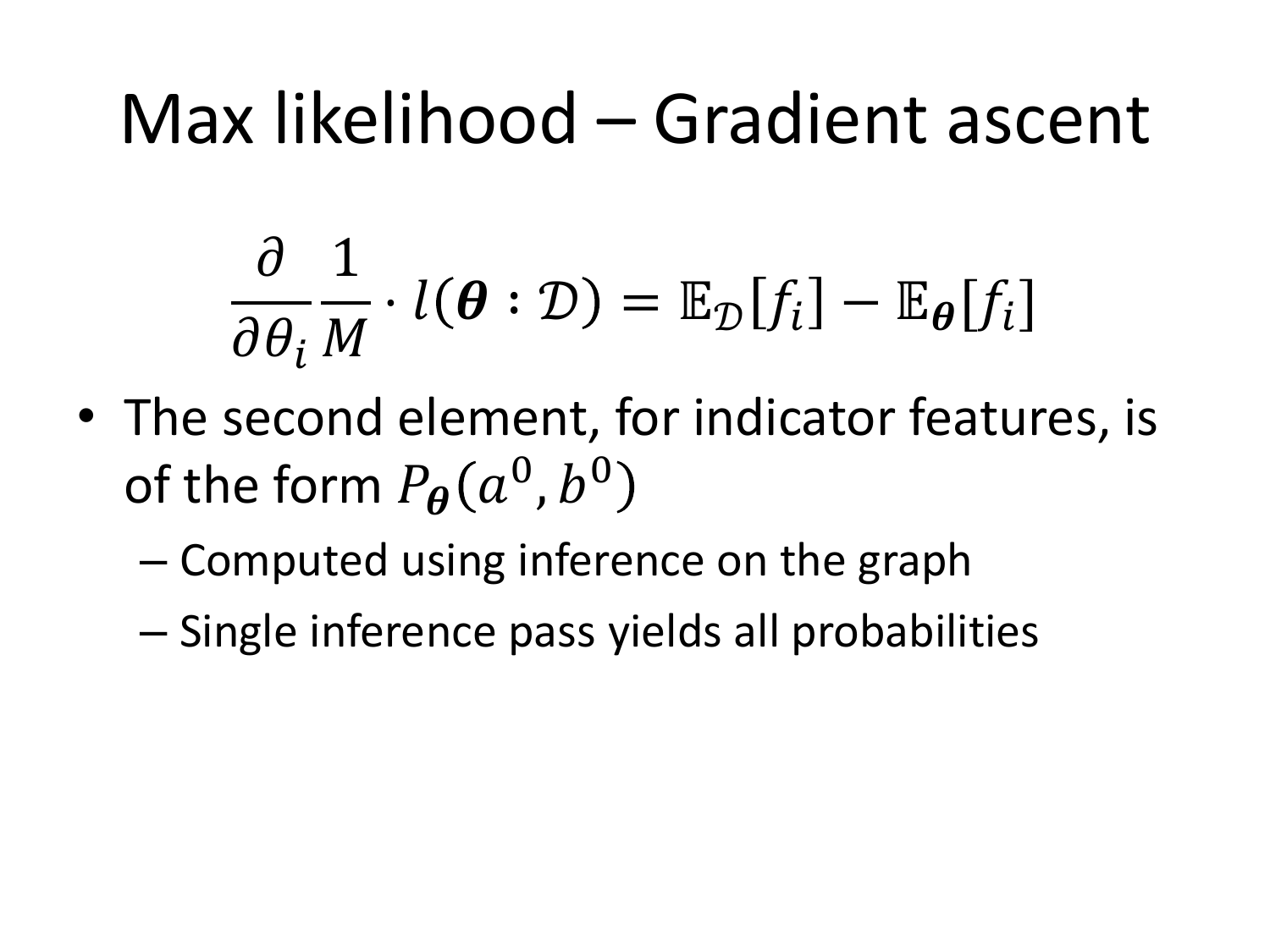# Max likelihood – Gradient ascent

$$
\frac{\partial}{\partial \theta_i} \frac{1}{M} \cdot l(\boldsymbol{\theta} : \mathcal{D}) = \mathbb{E}_{\mathcal{D}}[f_i] - \mathbb{E}_{\boldsymbol{\theta}}[f_i]
$$

- The second element, for indicator features, is of the form  $P_{\boldsymbol{\theta}}(a^0,b^0)$ 
	- Computed using inference on the graph
	- But such computation is to be performed afresh for each step of the ascent!

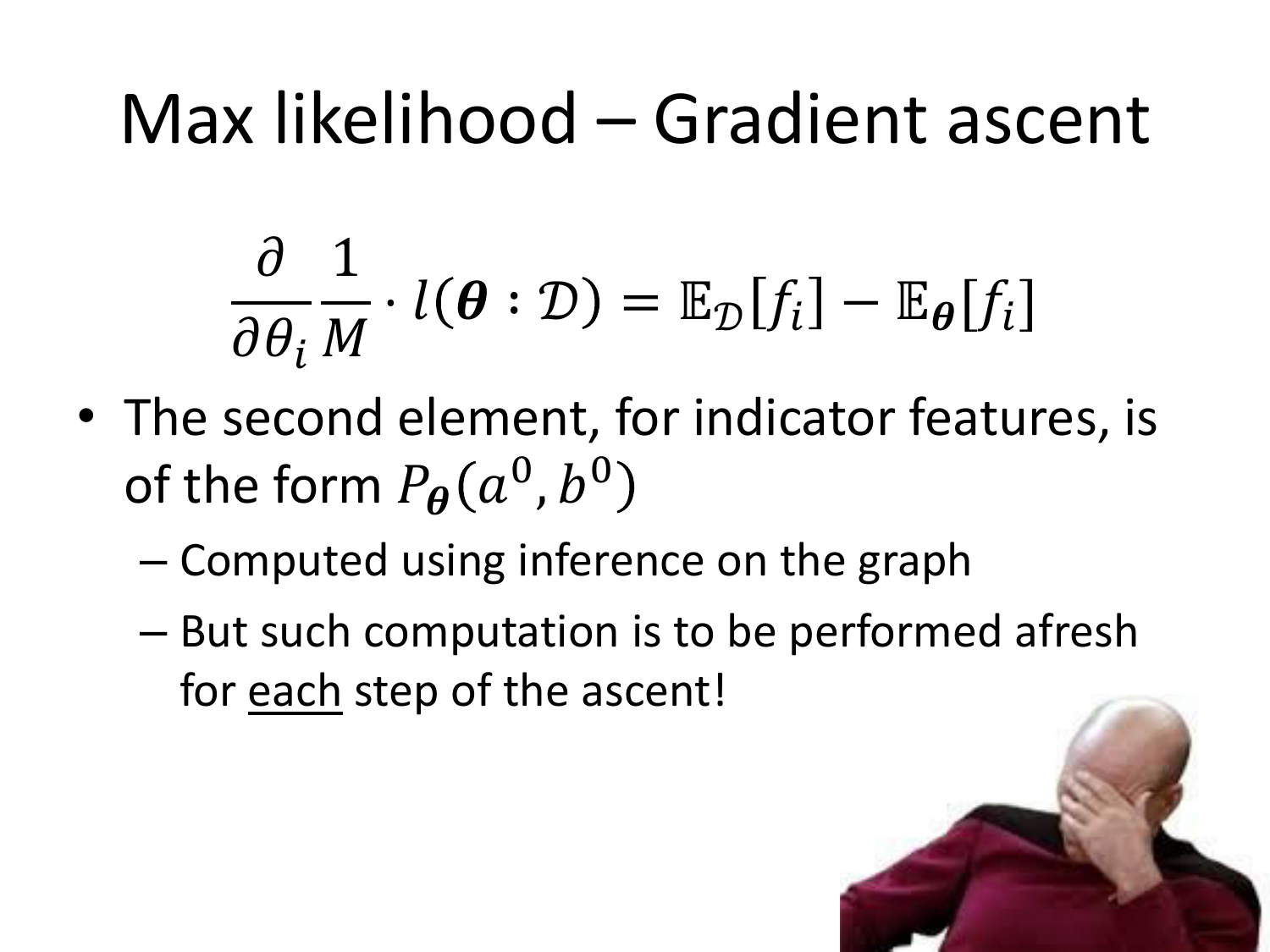# Max likelihood = Max Entropy

- Idea: we want to re-construct the distribution corresponding to the given empirical expectations of the features
- We demand maximal entropy as a sign that we add no other constraints (no more information)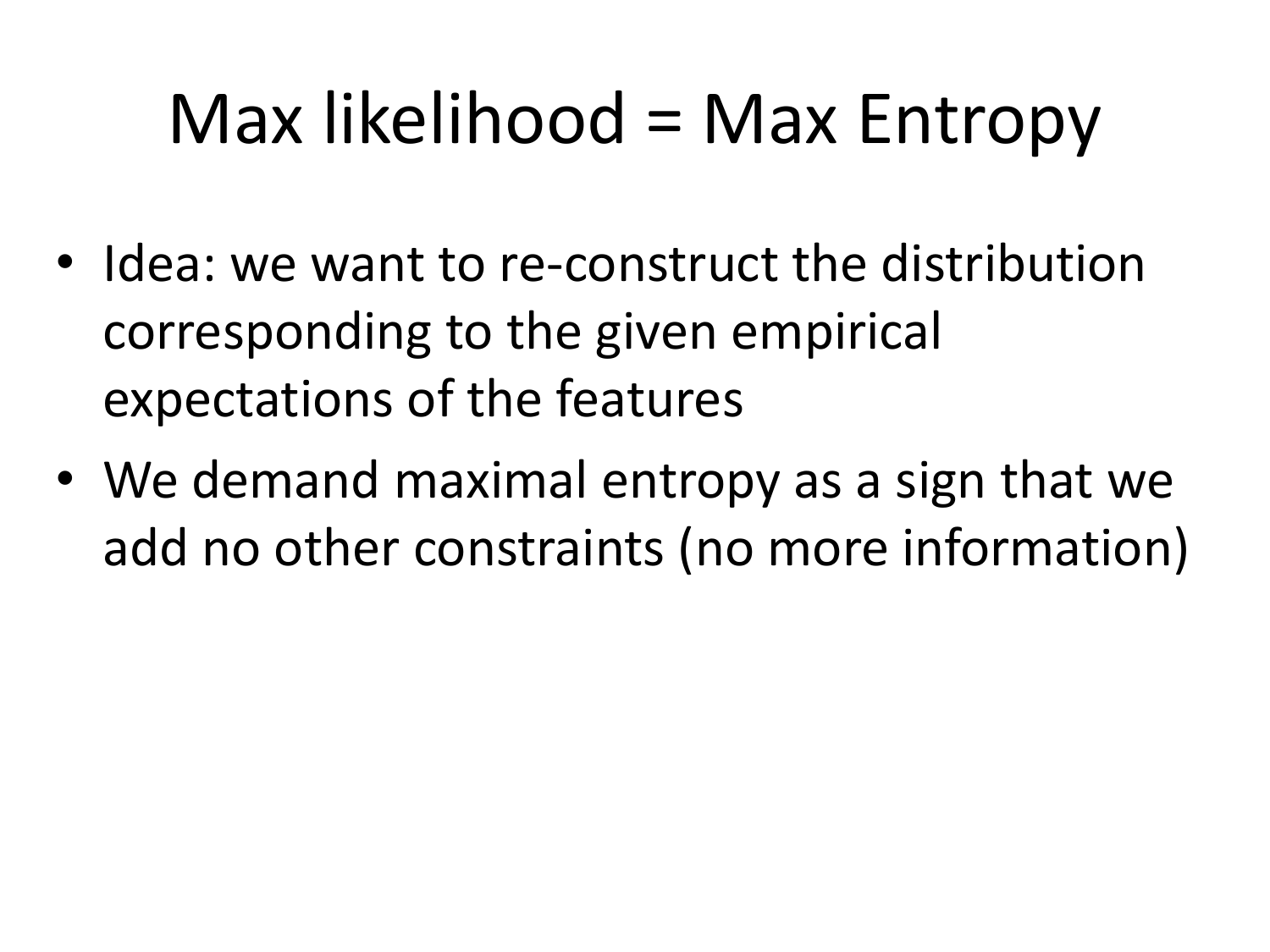# Max likelihood = Max Entropy

- Formally:
	- Find  $Q(X)$  maximizing  $\mathbb{H}_Q(X)$
	- Subject to  $\forall i$ ,  $\mathbb{E}_{\mathcal{O}}[f_i] = \mathbb{E}_{\mathcal{D}}[f_i]$
- Turns out that...

#### **Theorem 20.2**

The distribution  $Q^*$  is the maximum entropy distribution satisfying equation (20.10) if and only if  $Q^* = P_{\hat{\mathbf{p}}}$ , where

$$
P_{\hat{\boldsymbol{\theta}}}(\mathcal{X}) = \frac{1}{Z(\hat{\boldsymbol{\theta}})} \exp \left\{ \sum_{i} \hat{\theta}_{i} f_{i}(\mathcal{X}) \right\}
$$

and  $\hat{\theta}$  is the maximum likelihood parameterization relative to  $\mathcal{D}$ .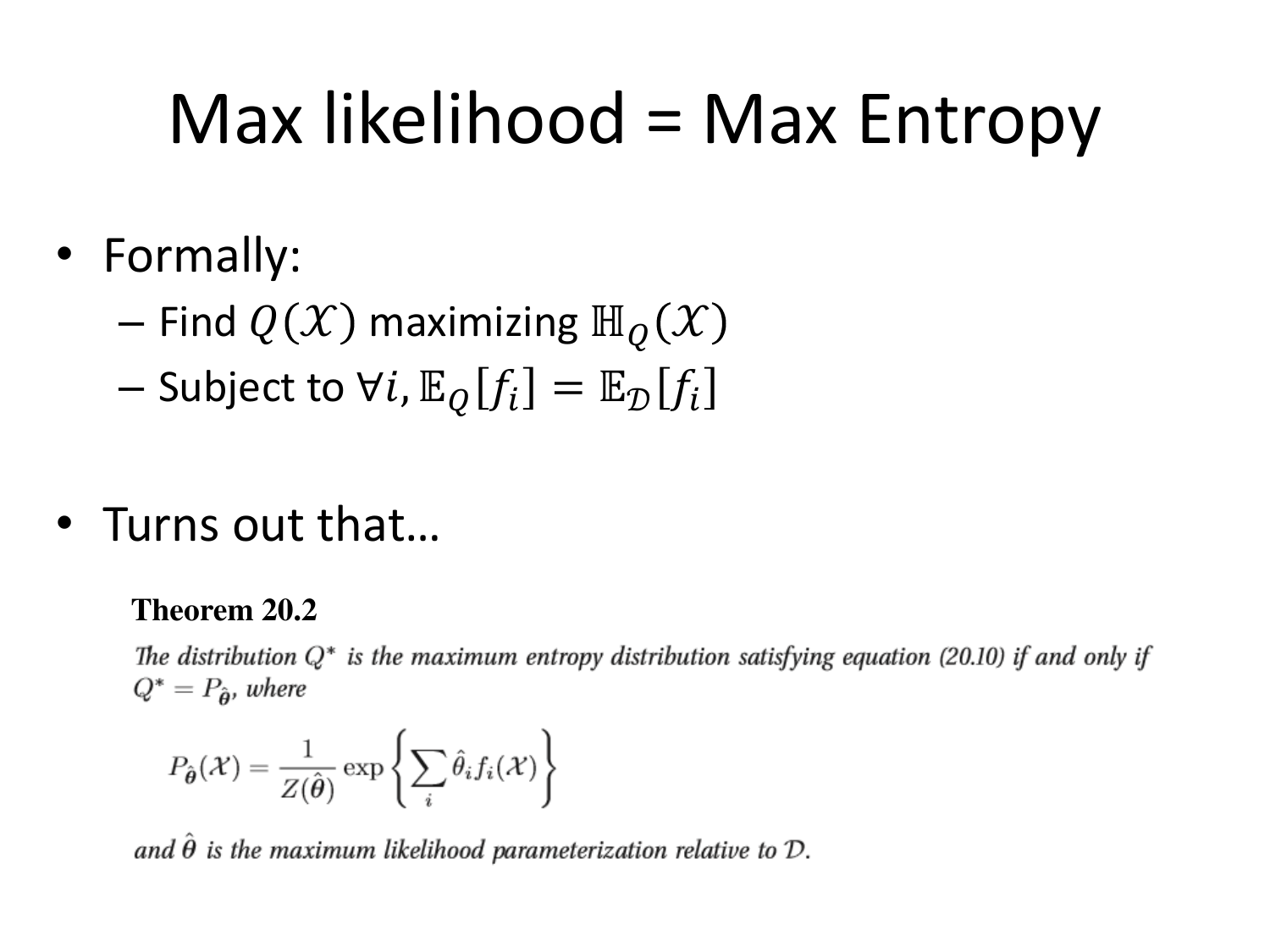# Max Likelihood = Max Entropy

- Formally:
	- Find  $Q(\mathcal{X})$  maximizing  $\mathbb{H}_Q(\mathcal{X})$
	- Subject to  $\forall i$ ,  $\mathbb{E}_{\mathcal{O}}[f_i] = \mathbb{E}_{\mathcal{D}}[f_i]$

- The distribution given by the MLE clearly satisfies the constraints
	- Now we need to prove it maximizes the entropy
	- Point of notation: we denote  $P \stackrel{\text{def}}{=} P_{\widehat{A}}$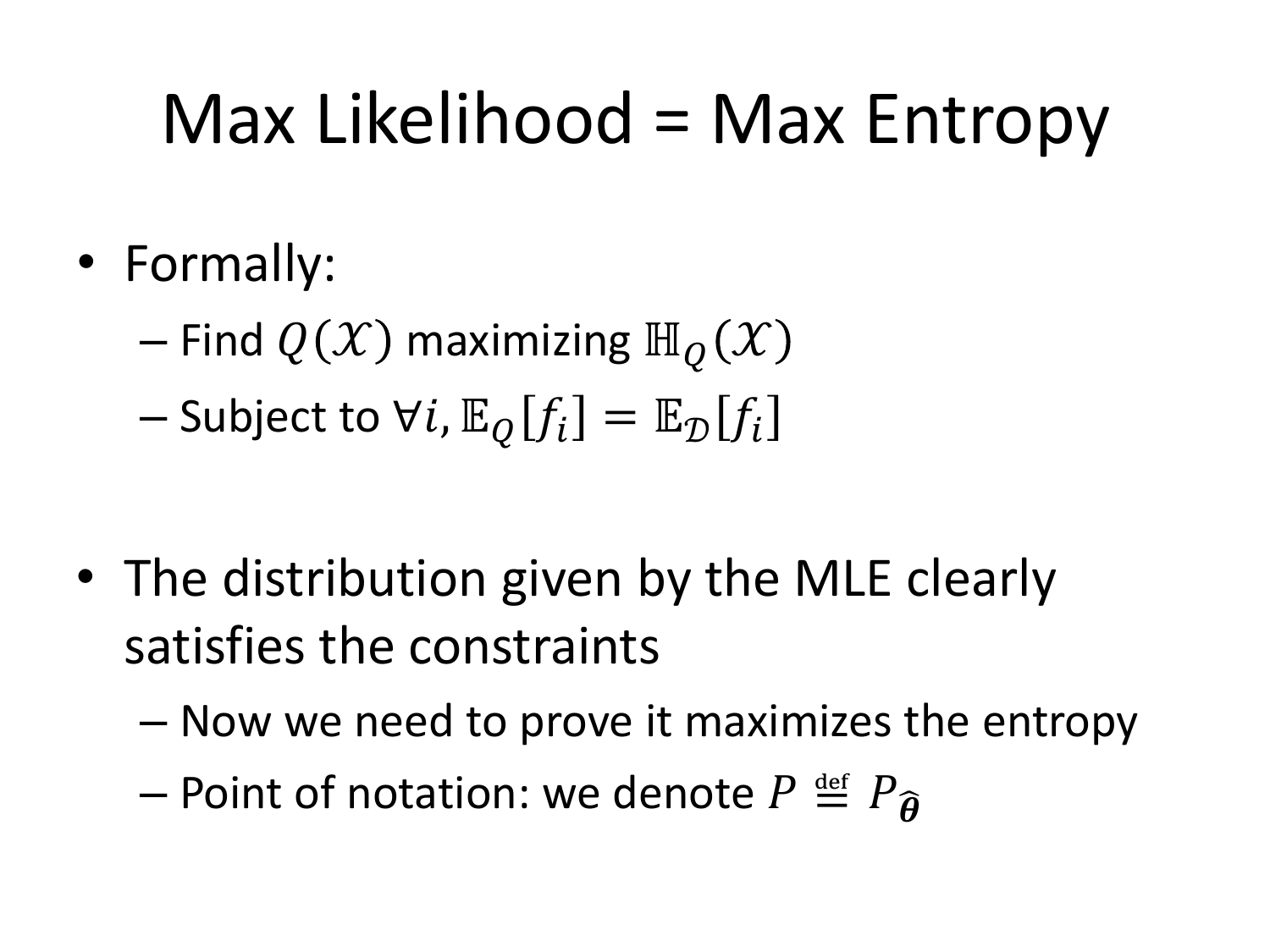#### Max Likelihood = Max Entropy

• Let  $Q$  be another distribution adhering to the same constraints. Then:

$$
\mathbb{E}_P \ln P = \mathbb{E}_P \left( \sum_i \hat{\theta}_i \cdot f_i - \ln Z(\hat{\boldsymbol{\theta}}) \right) = \sum_i \hat{\theta}_i \cdot \mathbb{E}_P[f_i] - \ln Z(\hat{\boldsymbol{\theta}})
$$

$$
= \sum_i \hat{\theta}_i \cdot \mathbb{E}_Q[f_i] - \ln Z(\hat{\boldsymbol{\theta}}) = \mathbb{E}_P \left( \sum_i \hat{\theta}_i \cdot f_i - \ln Z(\hat{\boldsymbol{\theta}}) \right) = \mathbb{E}_Q \ln P
$$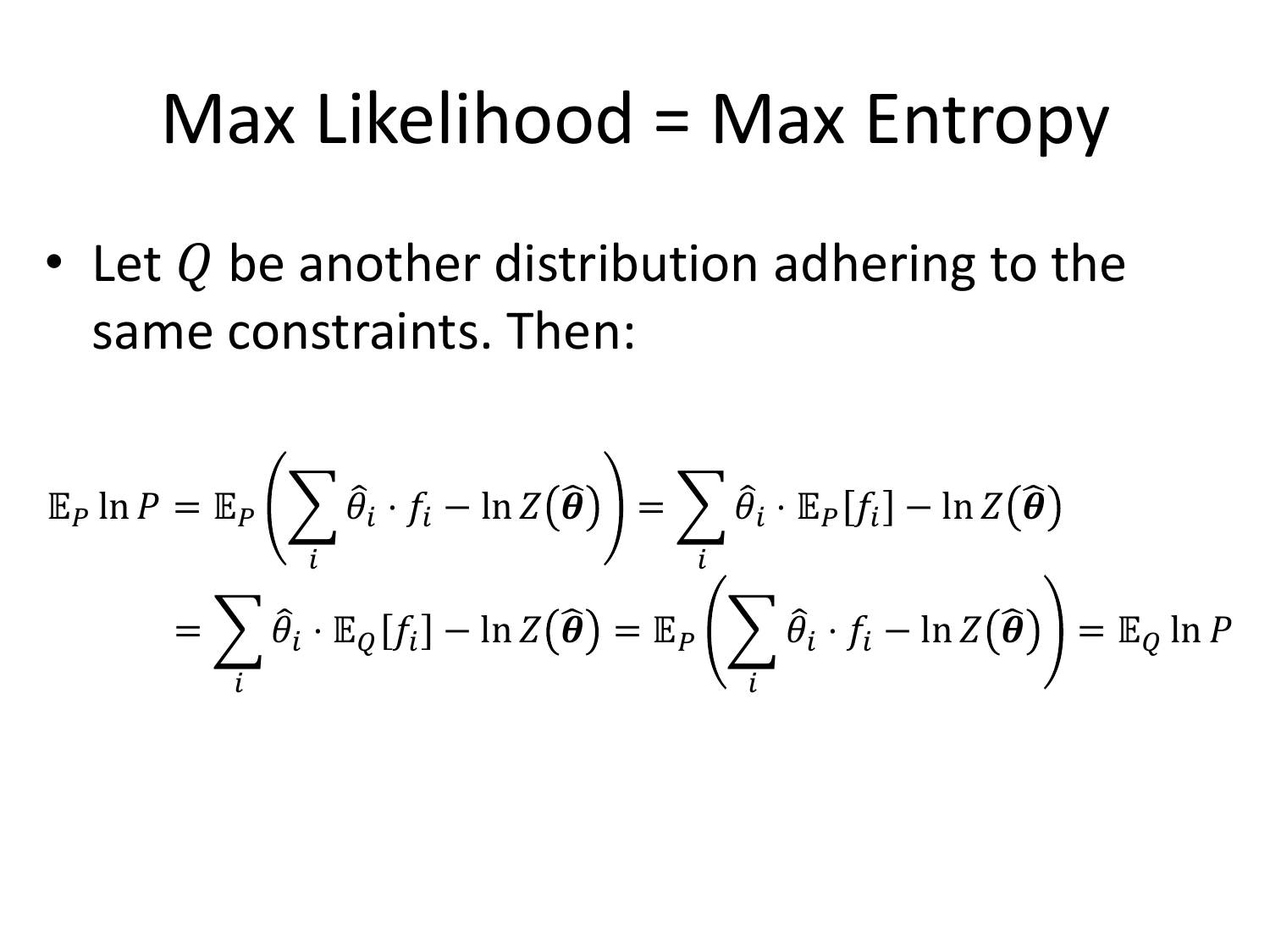# Max Likelihood = Max Entropy

• Let Q be another distribution adhering to the same constraints. Then:  $\mathbb{H}_P - \mathbb{H}_Q = -\mathbb{E}_P \ln P + \mathbb{E}_Q \ln Q$  $=-\mathbb{E}_{\mathcal{Q}}\ln P+\mathbb{E}_{\mathcal{Q}}\ln Q=D(Q\parallel P)\geq 0$ 

• Meaning  $\forall Q \neq P$ ,  $\mathbb{H}_P > \mathbb{H}_Q$ , Q.E.D.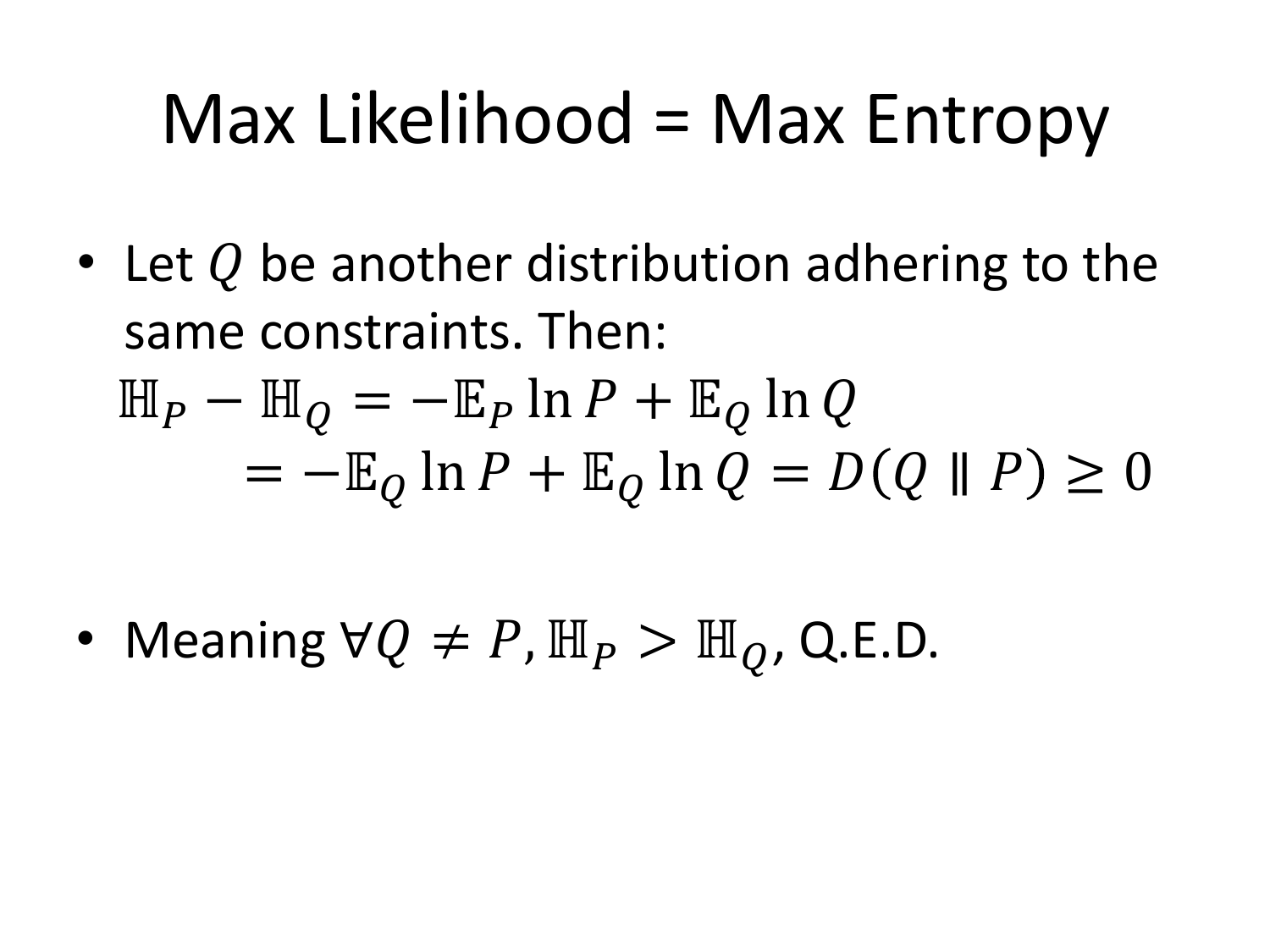- Reminder: MLE by itself is prone to overfitting
- Therefore, a prior distribution is taken in order to bias the solution toward a prior model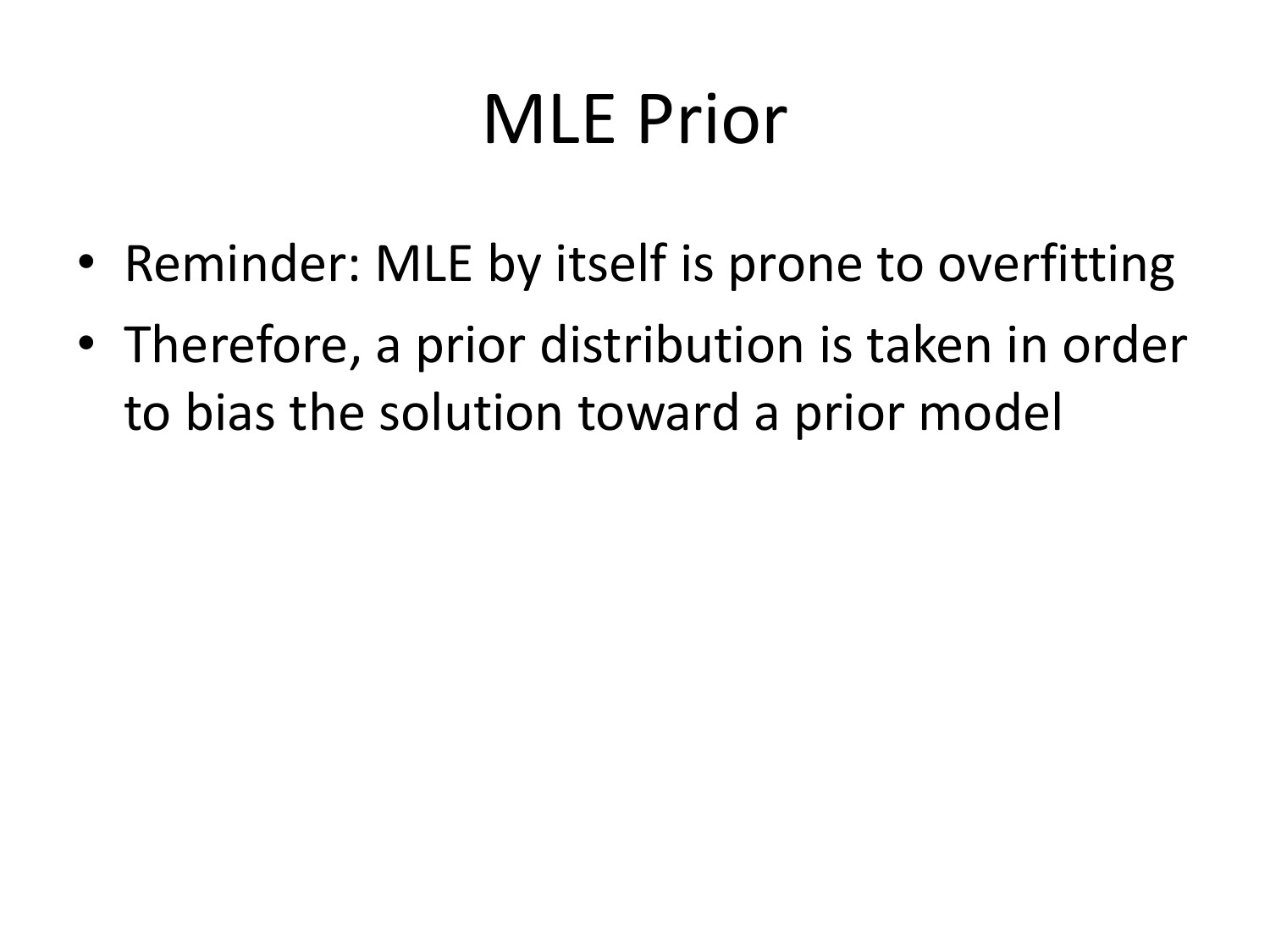• Two priors:

$$
- \text{ Gaussian (L}_2): P(\boldsymbol{\theta}) = \prod_i \frac{1}{\sqrt{2\pi}\sigma_i} \cdot \exp\left(-\frac{\theta_i^2}{2\sigma_i^2}\right)
$$

$$
- \text{ Laplacian (L}_1): P(\boldsymbol{\theta}) = \prod_i \frac{1}{2\beta_i} \cdot \exp\left(-\frac{|\theta_i|}{\beta_i}\right)
$$



Figure 20.3 Laplacian distribution ( $\beta = 1$ ) and Gaussian distribution ( $\sigma^2 = 1$ )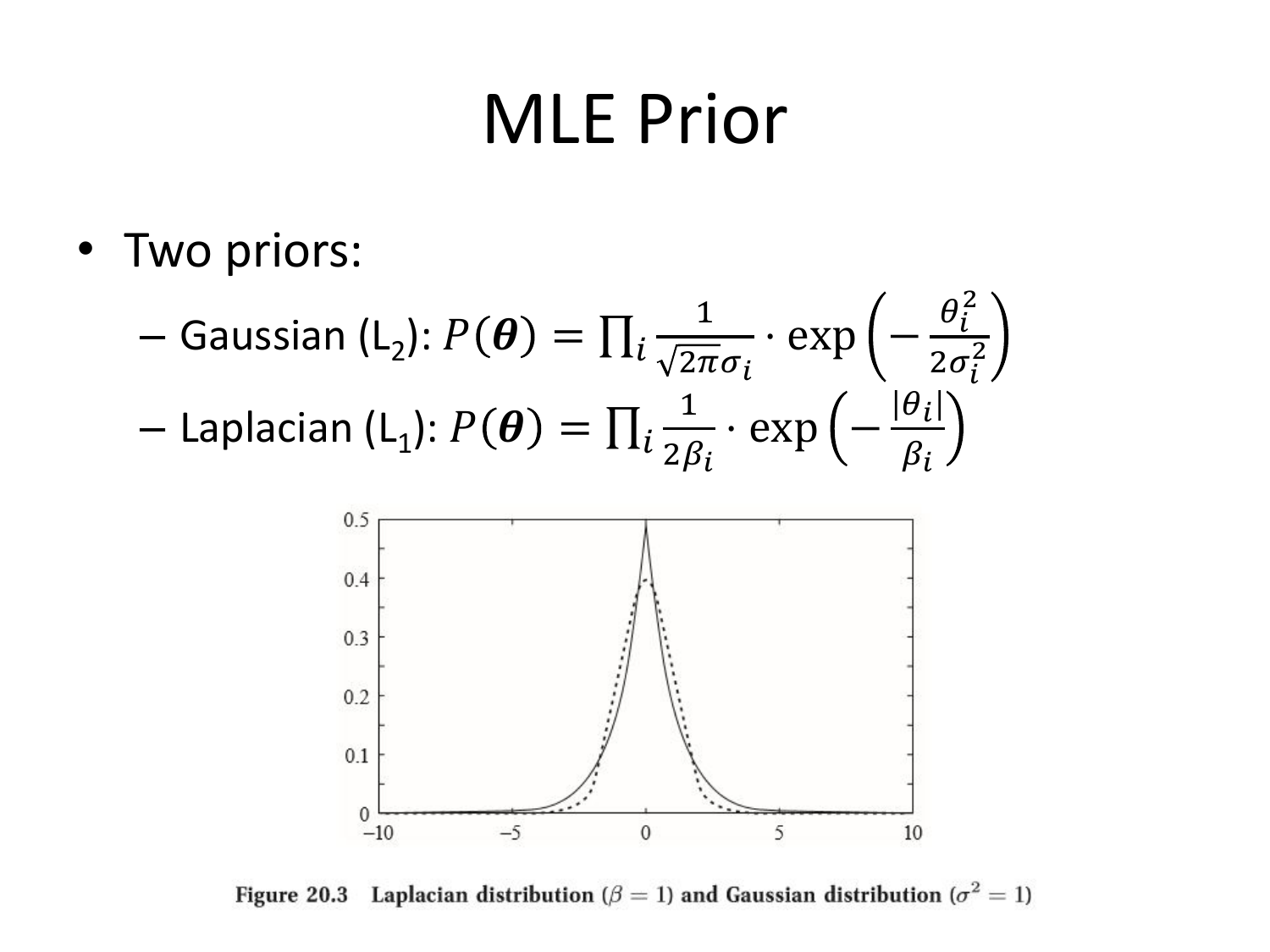- Idea: both priors penalize too large  $\theta_i$ 
	- Since we do not want to assume too much dependence on a single feature
- Gaussian Prior:
	- penalizes large values more
	- but there is no incentive to get to 0
- Laplacian Prior: exactly the opposite
	- Resulting in more sparse constructions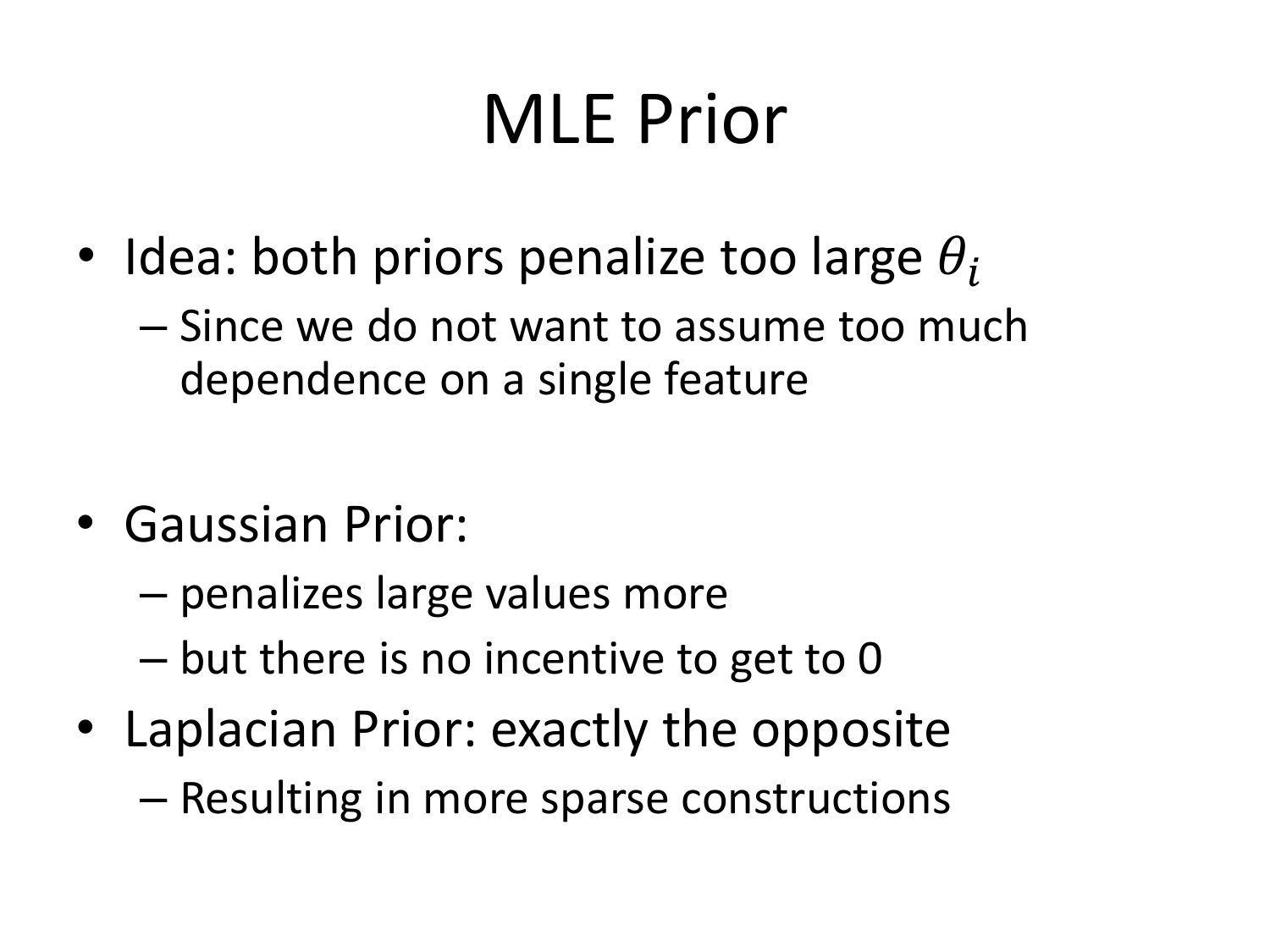- Note: in log form, both priors are concave
- Therefore, they can be added to  $l(\theta : \mathcal{D})$  with no need to change the algorithm
- The parameters regulating the width of the prior(s) reflect how important it is for us to drive them to 0
	- Method for selection Cross-Validation: select values, run on part of the data, check vs. the remaining data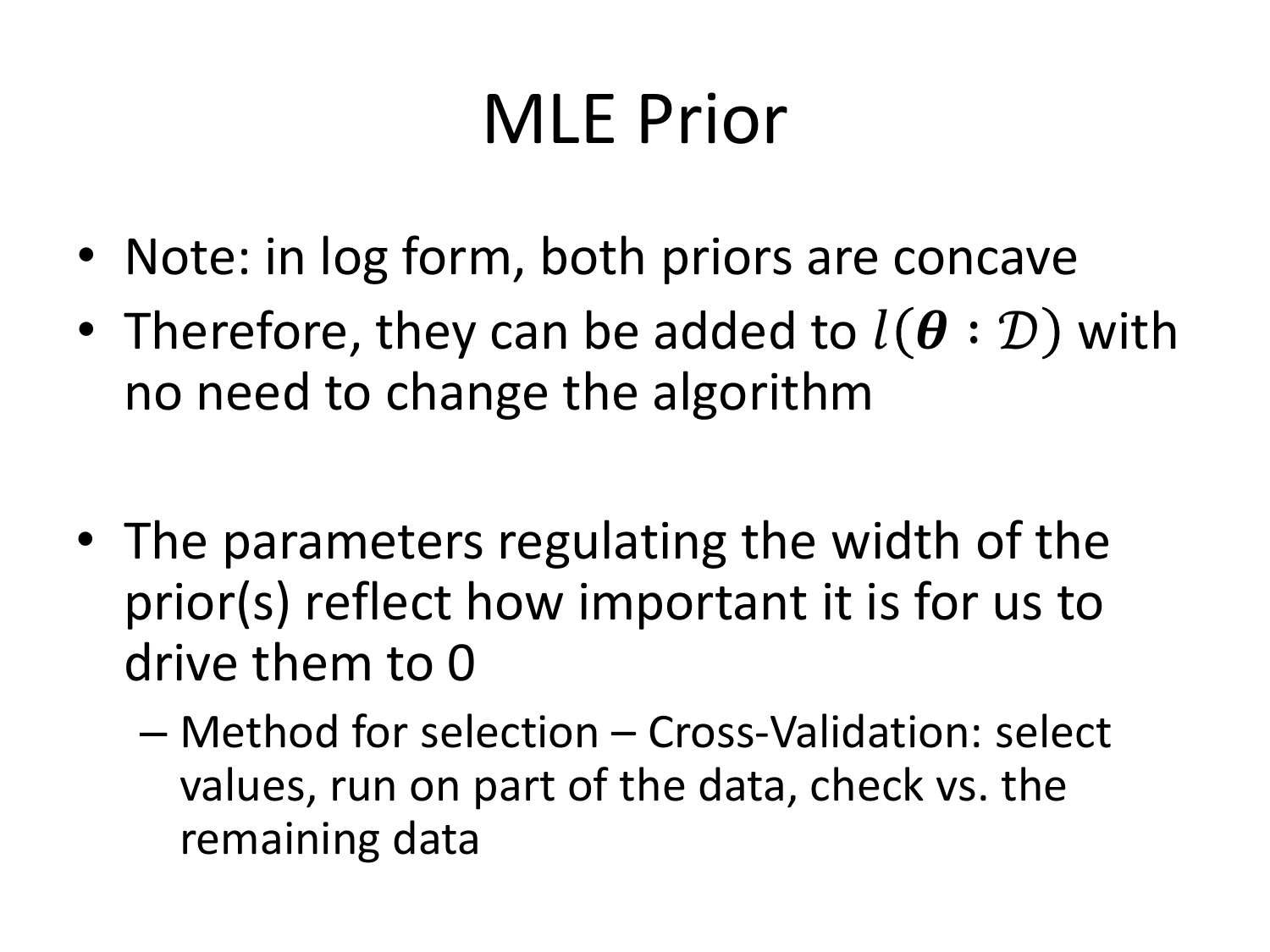# MLE Conjugate Prior

$$
P(\boldsymbol{\theta}|\mathcal{D}) \propto P(\boldsymbol{\theta}) \cdot P(\mathcal{D}|\boldsymbol{\theta})
$$
  
=  $P(\boldsymbol{\theta})$   
 $\cdot \exp \left[\sum_{i} M \cdot \mathbb{E}_{\mathcal{D}}[f_i] \cdot \theta_i - M \cdot \ln Z(\boldsymbol{\theta})\right]$ 

• In order for the posterior to be of the same form, the prior has to be

$$
P(\boldsymbol{\theta}) \propto \exp\left[\sum_{i} M_0 \cdot \alpha_i \cdot \theta_i - M_0 \cdot \ln Z(\boldsymbol{\theta})\right]
$$

– Which might be construed as a prior data of size  $M_0$ yielding  $\alpha_i$  as the expected value per feature  $f_i$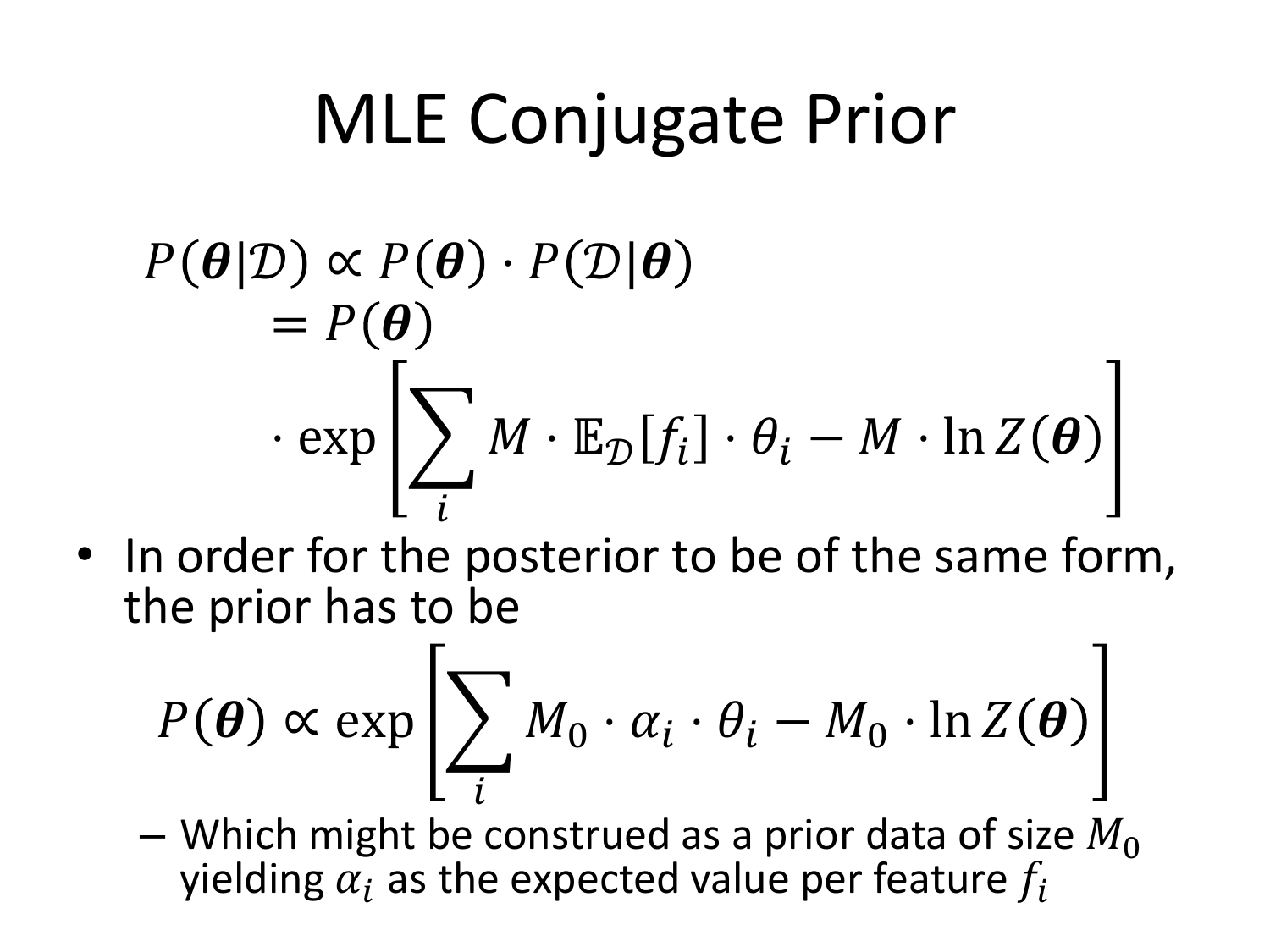# Missing Data

"All the business of war... is to endeavour to find out what you don't know by what you do..." The Duke of Wellington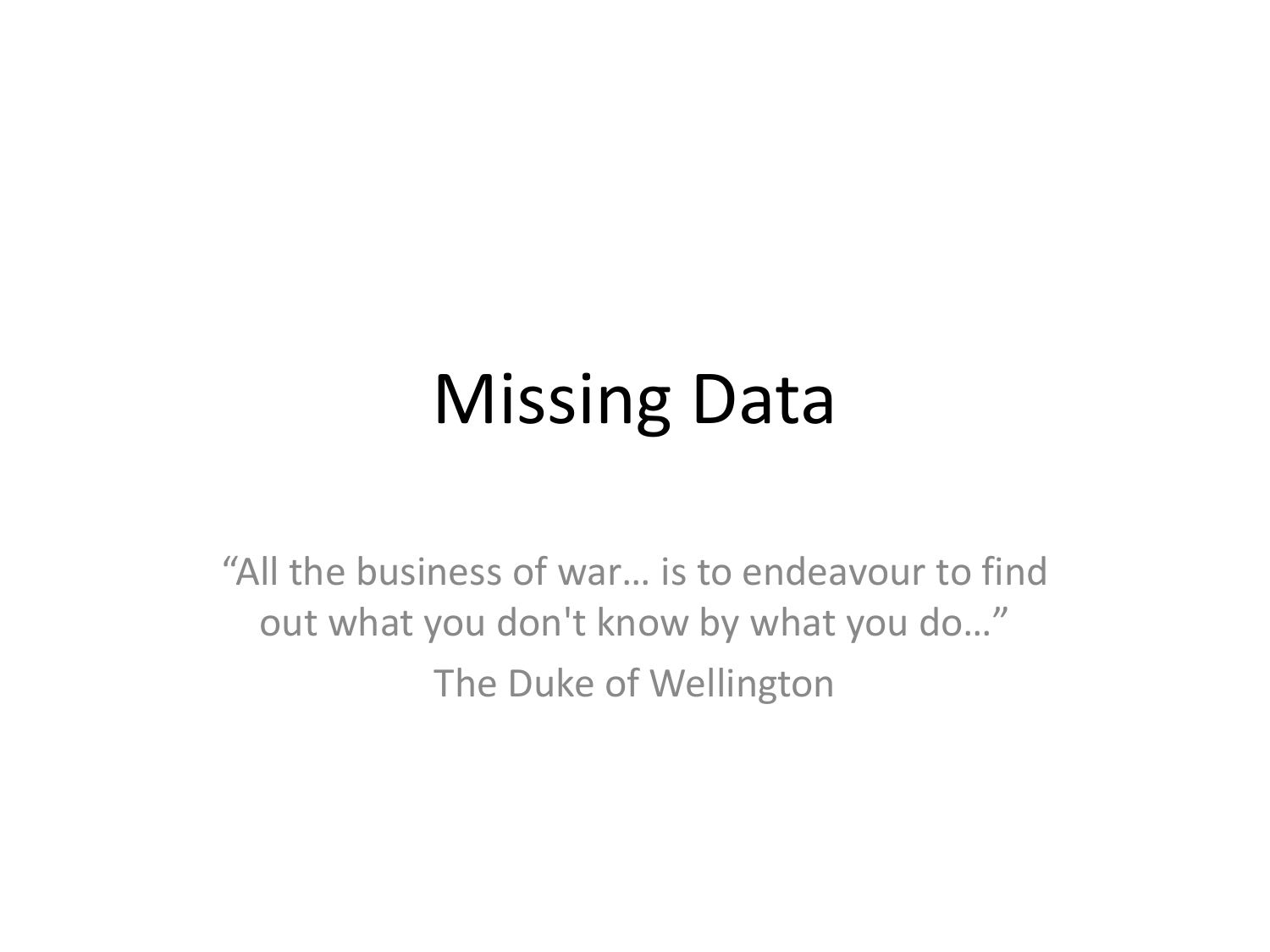# MLE with missing data

- As previously, let us denote:
	- $-$  **o**[m]: vector of **o**bserved values in the m<sup>th</sup> sample
	- $-$  **h**[m]: vector of **h**idden values in the m<sup>th</sup> sample
- The log likelihood then becomes:

$$
\frac{1}{M} \cdot l(\boldsymbol{\theta} : \mathcal{D}) = \frac{1}{M} \sum_{m} \ln \left( \sum_{h[m]} P(o[m], h[m] | \boldsymbol{\theta}) \right)
$$

$$
= \frac{1}{M} \sum_{m} \ln \left( \sum_{h[m]} \tilde{P}(o[m], h[m] | \boldsymbol{\theta}) \right) - \ln Z(\boldsymbol{\theta})
$$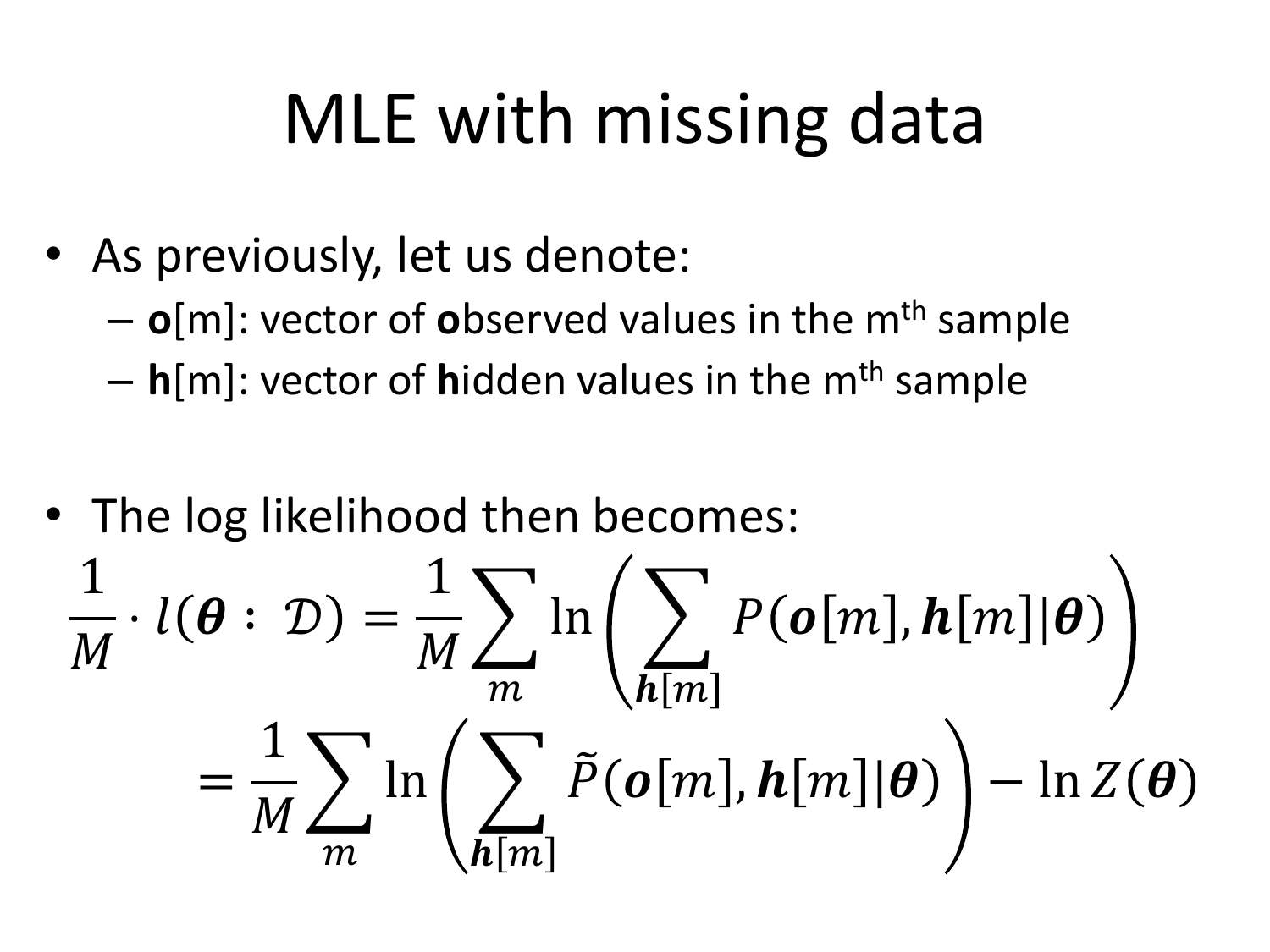# MLE with missing data, cont.

• Let us have a closer look at the term  $\sum_{\boldsymbol{h}[m]} \tilde{P}(\boldsymbol{o}[m], \boldsymbol{h}[m] | \boldsymbol{\theta})$ 

- It has the form of a partition function
	- It is the partition function on the reduction of the original network by the observation  $\boldsymbol{o}$ |*m*|
	- and thus adheres to the derivation of  $\ln Z(\theta)$ presented previously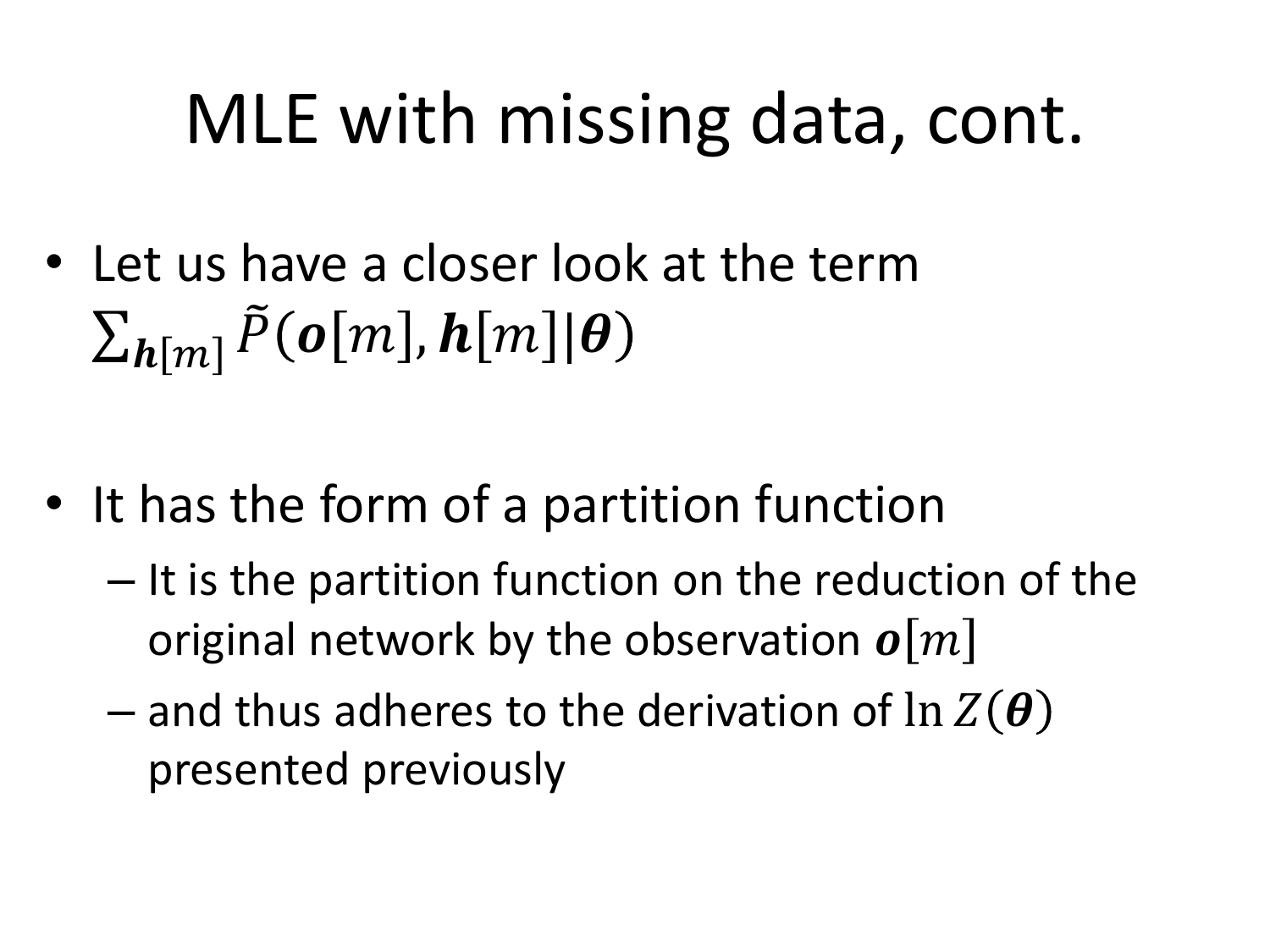# MLE with missing data, cont.

• The derivand is a partition function, and thus:

$$
\frac{\partial}{\partial \theta_i} \ln \sum_{\boldsymbol{h}[m]} \tilde{P}(\boldsymbol{h}[m], \boldsymbol{o}[m] \mid \boldsymbol{\theta}) = \mathbb{E}_{\boldsymbol{h}[m] \sim P(\mathcal{H}[m] \mid \boldsymbol{o}[m], \boldsymbol{\theta})} [f_i]
$$

• Leading to the conclusion that the gradient of the loglikelihood is

$$
\frac{\partial}{\partial \theta_i} \left[ \frac{1}{M} l(\boldsymbol{\theta} : \mathcal{D}) \right]
$$
  
= 
$$
\frac{1}{M} \left[ \sum_m \mathbb{E}_{\boldsymbol{h}[m] \sim P(\mathcal{H}[m] | \boldsymbol{o}[m], \boldsymbol{\theta})} [f_i] \right] - \mathbb{E}_{\boldsymbol{\theta}} [f_i]
$$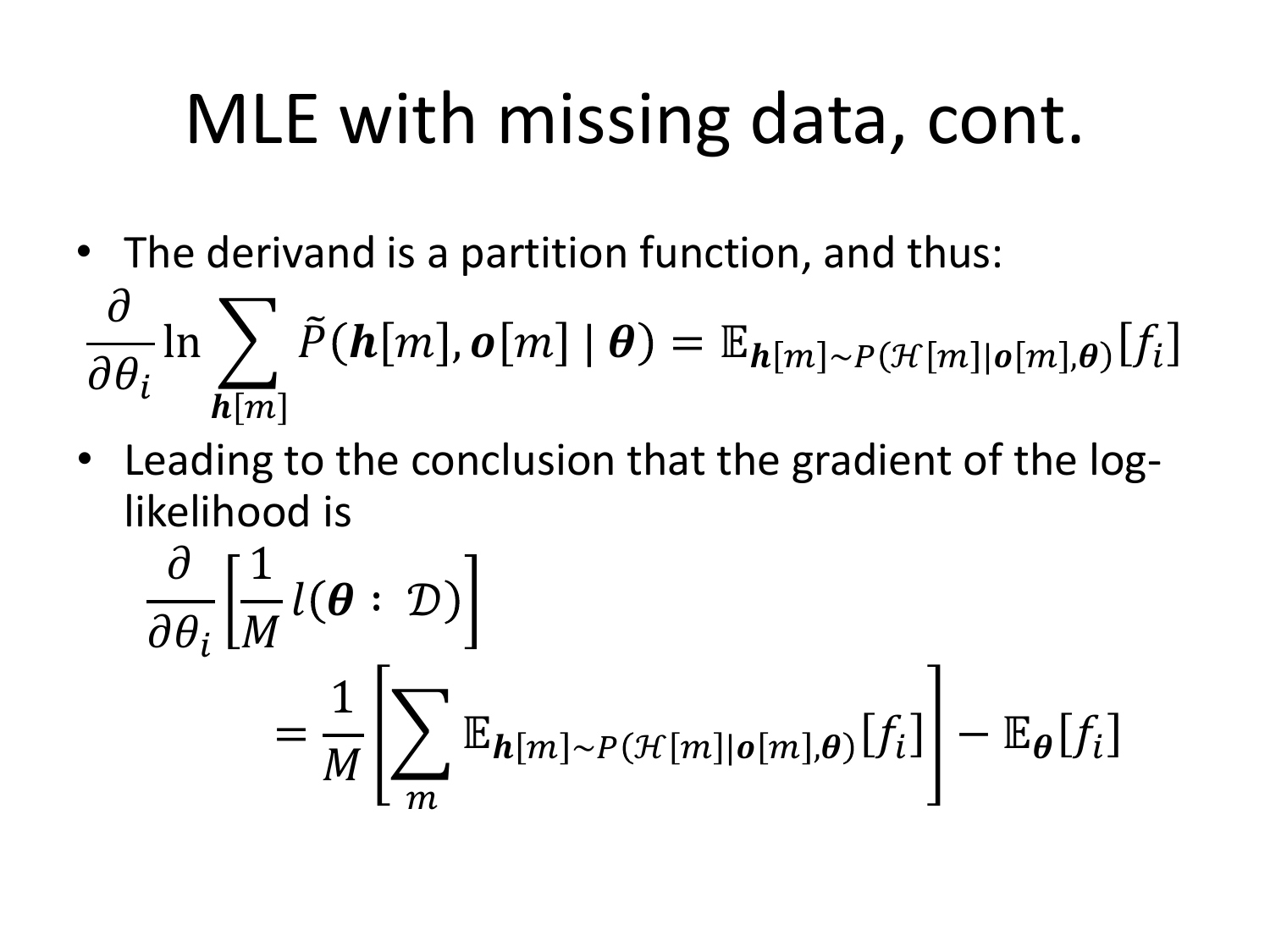# MLE with missing data, cont.

$$
\frac{\partial}{\partial \theta_i} \Big[ \frac{1}{M} l(\boldsymbol{\theta} : \mathcal{D}) \Big] = \frac{1}{M} \Bigg[ \sum_m \mathbb{E}_{\boldsymbol{h}[m] \sim P(\mathcal{H}[m] | \boldsymbol{\theta}[m], \boldsymbol{\theta})} [f_i] \Bigg] - \mathbb{E}_{\boldsymbol{\theta}} [f_i]
$$

- The second term, as before, requires an inference computation
- The first term requires a computation of inference on the reduced network
	- per instance of  $\boldsymbol{o}[m]$
	- $-$  for a single iteration of the ascent...

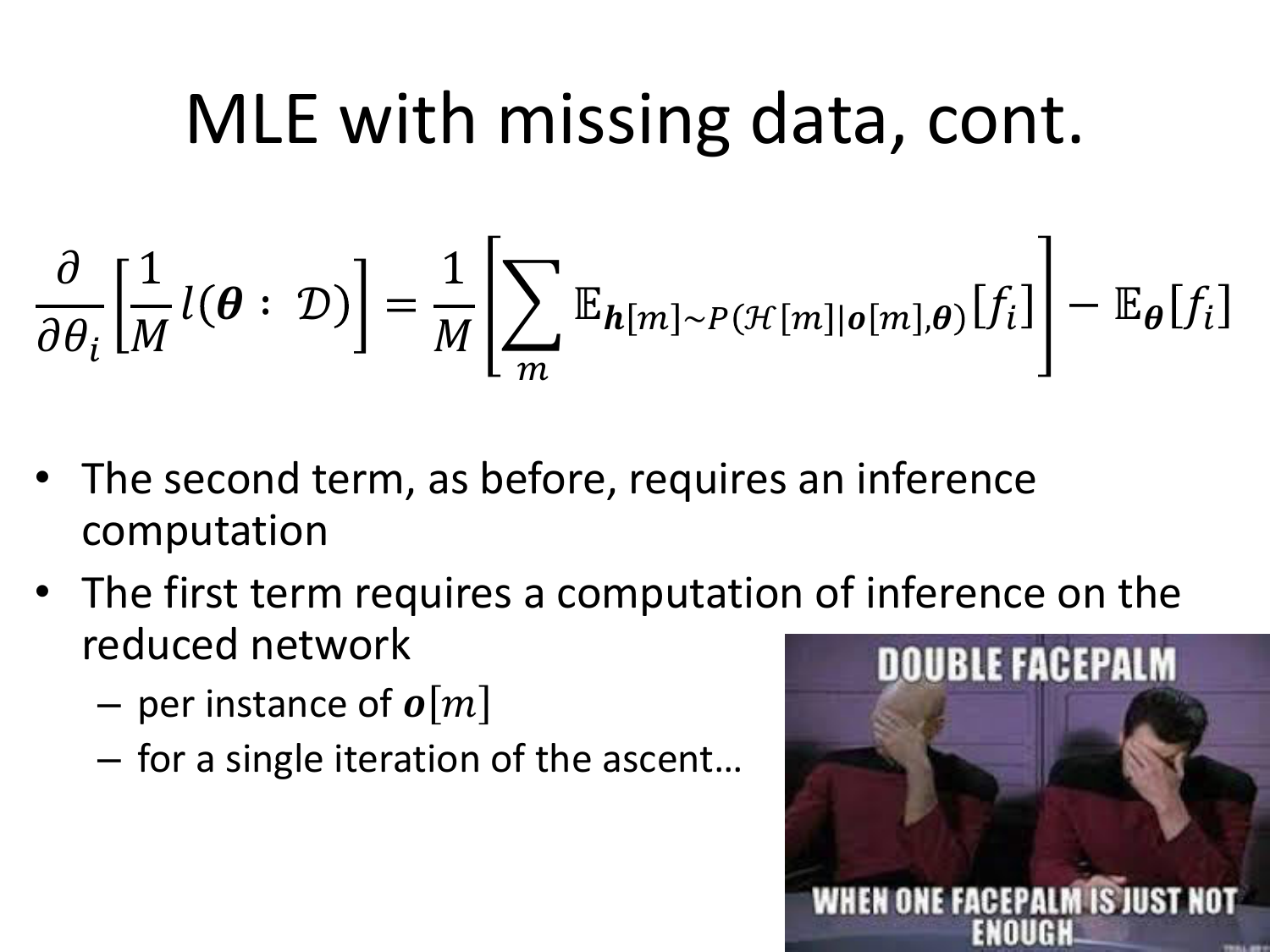# Expectation Maximization

- EM: an alternative approach – Efficient for BNs (previous lecture)
- Main idea: bootstrapping
	- Start with some initial  $\boldsymbol{\theta}^0$
	- Compute corresponding distribution for missing data  $H$
	- Based on the full data  $<$   $\mathcal{D}, \mathcal{H}$   $>$ , compute a new  $\boldsymbol{\theta}^1$
	- etc until convergence

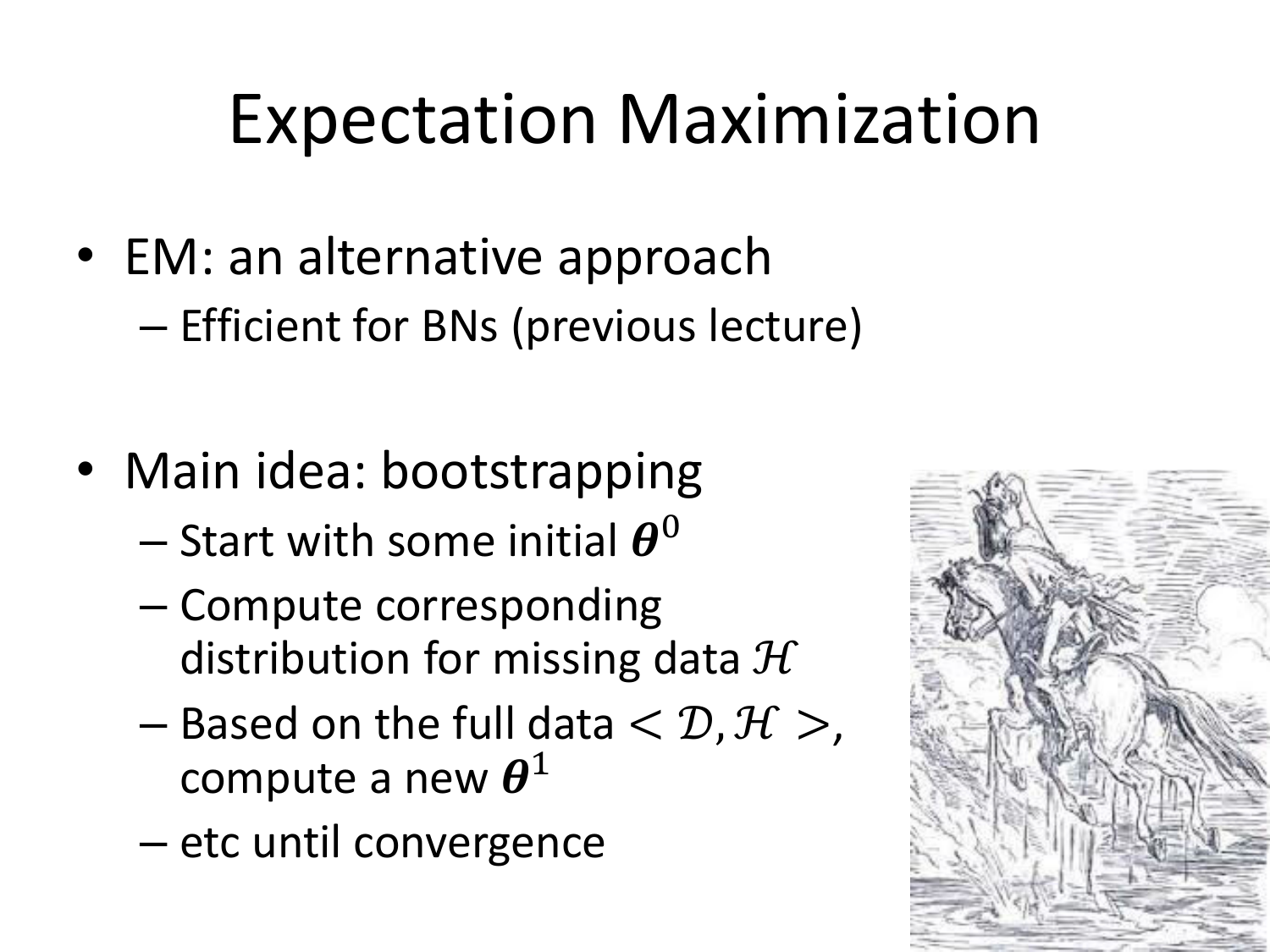# Expectation Maximization, cont.

• For BNs:

— Assess probabilities for each  $\overline{M_t}(x_i,\boldsymbol{u}_i)$ 

– Based on these probabilities, compute:

$$
\boldsymbol{\theta}_{x_i|u_i}^{t+1} = \frac{\overline{M_t}(x_i, u_i)}{\overline{M_t}(u_i)}
$$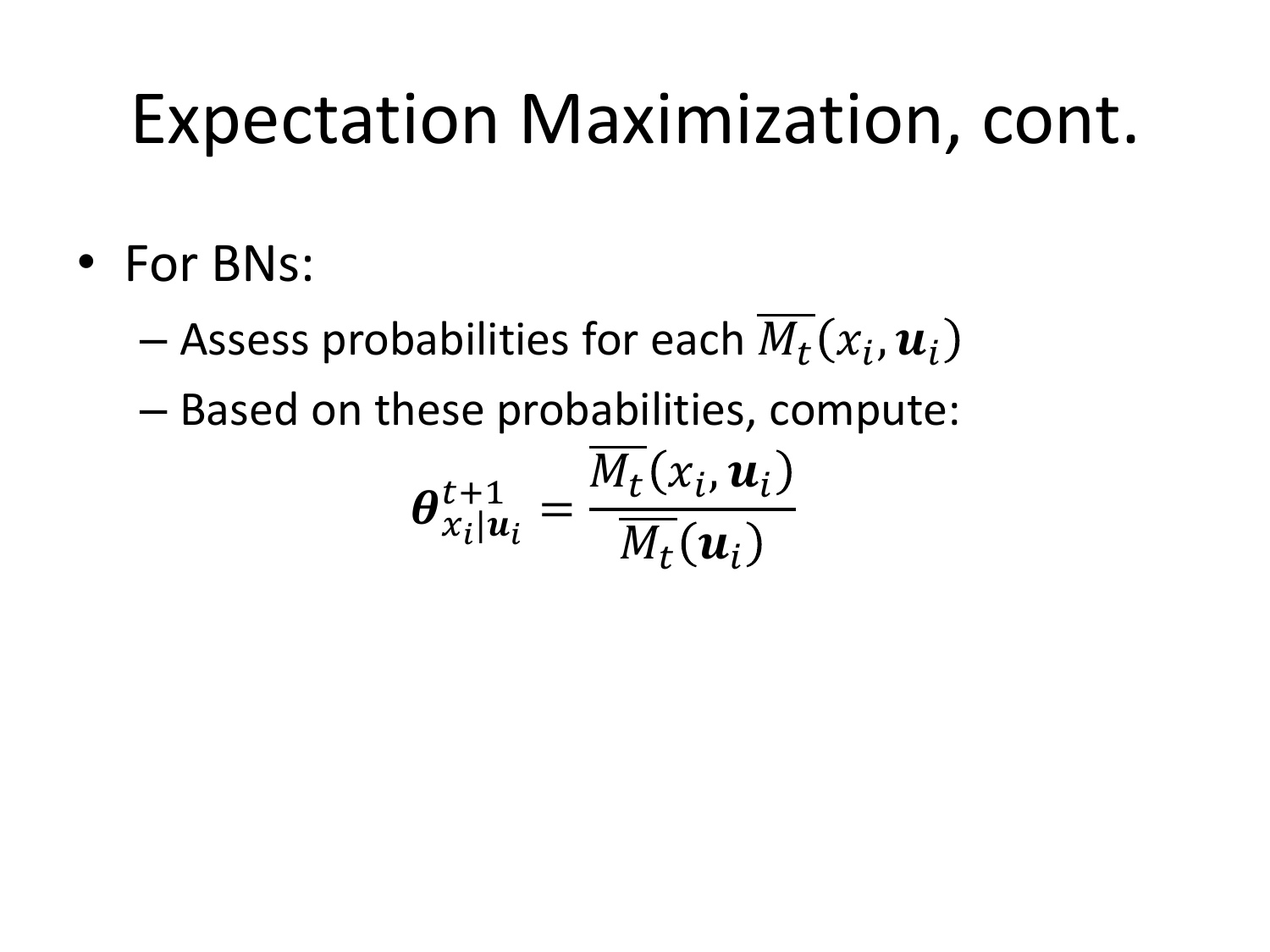# Expectation Maximization, cont.

• For MNs:

– Assess probabilities for each feature (E-step):  $M_t[f_i] =$  $\mathbf{1}$  $\boldsymbol{M}$  $\sum \frac{\mathbb{E}_{\boldsymbol{h}[m] \sim P(\mathcal{H}[m]| \boldsymbol{o}[m], \boldsymbol{\theta}_t)}[f_i]}{h_i}$  $m$ 

- Done using inference per each  $\boldsymbol{o}|m| \odot$
- Compute next  $\theta$  based on that... how?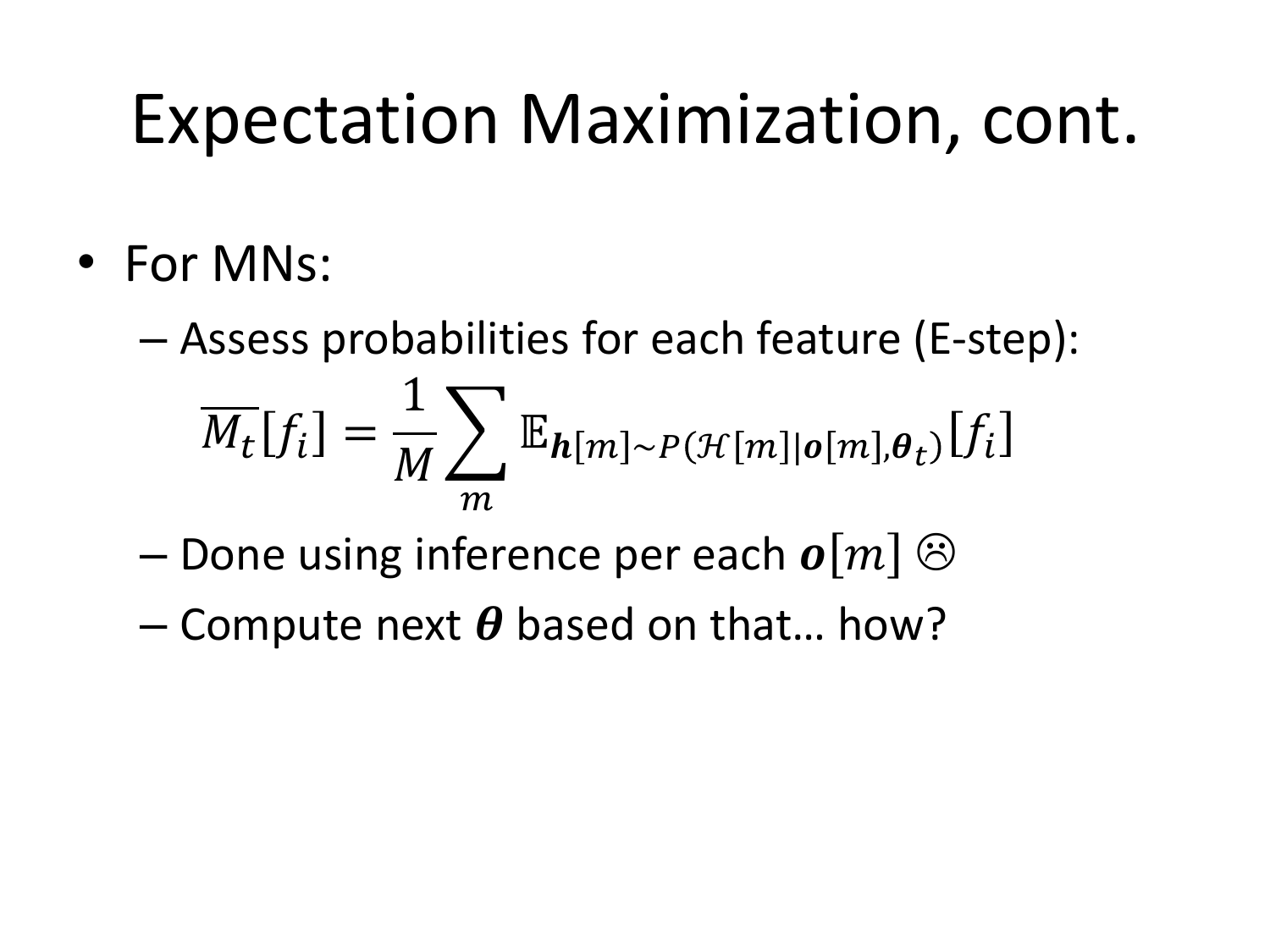# Expectation Maximization, cont.

- Computing an optimal  $\theta$  from a set of full data in MN is done using gradient ascent
	- $-$  involving running inference... multiple times
	- for a single iteration of the EM

![](_page_38_Picture_4.jpeg)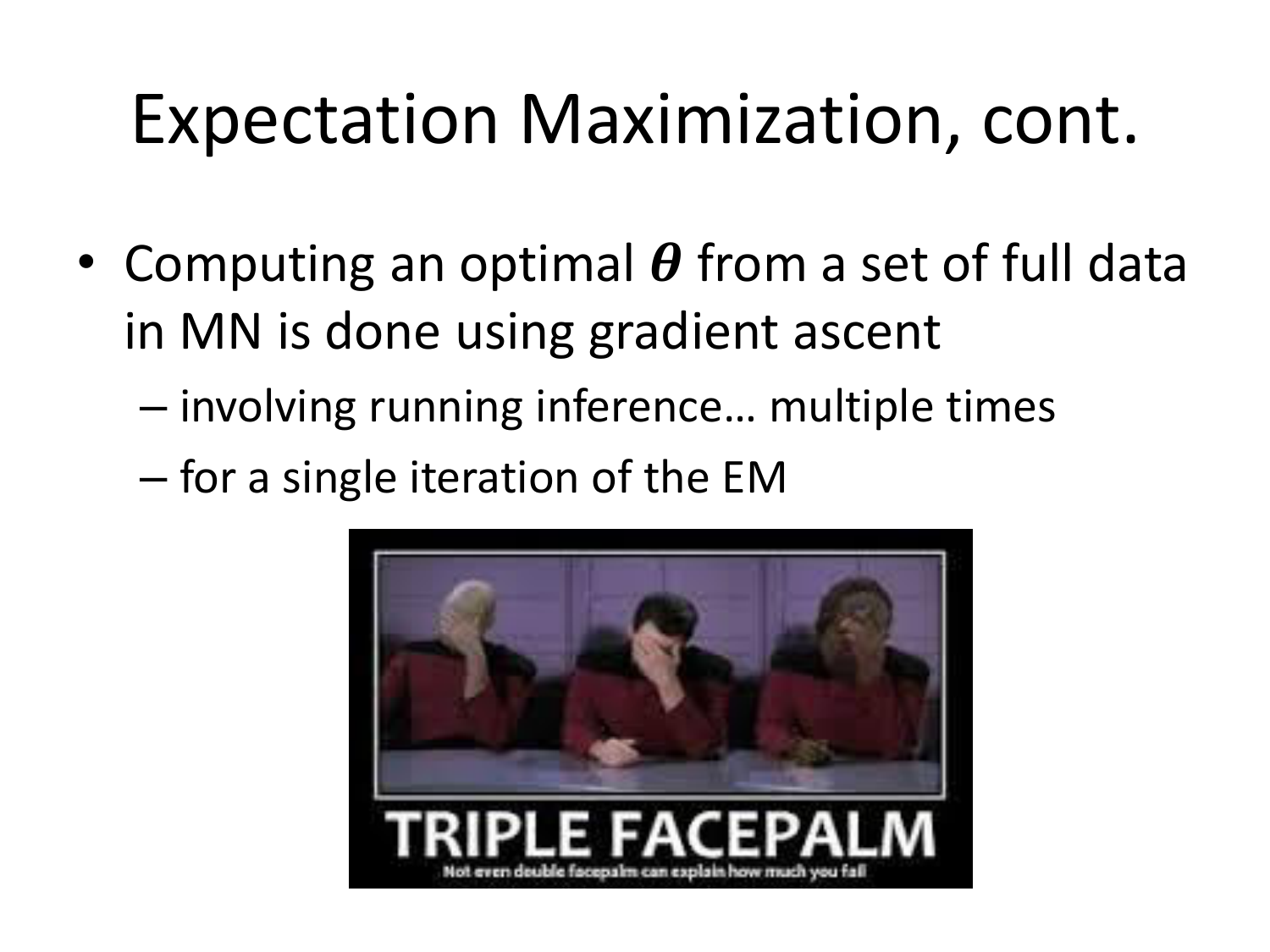# Missing Data: GA vs. EM

- In both methods, we need inference
	- In GA: M+1 times per each step
	- In EM: (M times + 1 time per step of the GA) per step of the algorithm

![](_page_39_Picture_4.jpeg)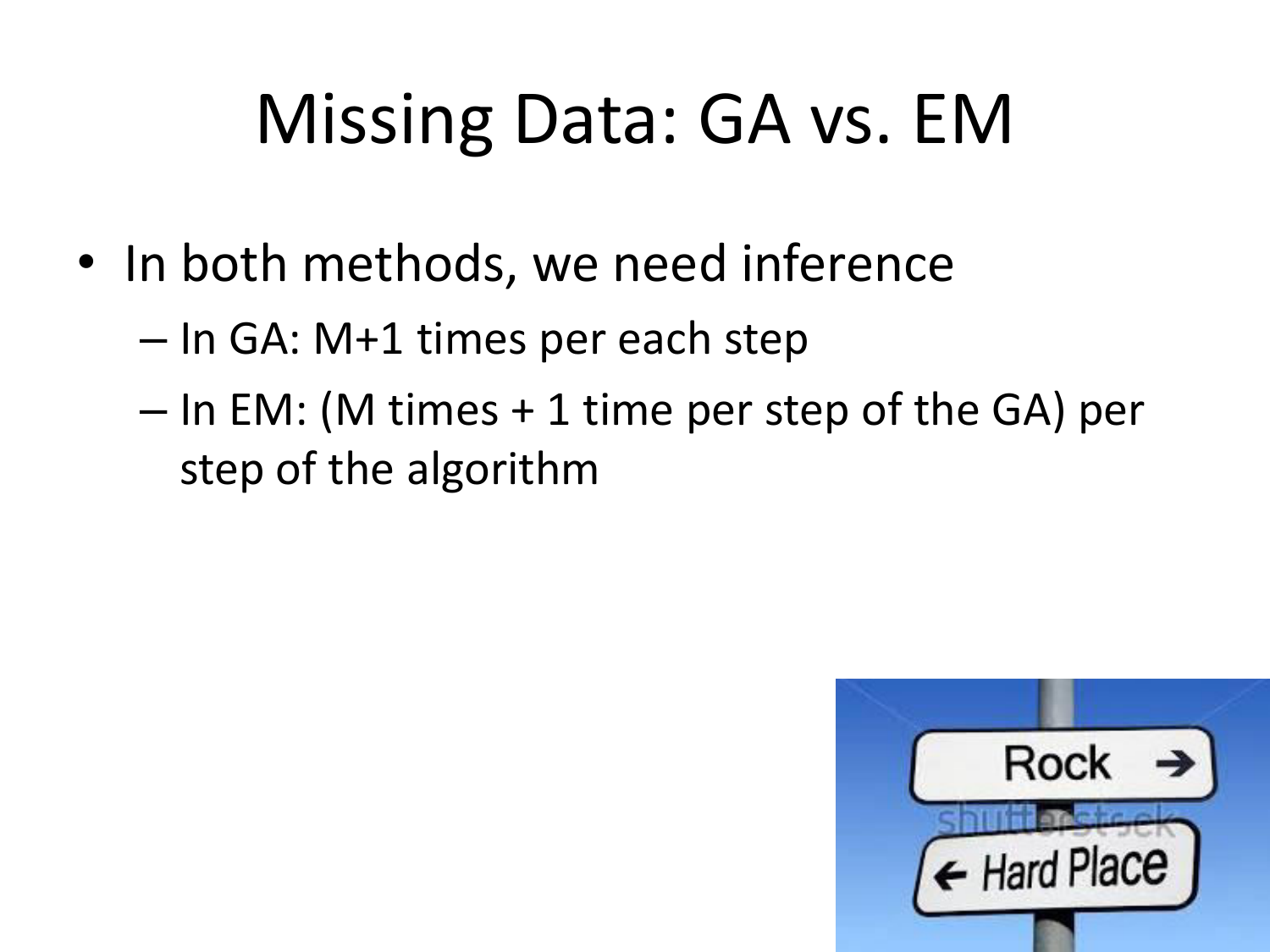# Alternative Objectives

"A clever man goes not over a mountain, but rather around it." A Russian proverb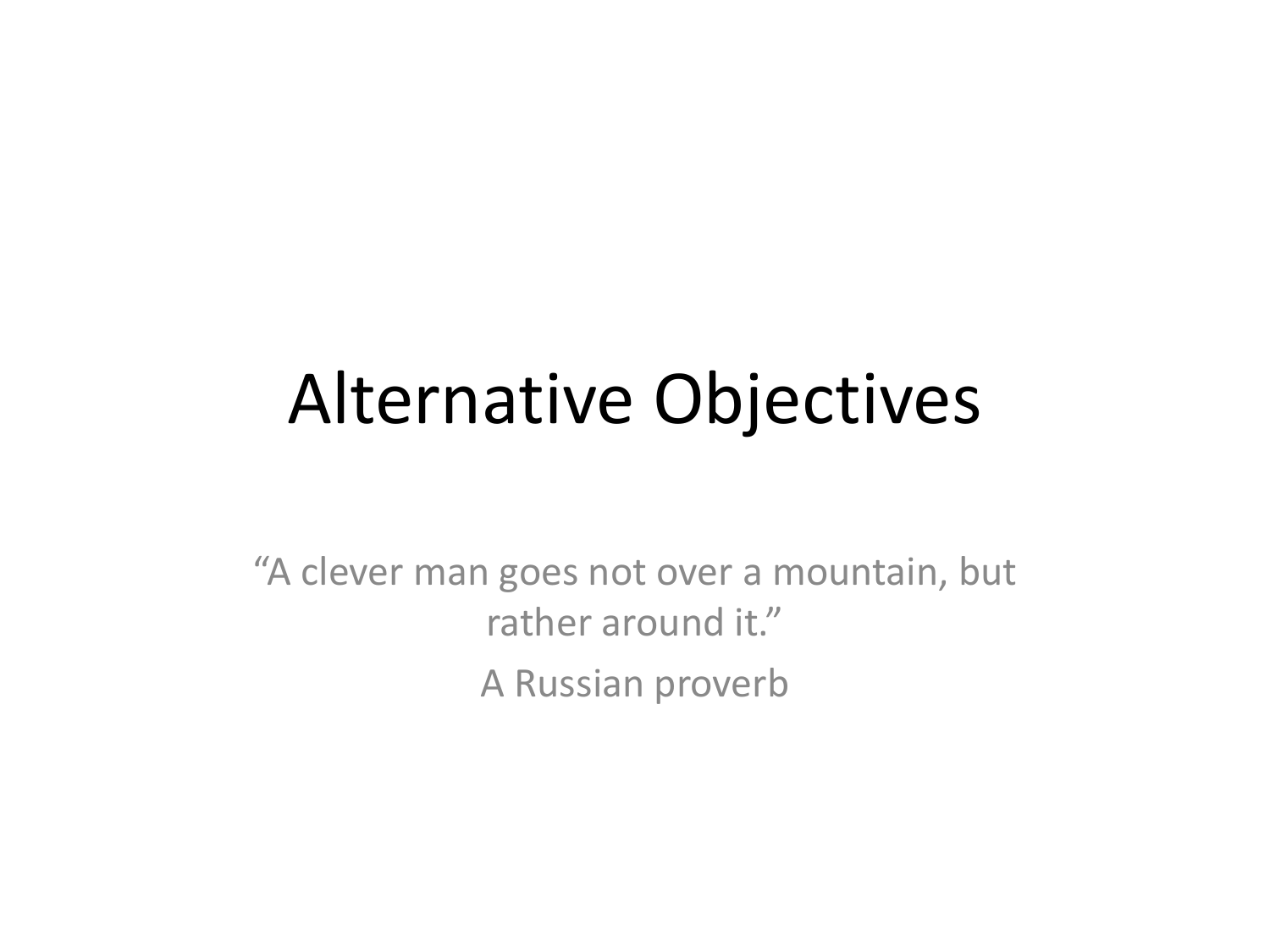# Log likelihood revisited

- Reminder:  $l(\boldsymbol{\theta} : \xi) = \ln \tilde{P}(\xi | \boldsymbol{\theta}) \ln Z(\boldsymbol{\theta})$
- Interpretation:
	- We strive to increase the difference between the log-measures of the data and the aggregate of all instances
	- Problem: the aggregate (second term,  $Z(\boldsymbol{\theta})$ ) is exponential
- Idea: define a simpler objective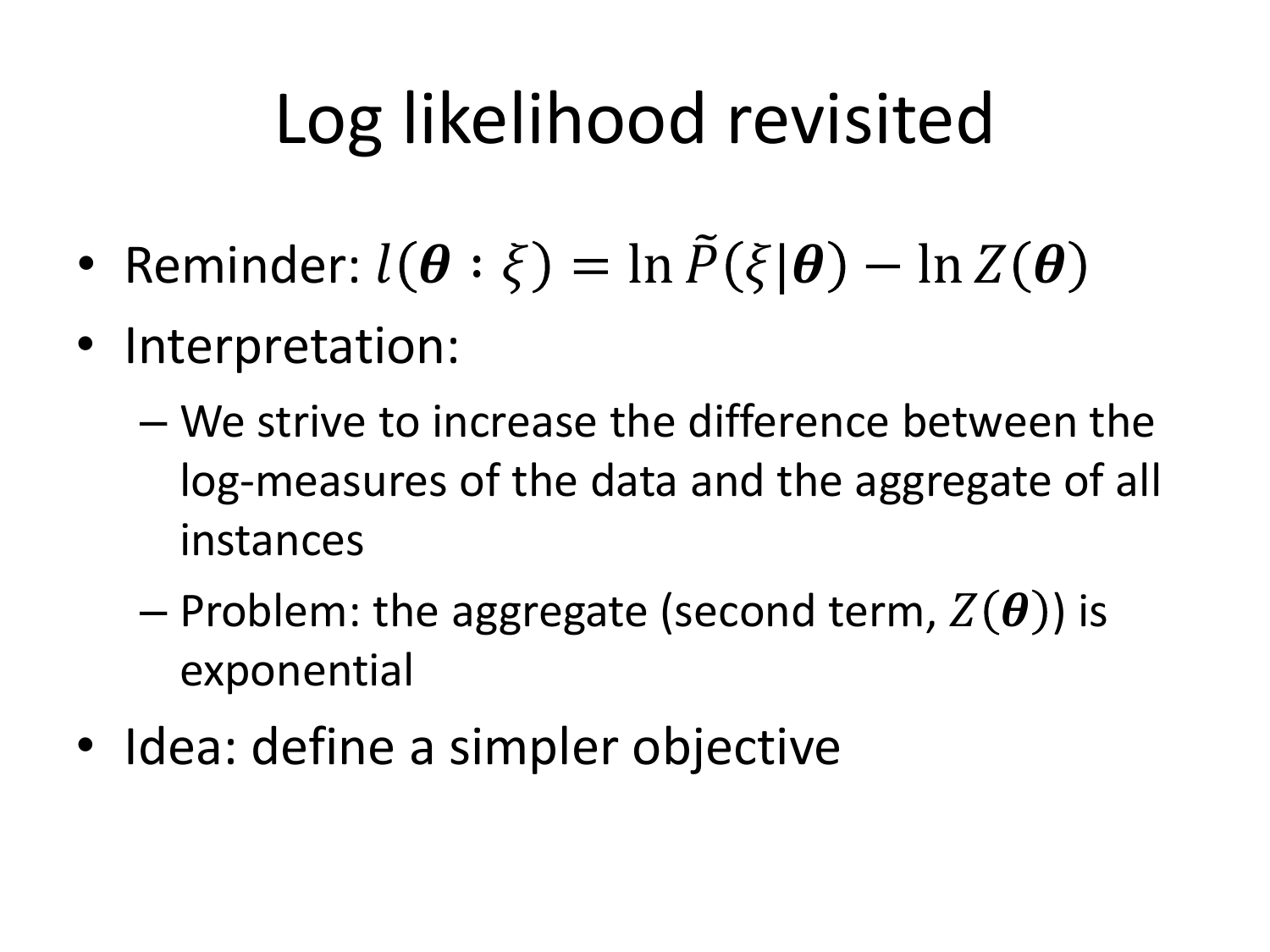• Consider the probability of a single instance  $P(\xi) = P(X_1 = x_1, ... X_n = x_n)$  $= P(x_n | x_1, ... x_{n-1}) \cdot P(x_1, ... x_{n-1})$  $P(\xi) = \int P(x_j | x_1, ... x_{j-1}) \approx \int P(x_j | x_{-j})$  $n_{\cdot}$  $i=1$  $\frac{n}{2}$  $i=1$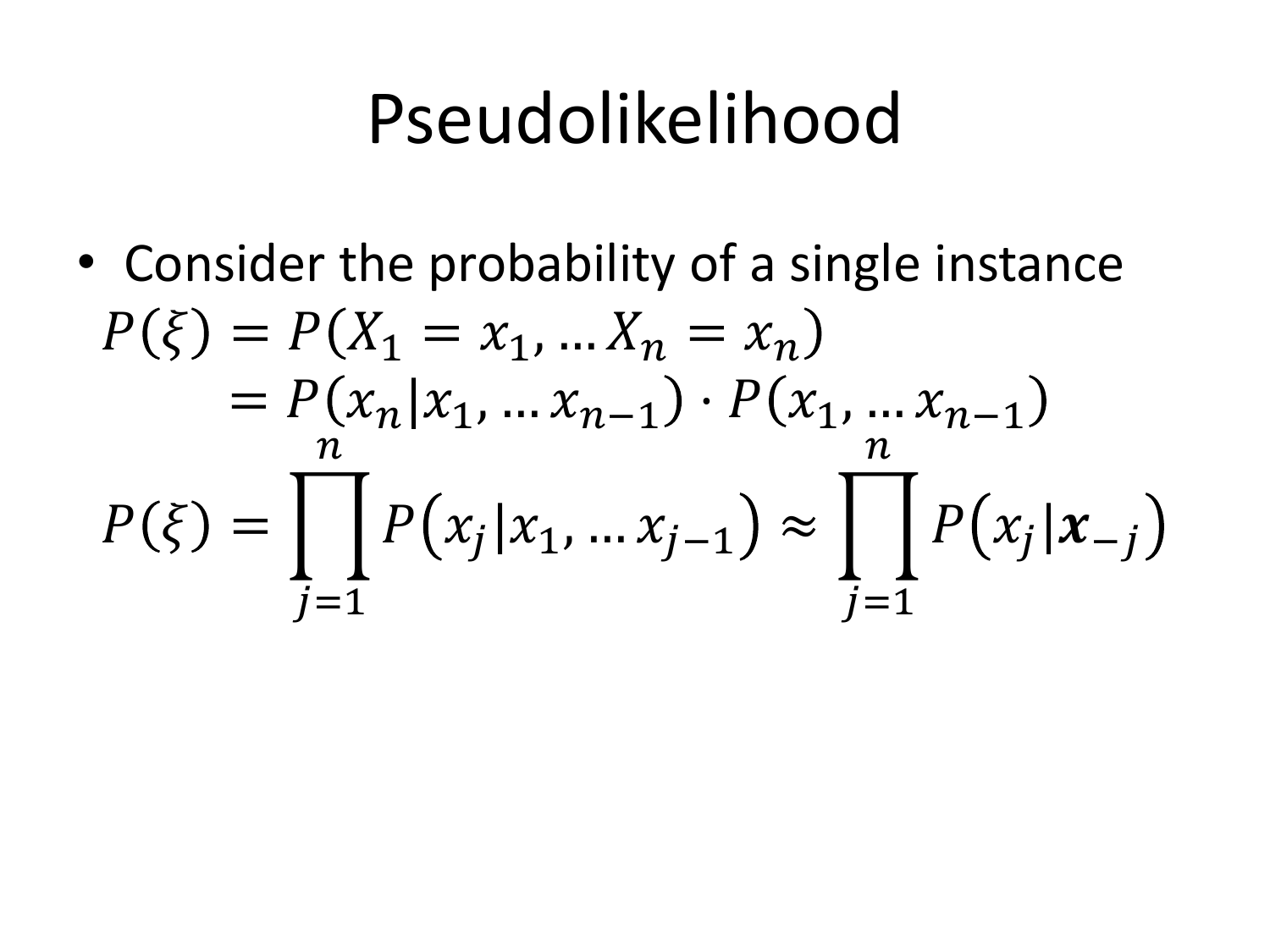![](_page_43_Figure_1.jpeg)

• From here we can derive the *pseudo-likelihood*:  $l_{PL}(\theta : \mathcal{D}) =$  $\mathbf{1}$  $\boldsymbol{M}$  $\sum_{j} \ln P(x_j[m] | x_{-j}[m], \boldsymbol{\theta})$  $m$  J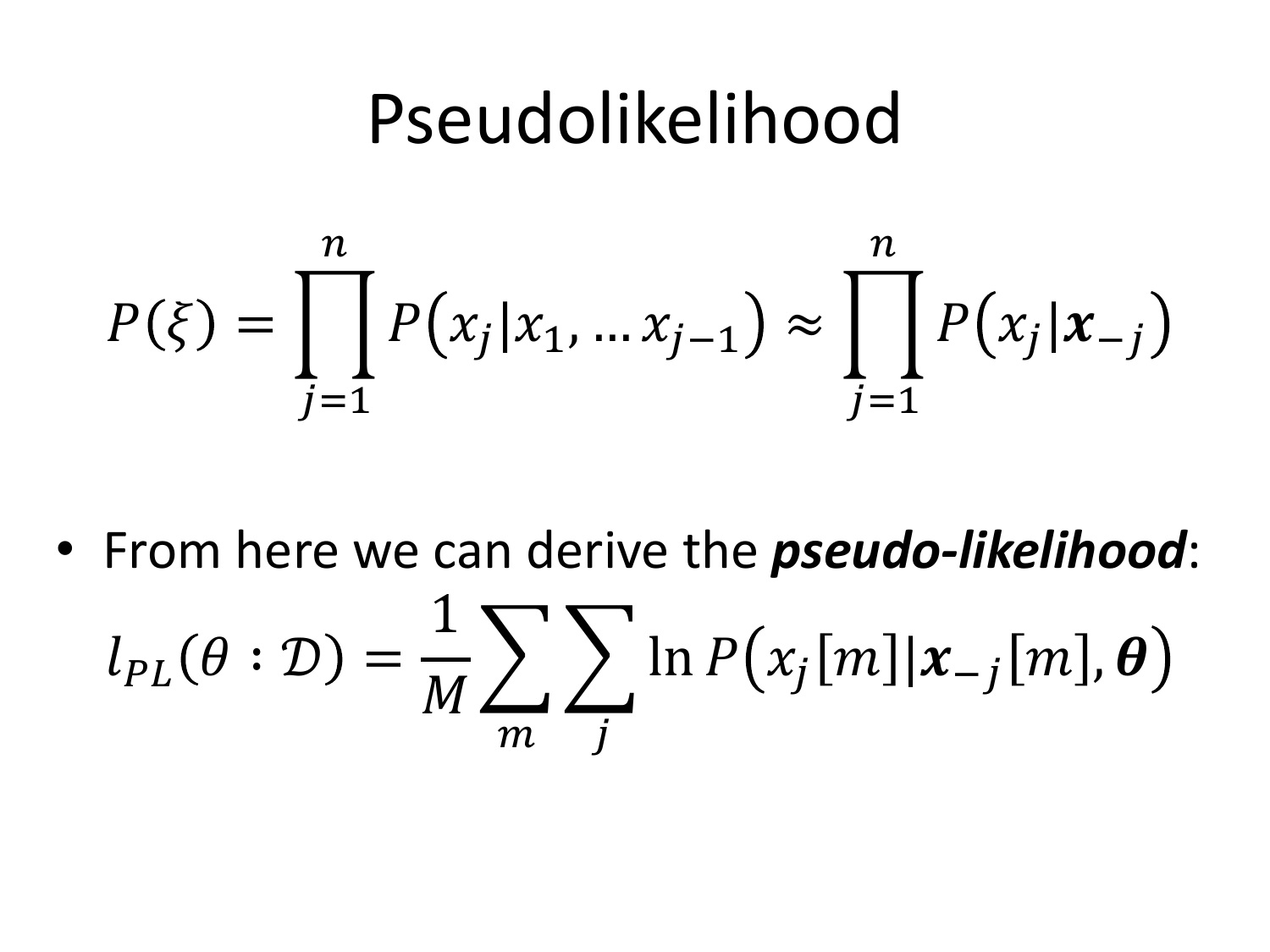$$
l_{PL}(\theta : \mathcal{D}) = \frac{1}{M} \sum_{m} \sum_{j} \ln P(x_j[m] | x_{-j}[m], \theta)
$$

• The main advantage: it is easier to compute, as there is less coupling and summation

$$
-\text{ Since } P(x_j | x_{-j}) = \frac{P(j, x_{-j})}{P(x_{-j})} = \frac{\tilde{P}(x_j, x_{-j})}{\tilde{P}(x_{-j})} = \frac{\tilde{P}(x_j, x_{-j})}{\sum_{x'_j} \tilde{P}(x'_j, x_{-j})}
$$

 $-$  The number of elements to sum is  $M \cdot \sum_j |Val(X_j)|$ , which is clearly sub-exponential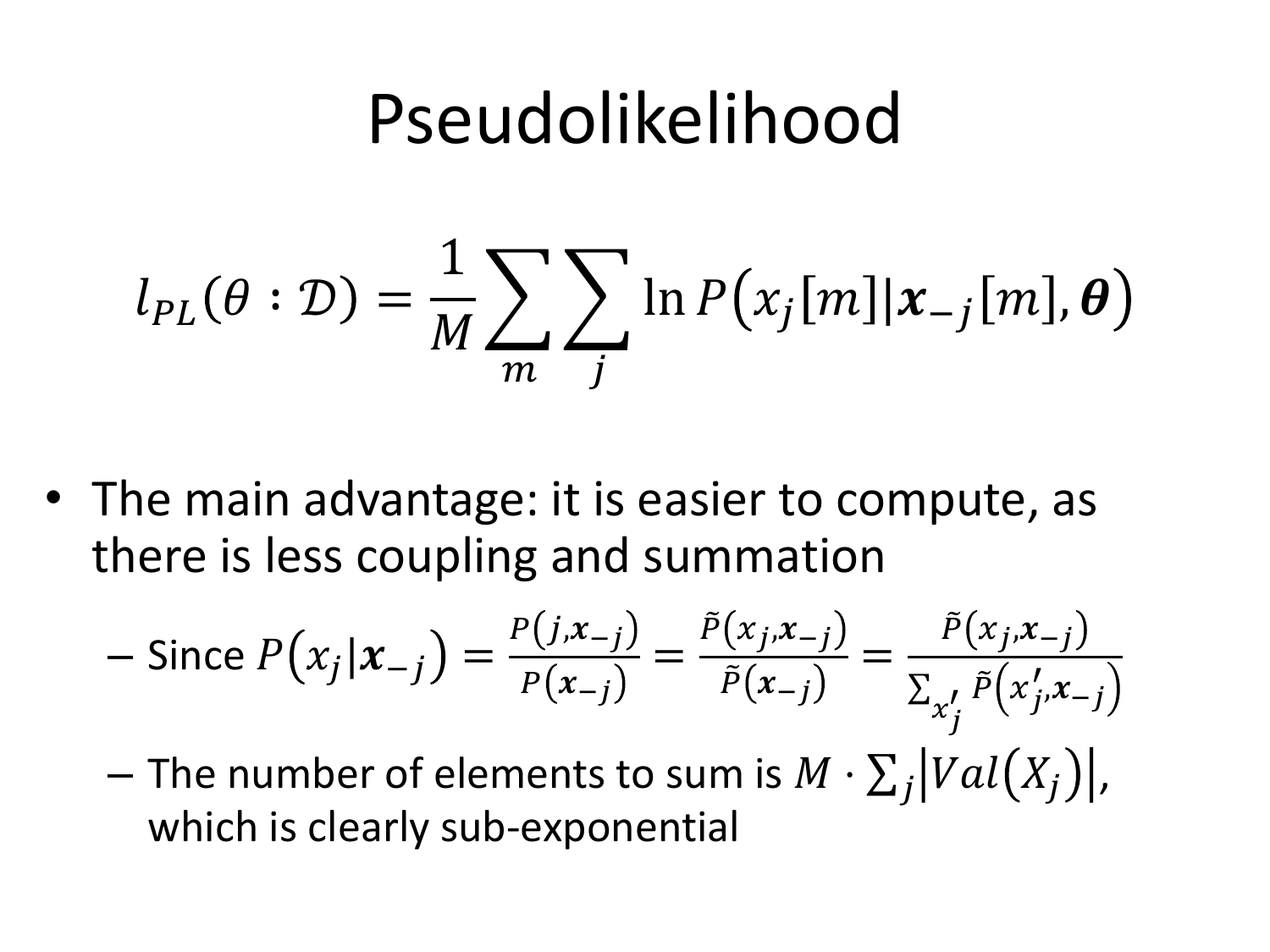• Let us now further analyze the summands:

$$
\ln P(x_j | x_{-j}) = \ln \tilde{P}(x_j, x_{-j}) - \ln \sum_{x'_j} \tilde{P}(x'_j, x_{-j})
$$

$$
= \sum_{i:X_j \in scope[f_i]} \theta_i \cdot f_i(x_j, x_{-j}) - \ln \sum_{x'_j} \exp \left( \sum_{i:X_j \in scope[f_i]} \theta_i \cdot f_i(x'_j, x_{-j}) \right)
$$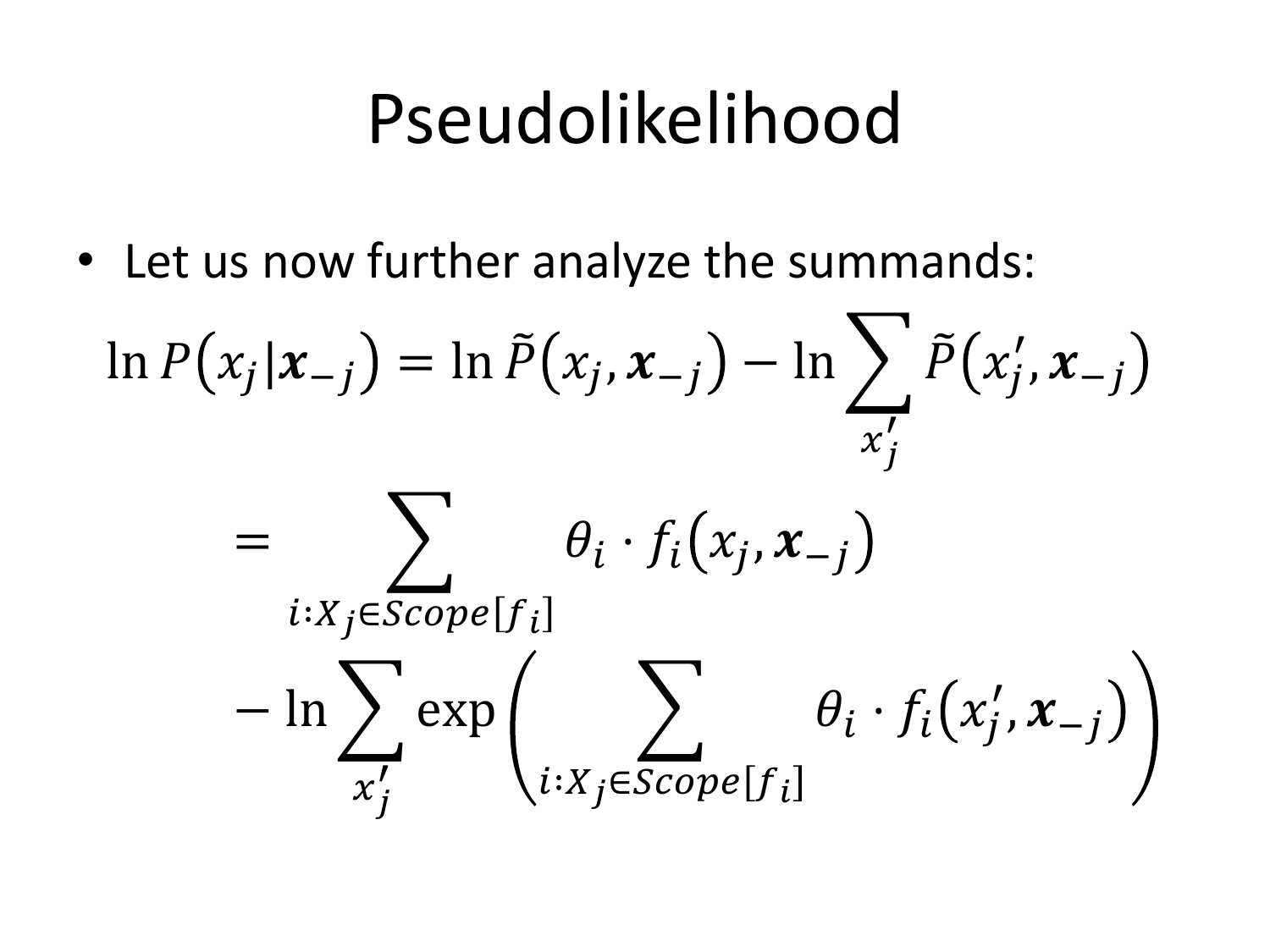$$
\ln P(x_j | x_{-j}) = \sum_{i:X_j \in \text{Scope}[f_i]} \theta_i \cdot f_i(x_j, x_{-j}) - \ln \sum_{x'_j} \exp \left( \sum_{i:X_j \in \text{Scope}[f_i]} \theta_i \cdot f_i(x'_j, x_{-j}) \right)
$$

- The expression above is the log-likelihood of a MN over  $X_j$  conditioned on the rest
	- $-$  Meaning it is concave...
	- And the pseudo-likelihood, being the sum of such terms, is concave as well!
- Gradient Ascent again...

![](_page_46_Picture_6.jpeg)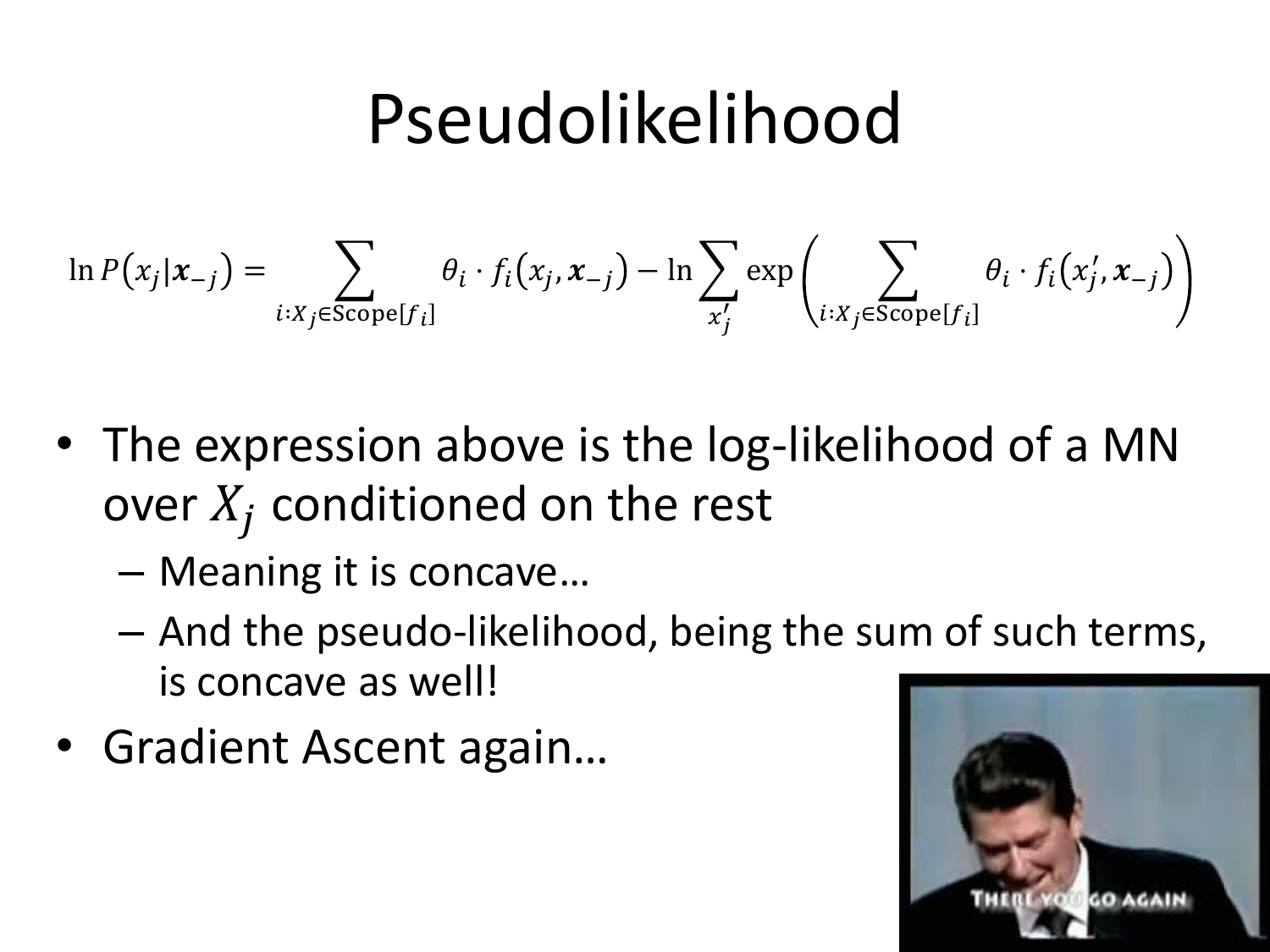$$
\ln P(x_j | x_{-j}) = \sum_{i:X_j \in \text{Scope}[f_i]} \theta_i \cdot f_i(x_j, x_{-j}) - \ln \sum_{x'_j} \exp \left( \sum_{i:X_j \in \text{Scope}[f_i]} \theta_i \cdot f_i(x'_j, x_{-j}) \right)
$$
  

$$
\frac{\partial}{\partial \theta_i} \ln P(x_j | x_{-j})
$$
  

$$
= f_i(x_j, x_{-j}) - \frac{\sum_{x'_j} f_i(x'_j, x_{-j}) \cdot \exp \left( \sum_{i:X_j \in \text{Scope}[f_i]} \theta_i \cdot f_i(x'_j, x_{-j}) \right)}{\sum_{x'_j} \exp \left( \sum_{i:X_j \in \text{Scope}[f_i]} \theta_i \cdot f_i(x'_j, x_{-j}) \right)}
$$
  

$$
= f_i(x_j, x_{-j}) - \mathbb{E}_{x'_j \sim P_{\theta}(X_j | x_{-j})} [f_i(x'_j, x_{-j})]
$$

• Note: when  $X_j \notin \text{Scope}[f_i]$ , it does not affect the value of the feature, and so the expression becomes 0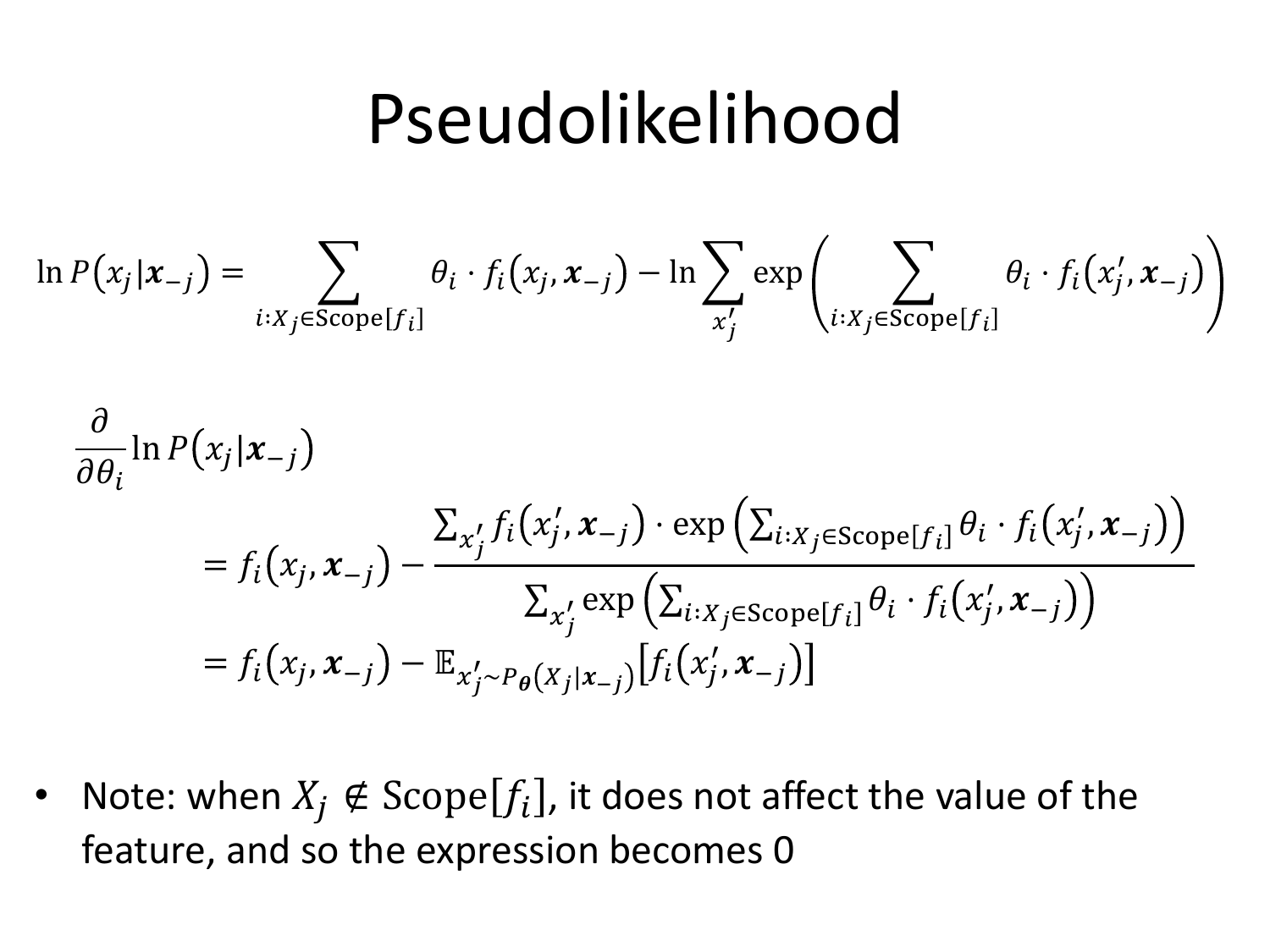$$
\frac{\partial}{\partial \theta_i} \ln P(x_j | x_{-j}) = f_i(x_j, x_{-j}) - \mathbb{E}_{x'_j \sim P_{\theta}(X_j | x_{-j})} [f_i(x'_j, x_{-j})]
$$
\n
$$
\frac{\partial}{\partial \theta_i} l_{PL}(\boldsymbol{\theta} : \mathcal{D}) = \sum_{j: X_j \in \text{Scope}(f_i)} \left[ \frac{1}{M} \sum_m f_i(\xi[m]) - \mathbb{E}_{x'_j \sim P_{\theta}(X_j | x_{-j}[m])} [f_i(x'_j, x_{-j}[m])] \right]
$$

- The computation is much simpler
	- All expectations (summations) are local
	- Finding the maximum of the PL *is* tractable
- But... does it do us any good?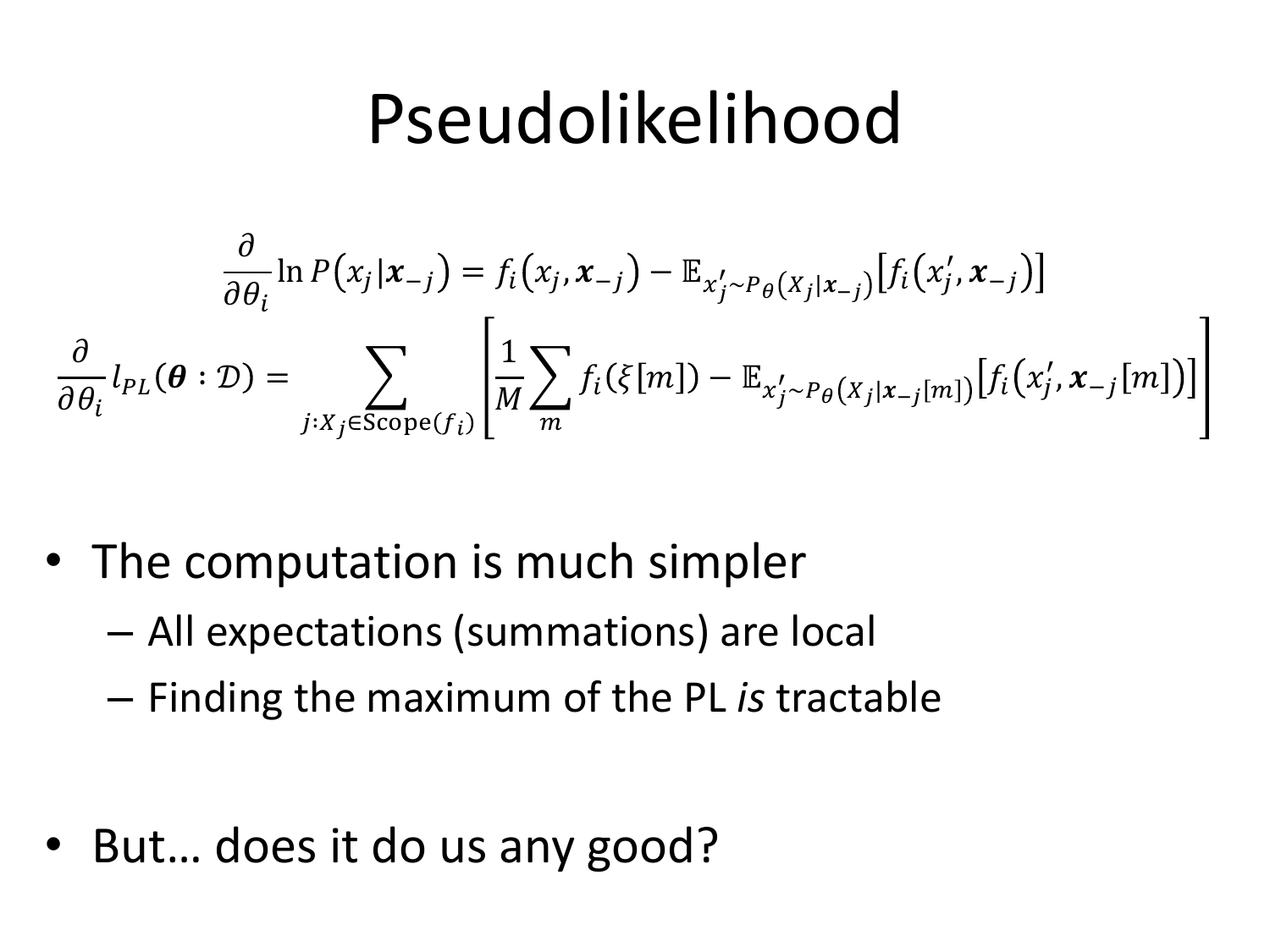- Theorem (20.3):
- Assume the data is generated by a log-linear model  $P_{\boldsymbol{\theta}}$ ∗ of the form described previously.
- Then, as M goes to infinity,  $\boldsymbol{\theta}^*$  is the argument for the PL global optimum, with probability approaching 1.
- Idea of proof:
- Show the gradient is 0 at  $\boldsymbol{\theta}^*$  (why is that sufficient?)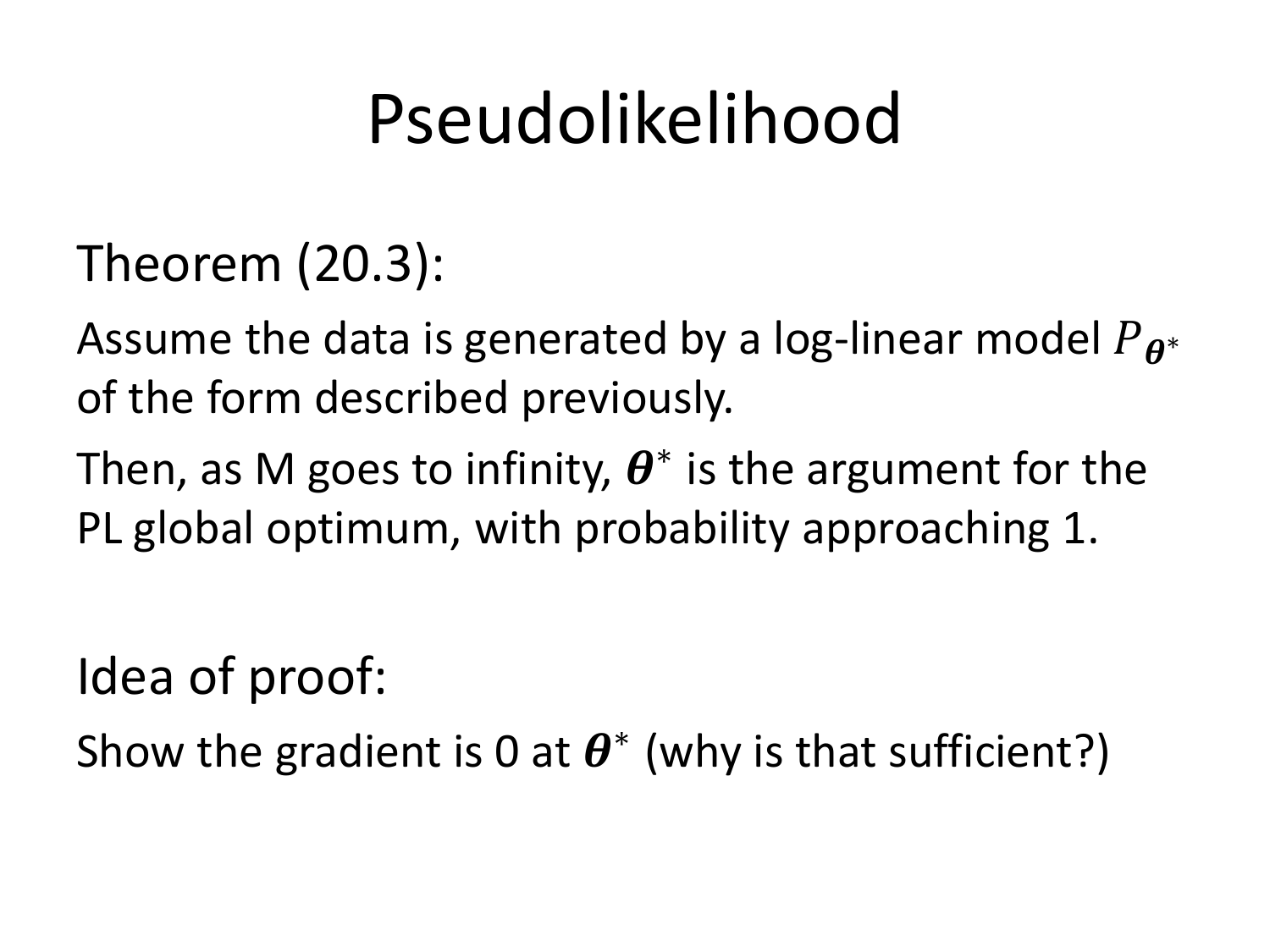$$
\frac{\partial}{\partial \theta_i} l_{PL}(\boldsymbol{\theta} : \mathcal{D})
$$
\n
$$
= \sum_{j:X_j \in \text{Scope}(f_i)} \left[ \frac{1}{M} \sum_m f_i(\xi[m]) - \mathbb{E}_{x'_j \sim P_{\boldsymbol{\theta}}(X_j | x_{-j}[m])} [f_i(x'_j, x_{-j}[m])] \right]
$$

• The first term is the empirical expectancy  $\mathbb{E}_{\mathcal{D}}[f_i]$ , which as  $M\to\infty$ , goes to  $\mathbb{E}_{P_{\boldsymbol{\theta}^*}}[f_i]$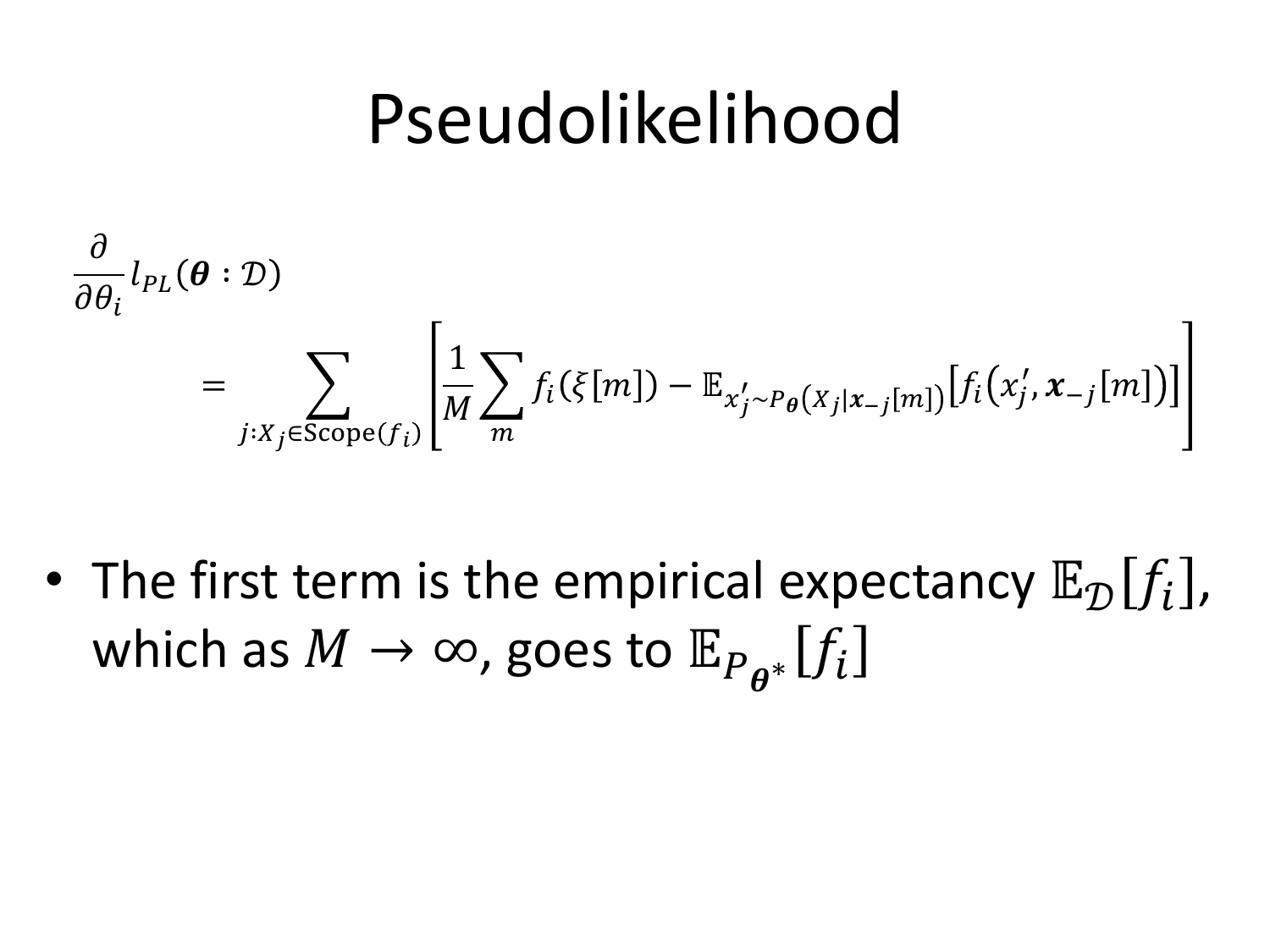$$
\frac{\partial}{\partial \theta_i} l_{PL}(\boldsymbol{\theta} : \mathcal{D}) = \sum_{j:X_j \in \text{Scope}(f_i)} \left[ \frac{1}{M} \sum_m f_i(\xi[m]) - \mathbb{E}_{x'_j \sim P_{\boldsymbol{\theta}}(X_j | x_{-j}[m])} [f_i(x'_j, x_{-j}[m])] \right]
$$

• The second term is:

$$
\frac{1}{M} \sum_{m=1}^{M} \mathbb{E}_{x'_{j} \sim P_{\theta}(X_{j}|x_{-j}[m])} [f_{i}(x'_{j}, x_{-j}[m])]
$$
\n
$$
= \frac{1}{M} \sum_{m=1}^{M} \sum_{x'_{j}} P_{\theta}(x'_{j}|x_{-j}[m]) \cdot f_{i}(x'_{j}, x_{-j}[m])
$$
\n
$$
= \sum_{x_{-j}} P_{\mathcal{D}}(x_{-j}) \cdot \sum_{x'_{j}} P_{\theta}(x'_{j}|x_{-j}) \cdot f_{i}(x'_{j}, x_{-j})
$$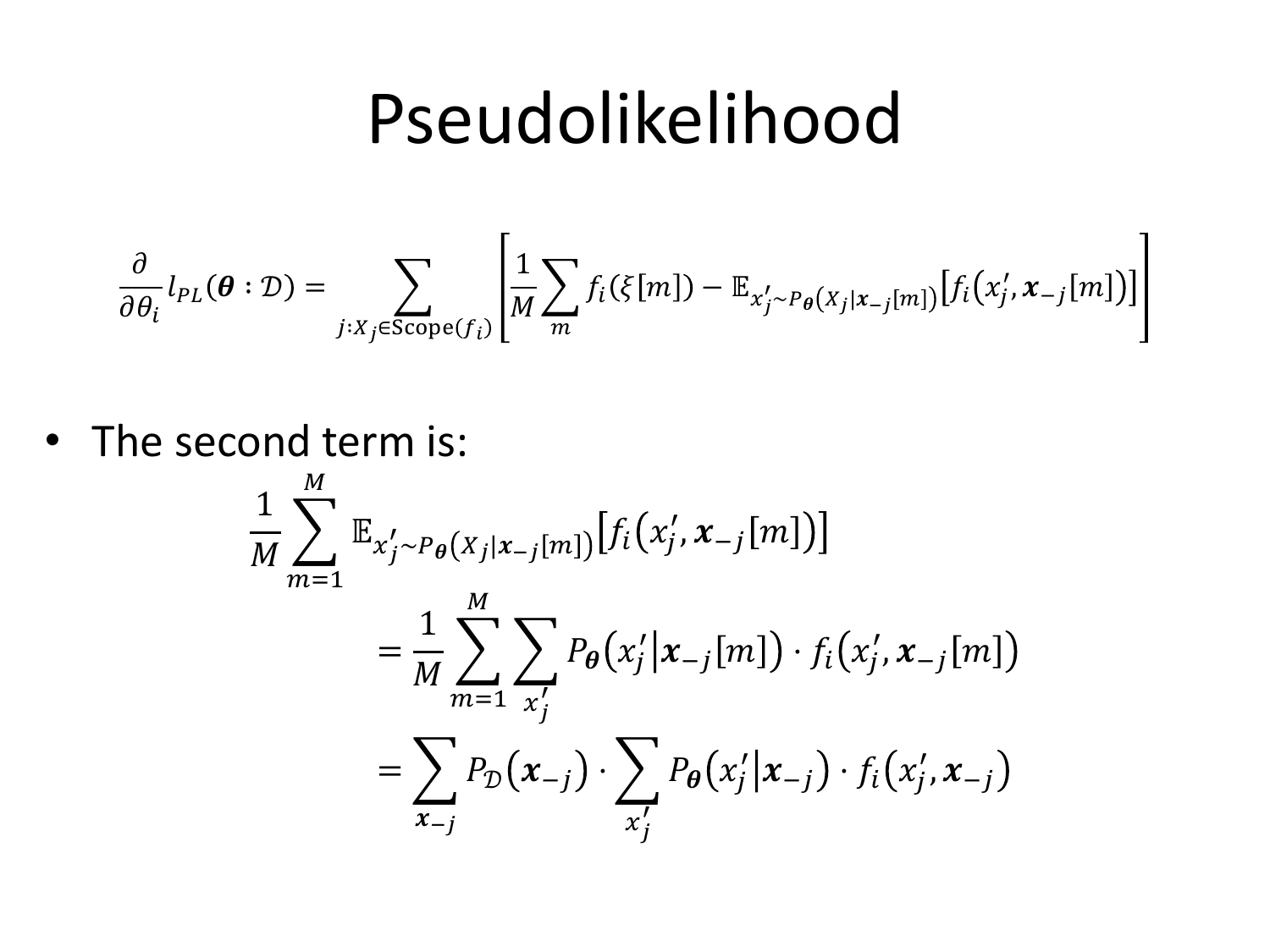$$
\frac{\partial}{\partial \theta_i} l_{PL}(\boldsymbol{\theta} : \mathcal{D}) = \sum_{j:X_j \in \text{Scope}(f_i)} \left[ \frac{1}{M} \sum_m f_i(\xi[m]) - \mathbb{E}_{x'_j \sim P_{\boldsymbol{\theta}}(X_j | x_{-j}[m])} [f_i(x'_j, x_{-j}[m])] \right]
$$

$$
\frac{1}{M} \sum_{m=1}^{M} \mathbb{E}_{x'_j \sim P_{\theta}(X_j | x_{-j}[m])} [f_i(x'_j, x_{-j}[m])]
$$
\n
$$
= \sum_{x_{-j}} P_{\mathcal{D}}(x_{-j}) \cdot \sum_{x'_j} P_{\theta}(x'_j | x_{-j}) \cdot f_i(x'_j, x_{-j})
$$
\n
$$
\sum_{\theta = \theta^*} \sum_{x_{-j}} P_{\theta^*}(x_{-j}) \cdot \sum_{x'_j} P_{\theta^*}(x'_j | x_{-j}) \cdot f_i(x'_j, x_{-j}) = \mathbb{E}_{P_{\theta^*}} [f_i]
$$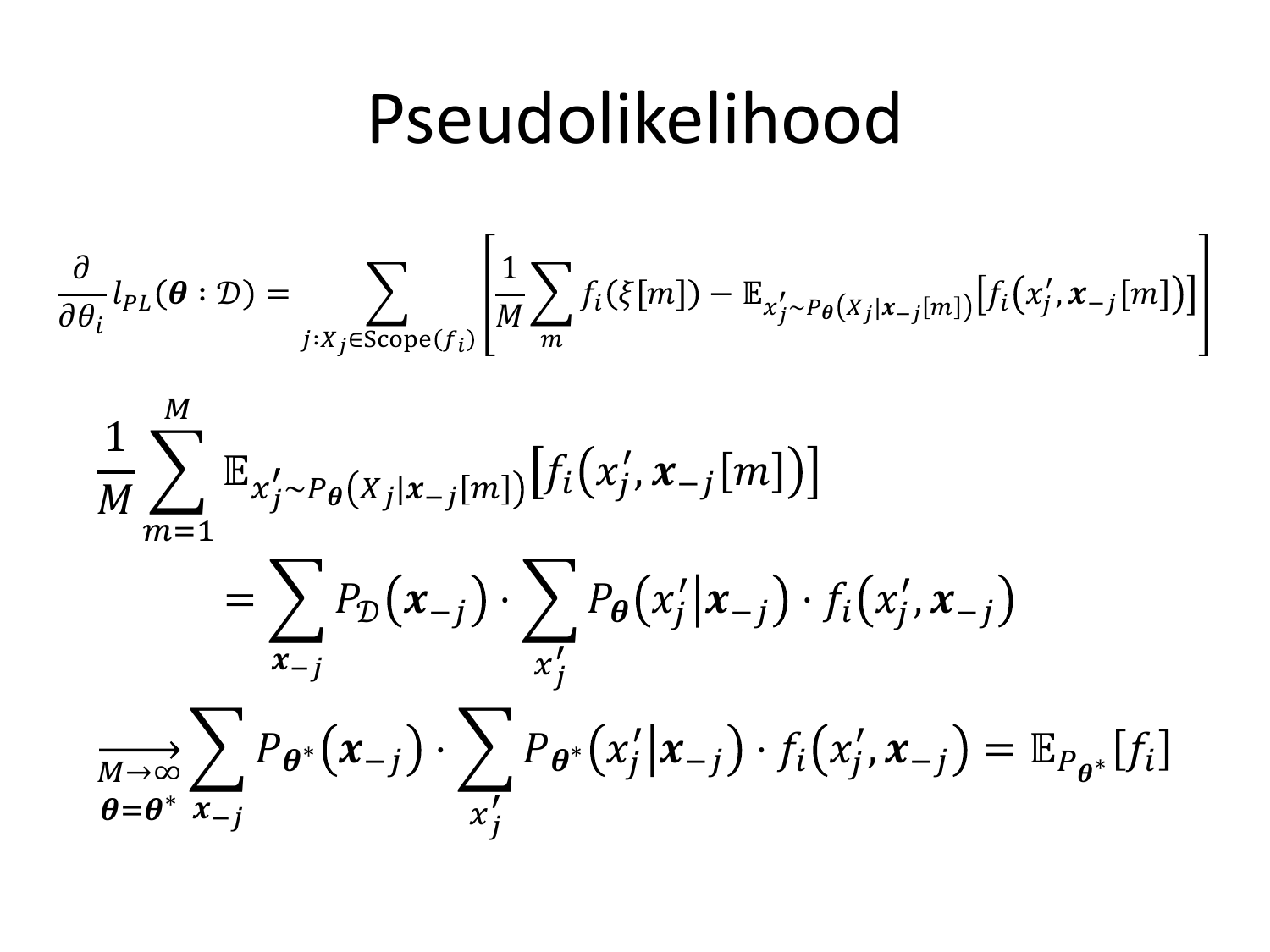$$
\frac{\partial}{\partial \theta_i} l_{PL}(\boldsymbol{\theta} : \mathcal{D})
$$
\n
$$
= \sum_{j:X_j \in \text{Scope}(f_i)} \left[ \frac{1}{M} \sum_m f_i(\xi[m]) - \mathbb{E}_{x'_j \sim P_{\boldsymbol{\theta}}(X_j | x_{-j}[m])} [f_i(x'_j, x_{-j}[m])] \right]
$$

- The first term, as  $M\to\infty$ , goes to  $\mathbb{E}_{P_{\boldsymbol{\theta}^*}}[f_i]$
- The second term, as  $M \to \infty$  and  $\theta = \theta^*$ , goes to  $\mathbb{E}_{P_{\boldsymbol{\theta}^*}}[f_i]$
- Ergo: as  $M \to \infty$ , the gradient at  $\boldsymbol{\theta} = \boldsymbol{\theta}^*$  is 0, QED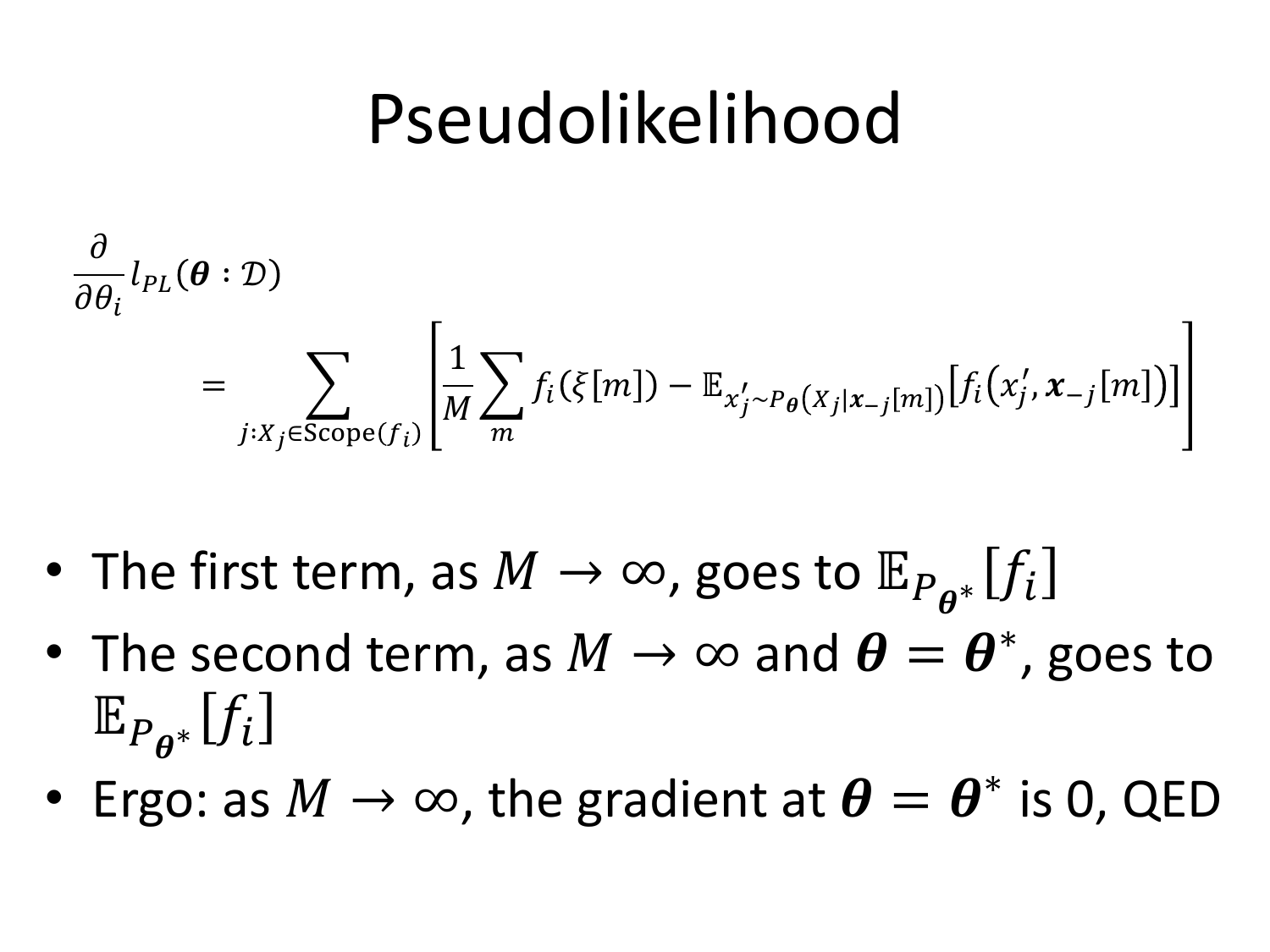# Pseudolikelihood, concluded

- An alternative objective to the MLE
	- Tractable
	- The same as MLE as the data size increases

• But! A large data sample is required for the PL to reflect on the real MLE

![](_page_54_Picture_5.jpeg)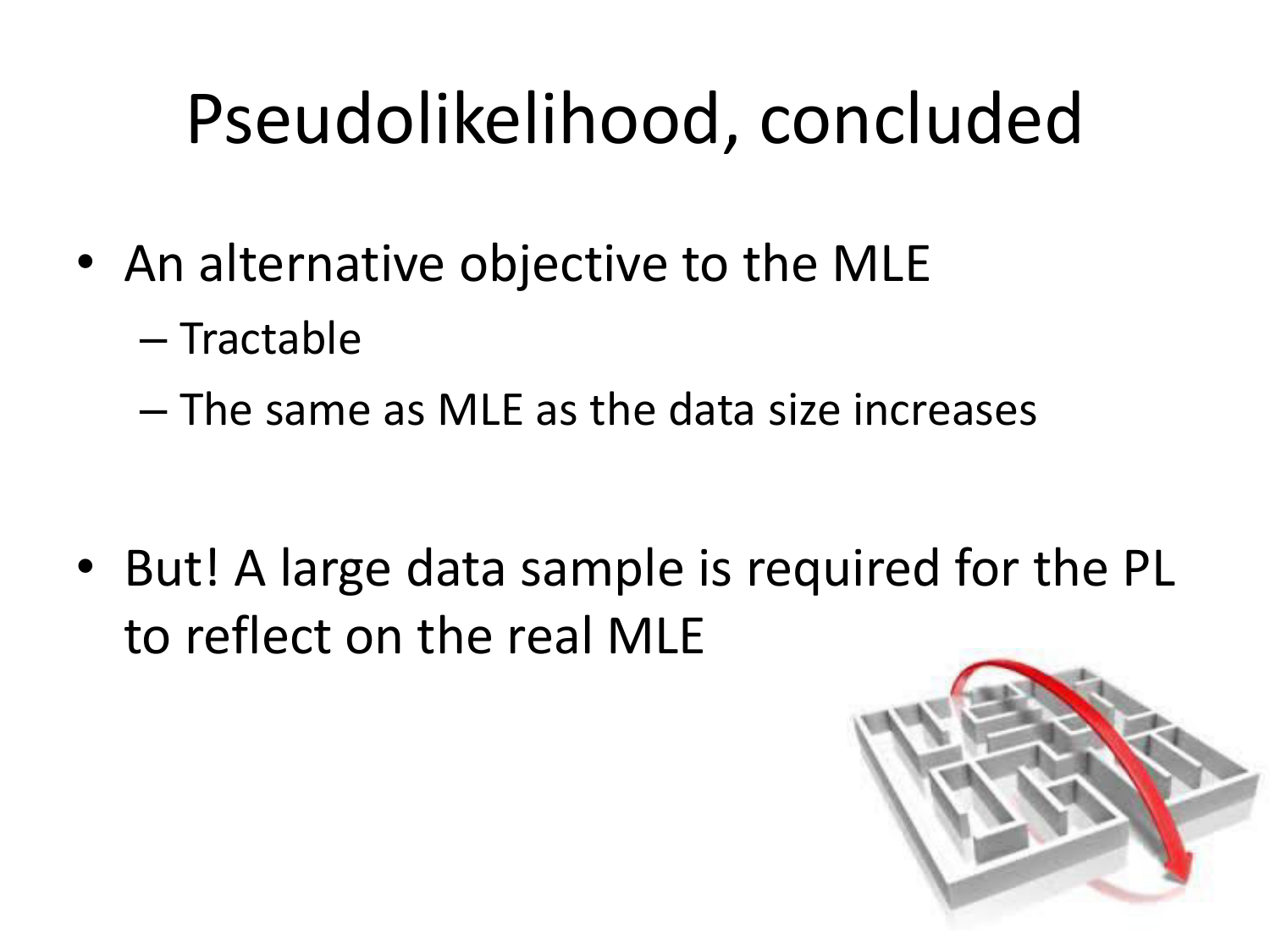- Main idea: increase difference between the logprobability of the observed data and some other value, representing "the world"
	- Global Partition Function (MLE)
	- Single-Variable Partition Function (PL)
	- Log-Probability of Perturbed Data (CD)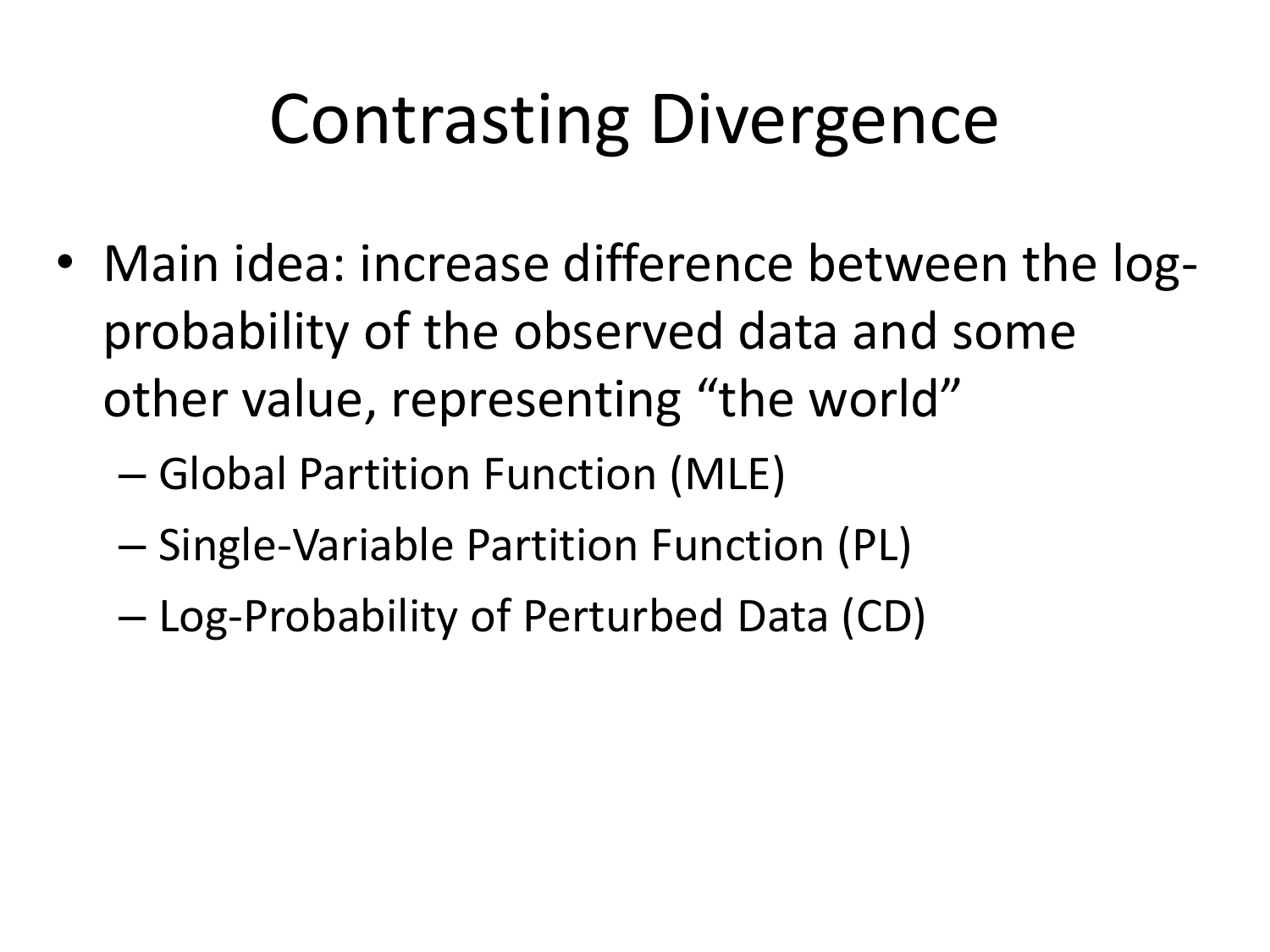• CD is about the difference between the original data set and a perturbed data set

• Formally:

# $l_{CD}(\theta : \mathcal{D} \parallel \mathcal{D}^{-})$  $= \mathbb{E}_{\xi \sim \hat{P}_{\mathcal{D}}}[\ln \hat{P}_{\theta}(\xi)] - \mathbb{E}_{\xi \sim \hat{P}_{\mathcal{D}}-}[\ln \hat{P}_{\theta}(\xi)]$

– The difference between the empirical expectations on the log-probability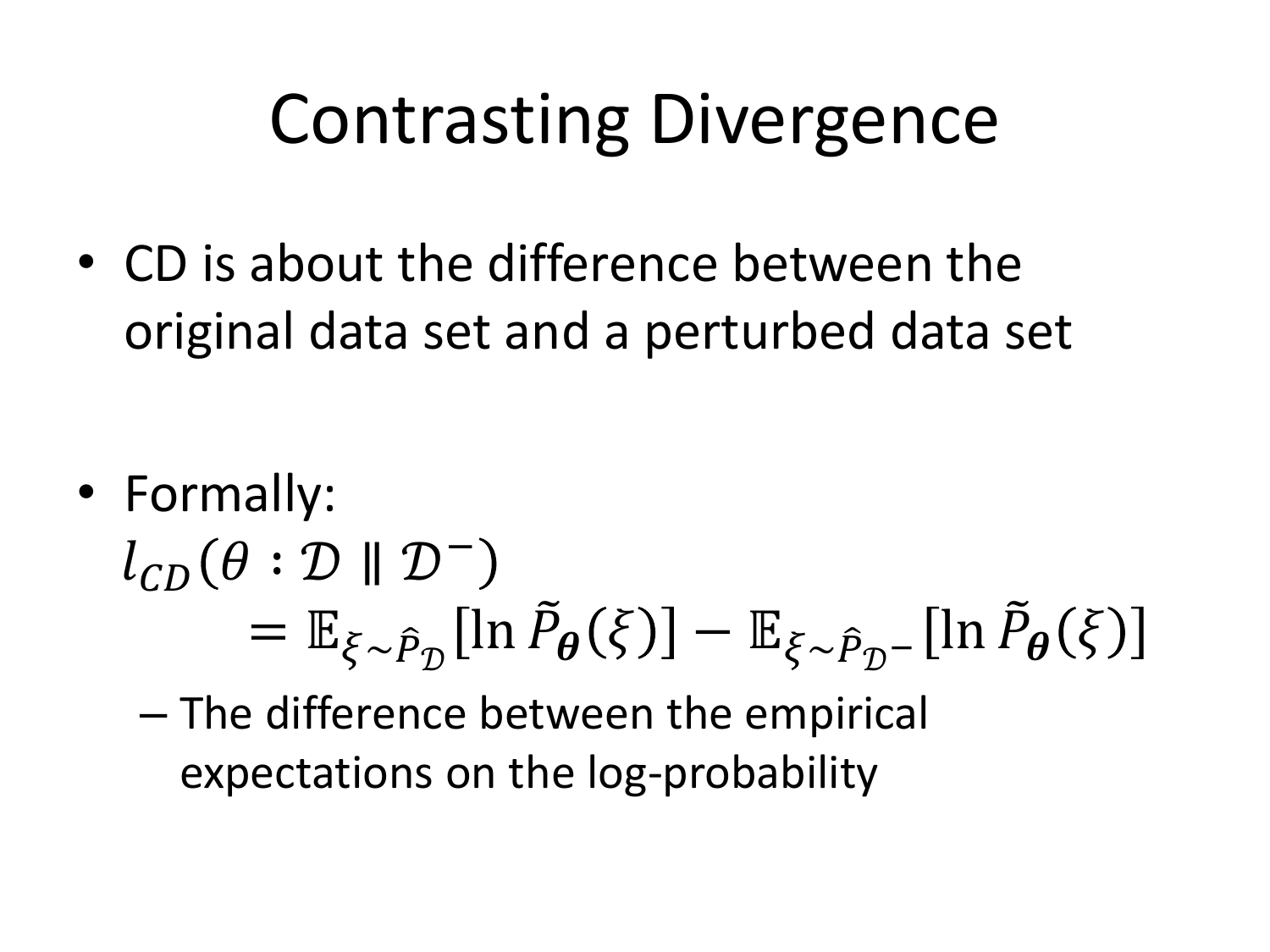• CD is about the difference between the original data set and a perturbed data set

– How to choose this data set?

- The contrasting data set  $\mathcal{D}^-$  needs to represent a data sample characteristic of the current  $\boldsymbol{\theta}$ 
	- So that we strive to increase the probability of the original sampled data  $D$  relative to the current result, which serves as the contrast in this iterative process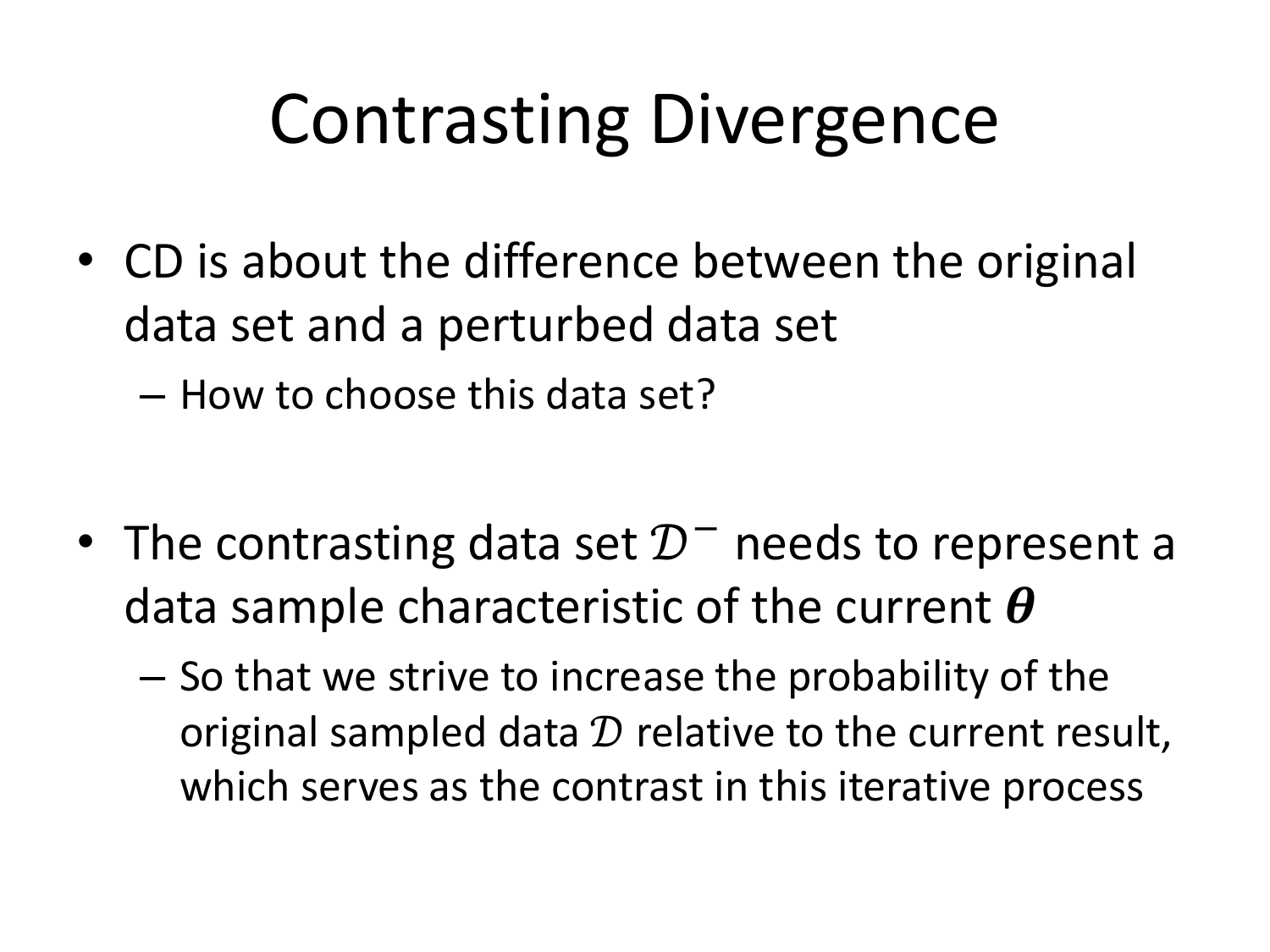- The contrasting data set  $\mathcal{D}^-$  needs to represent a data sample characteristic of the current  $\boldsymbol{\theta}$ 
	- How?

- Gibbs Sampling starting from  $\mathcal D$ 
	- $-$  "Long" sampling until convergence too expensive
	- Short chain is good enough and yields better convergence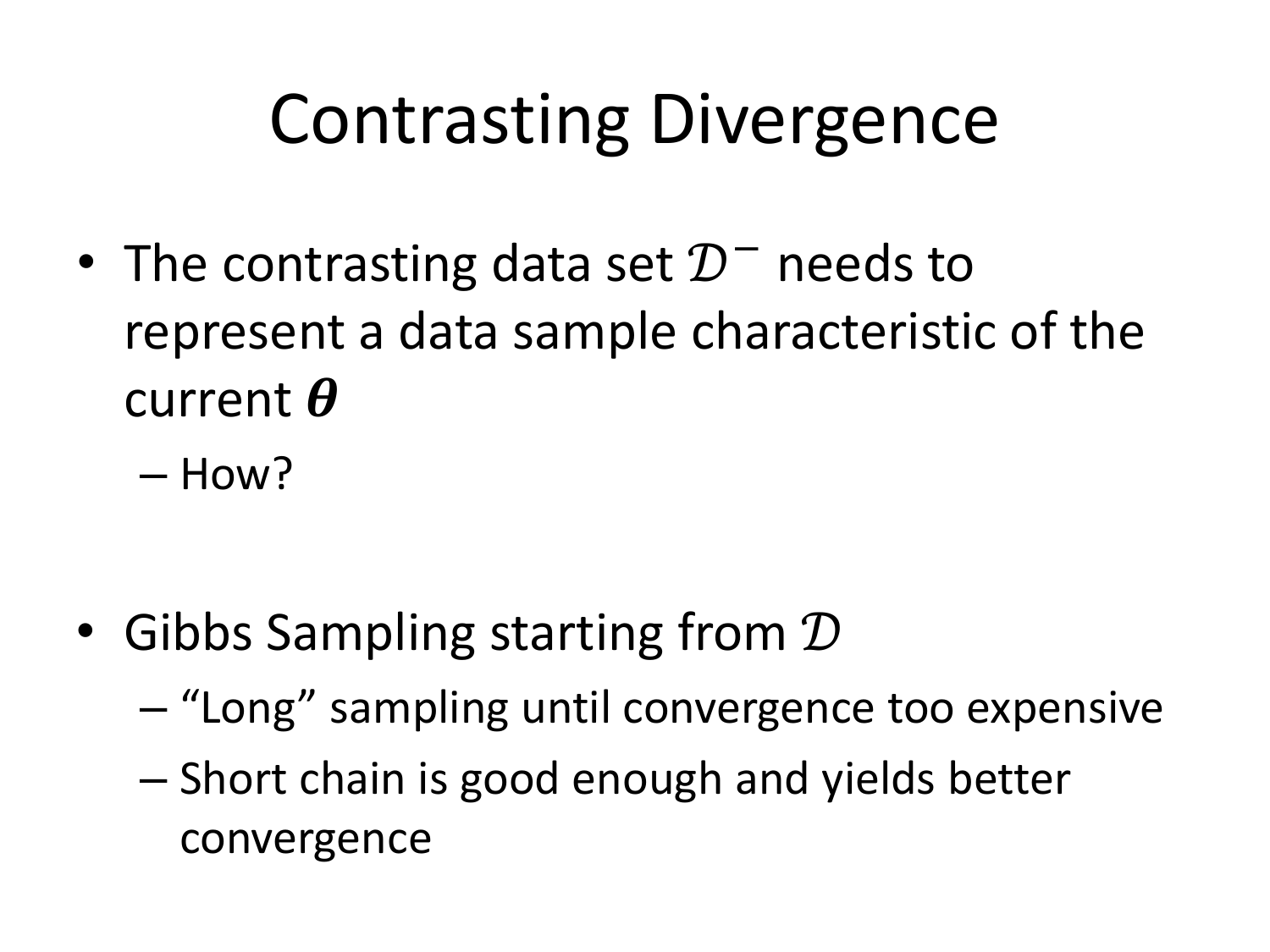- How do we compute the optimum?
	- Gradient Ascent yet again

$$
l_{CD}(\boldsymbol{\theta} : \mathcal{D} \parallel \mathcal{D}^{-}) = \mathbb{E}_{\xi \sim \hat{P}_{\mathcal{D}}}[\ln \tilde{P}_{\boldsymbol{\theta}}(\xi)] - \mathbb{E}_{\xi \sim \hat{P}_{\mathcal{D}}^{-}}[\ln \tilde{P}_{\boldsymbol{\theta}}(\xi)]
$$

$$
= \sum_{\xi} \left[ (\hat{P}_{\mathcal{D}}(\xi) - \hat{P}_{\mathcal{D}^{-}}(\xi)) \cdot \sum_{i} \theta_{i} f_{i}(\xi) \right]
$$

$$
\frac{\partial}{\partial \theta_i} l_{CD} = \sum_{\xi} \left[ \left( \hat{P}_{\mathcal{D}}(\xi) - \hat{P}_{\mathcal{D}^{-}}(\xi) \right) \cdot f_i(\xi) \right]
$$

$$
= \mathbb{E}_{\xi \sim \hat{P}_{\mathcal{D}}} [f_i(\xi)] - \mathbb{E}_{\xi \sim \hat{P}_{\mathcal{D}^{-}}}[f_i(\xi)]
$$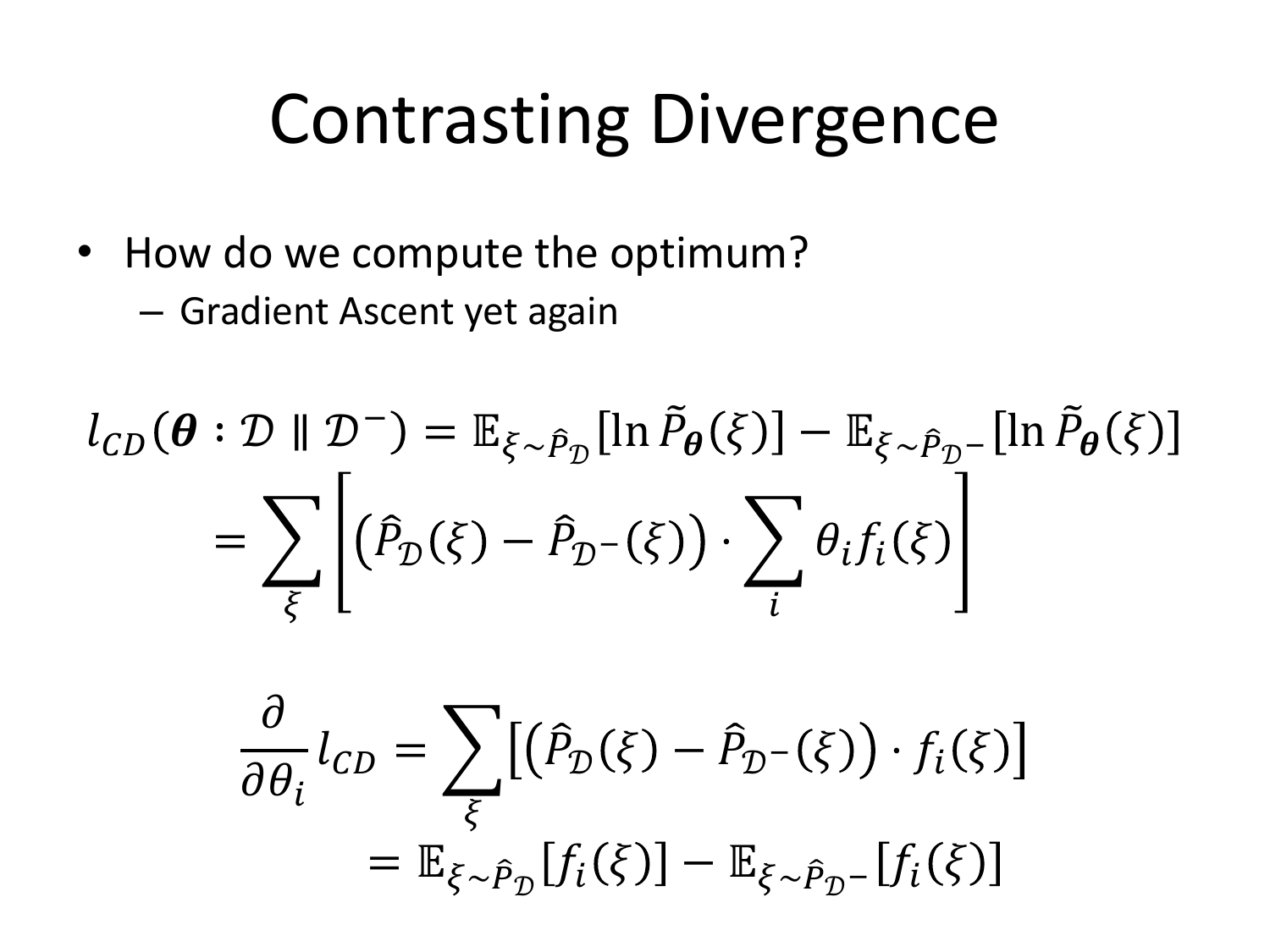$$
\frac{\partial}{\partial \theta_i} l_{CD}(\boldsymbol{\theta} : \mathcal{D} \parallel \mathcal{D}^-)
$$
\n
$$
= \mathbb{E}_{\xi \sim \hat{P}_{\mathcal{D}}} [f_i(\xi)] - \mathbb{E}_{\xi \sim \hat{P}_{\mathcal{D}}^-} [f_i(\xi)]
$$
\n
$$
\xrightarrow[\mathcal{D}^- \to \boldsymbol{\theta}]{\mathbb{E}_{\mathcal{D}} [f_i] - \mathbb{E}_{\boldsymbol{\theta}} [f_i]}
$$

- Note: as  $\mathcal{D}^- \rightarrow \theta$ , the elements of the gradient converge to the gradient of the max log likelihood
	- At the limit of the Markov chain, the CD converges to the actual MLE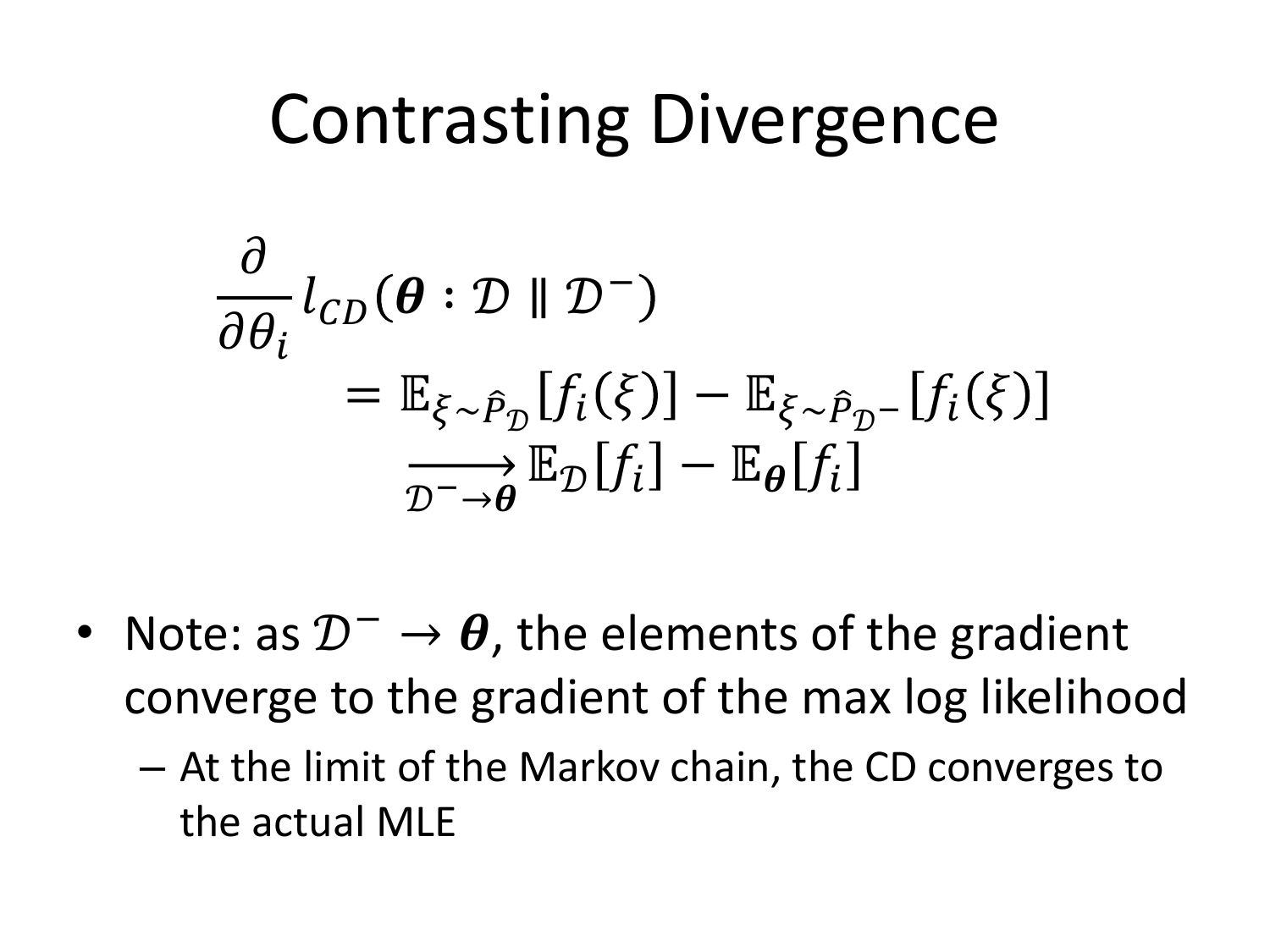# Checkpoint

"Now this is not the end. It is not even the beginning of the end. But it is, perhaps, the end of the beginning." Winston Churchill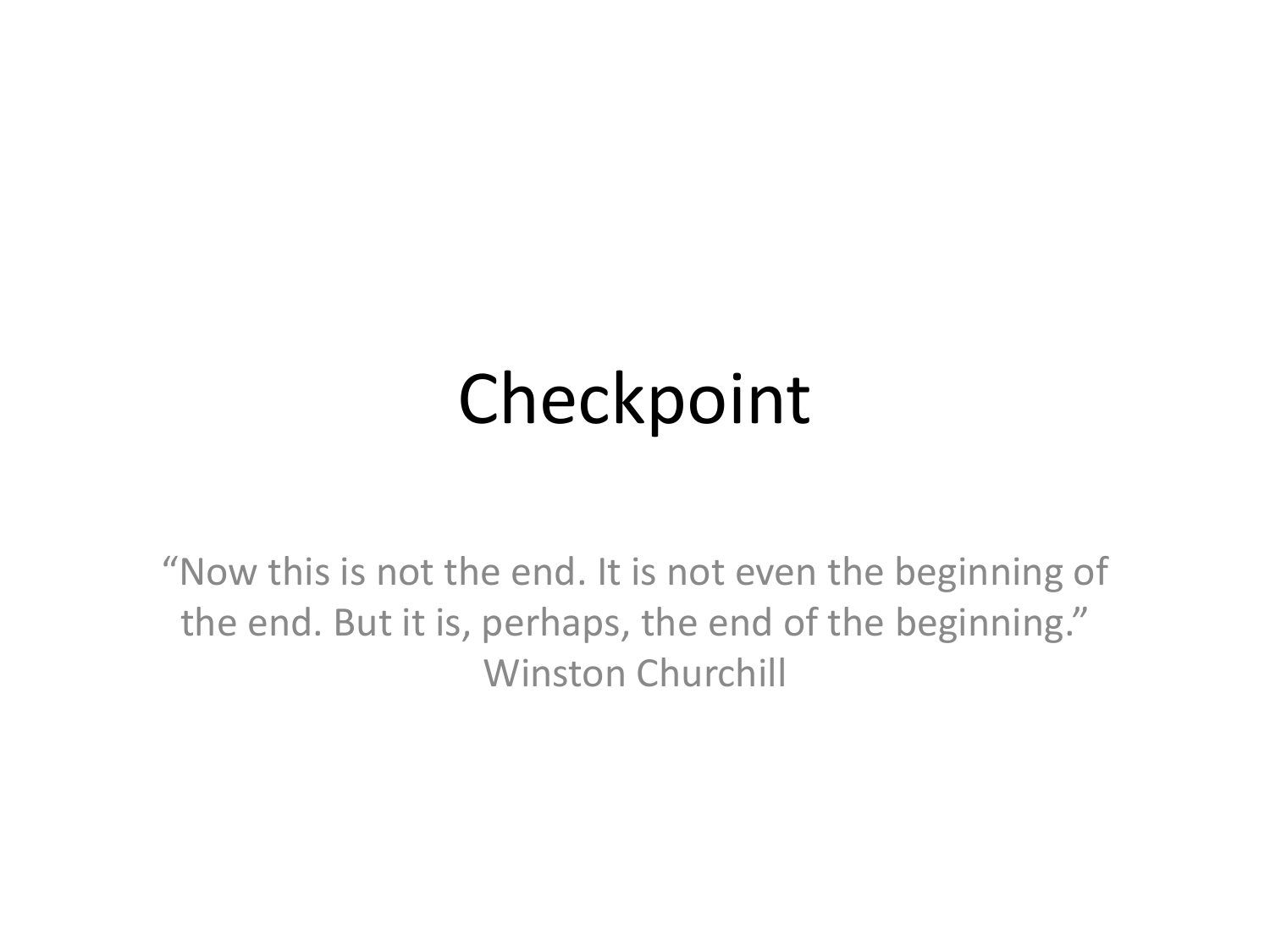# Checkpoint

- Maximum likelihood for MN
	- Not easily decomposable due to the Partition Function
	- Soluble using Gradient Ascent... but requires running inference on the MN for each step
- Priors:
	- Gaussian vs. Laplacian
		- Both aim to reduce too strong dependency of overall probability on single feature
	- Conjugate Prior